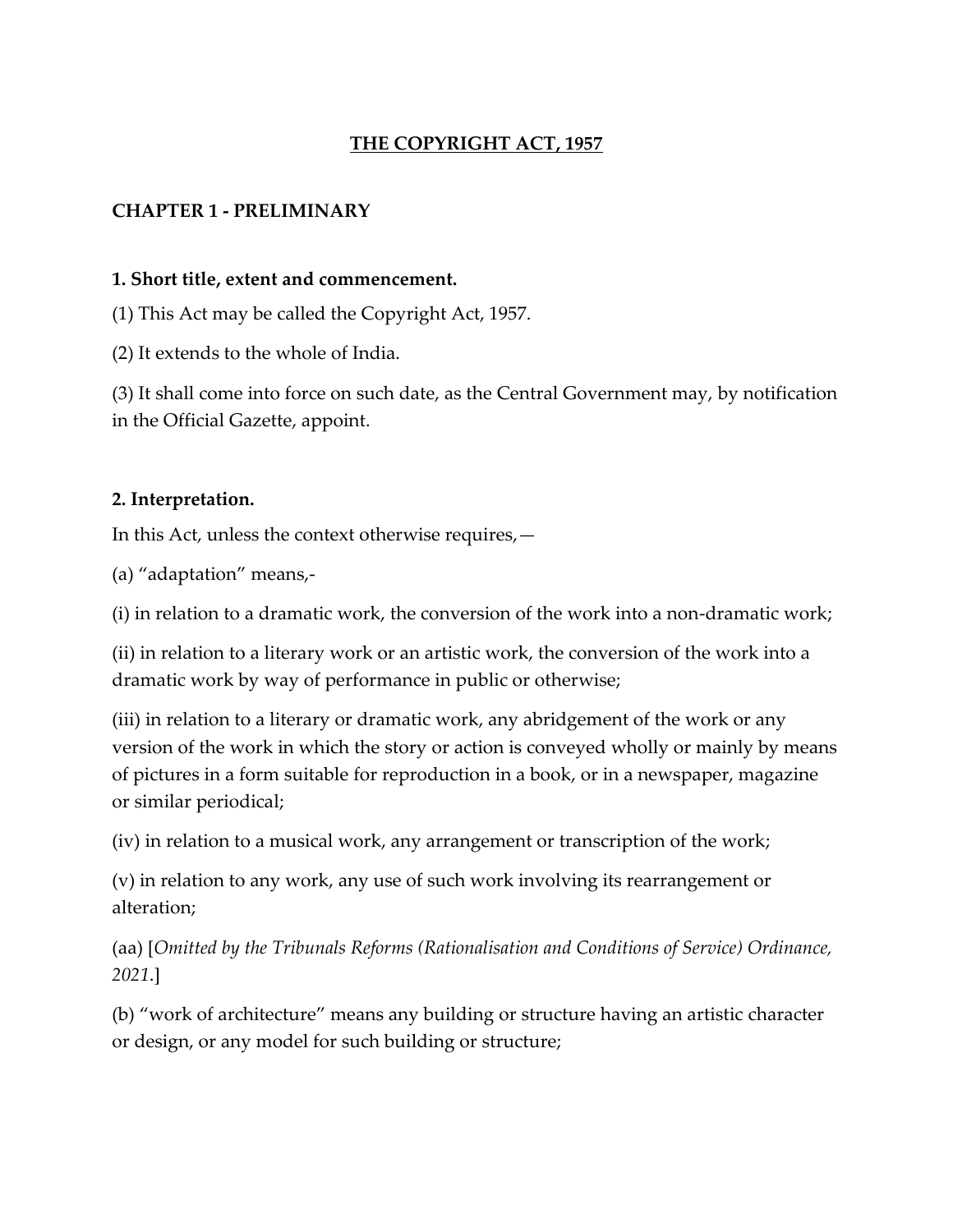(c) "artistic work" means,—

(i) a painting, a sculpture, a drawing (including a diagram, map, chart or plan), an engraving or a photograph, whether or not any such work possesses artistic quality;

(ii) a work of architecture; and

(iii) any other work of artistic craftsmanship;

(d) "author" means, —

(i) in relation to a literary or dramatic work, the author of the work;

(ii) in relation to a musical work, the composer;

(iii) in relation to an artistic work other than a photograph, the artist;

(iv) in relation to a photograph, the person taking the photograph;

(v) in relation to a cinematograph film or sound recording, the producer; and

(vi) in relation to any literary, dramatic, musical or artistic work which is computergenerated, the person who causes the work to be created;

(dd) "broadcast" means communication to the public—

(i) by any means of wireless diffusion, whether in any one or more of the forms of signs, sounds or visual images; or

(ii) by wire, and includes a re-broadcast;

(e) "calendar year" means the year commencing on the 1st day of January;

(f) "cinematograph film" means any work of visual recording and includes a sound recording accompanying such visual recording and "cinematograph" shall be construed as including any work produced by any process analogous to cinematography including video films;

(fa) "Commercial Court", for the purposes of any State, means a Commercial Court constituted under section 3, or the Commercial Division of a High Court constituted under section 4, of the Commercial Courts Act, 2015;

(faa) "commercial rental" does not include the rental, lease or lending of a lawfully acquired copy of a computer programme, sound recording, visual recording or cinematograph film for non-profit purposes by a non- profit library or non-profit educational institution;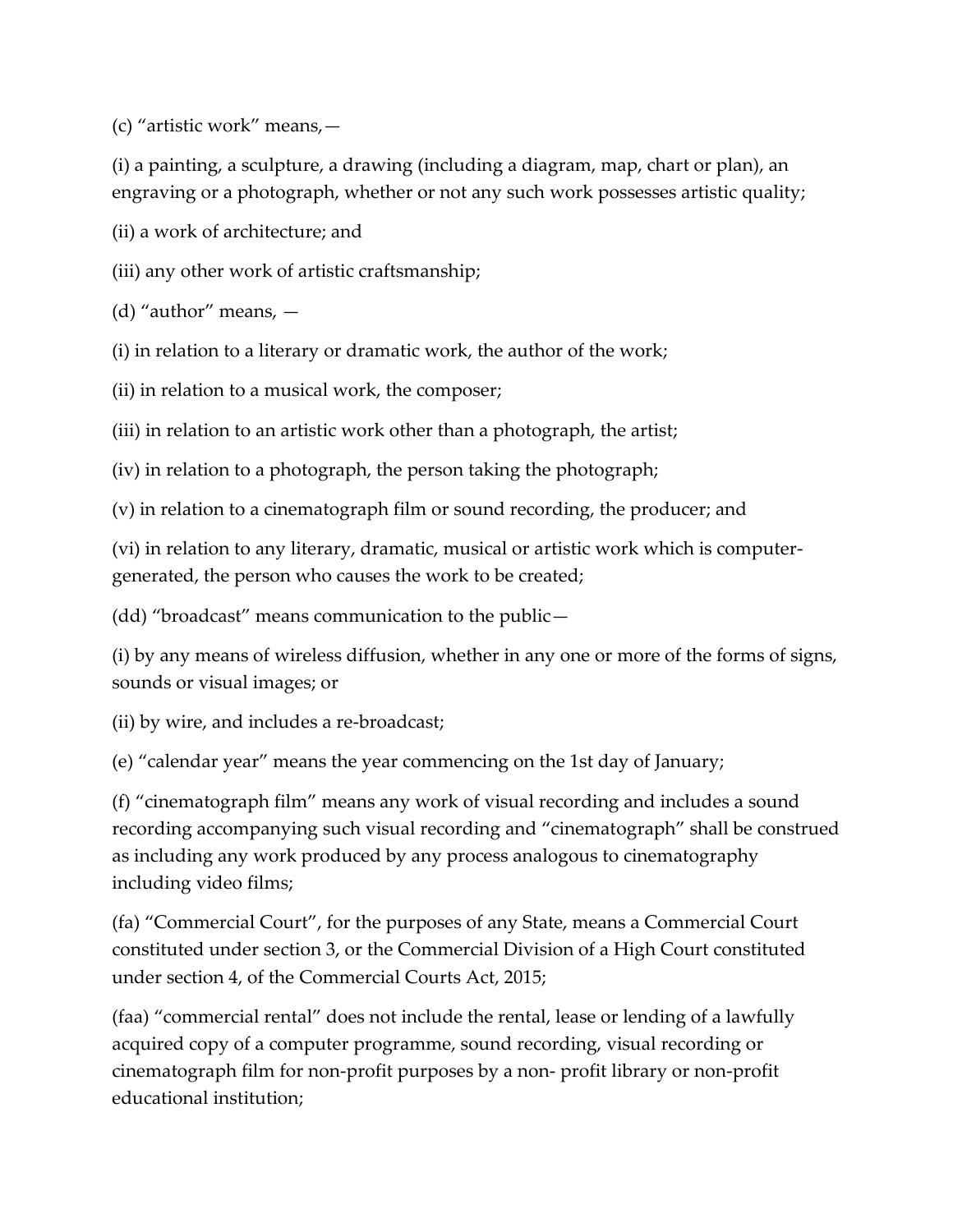Explanation.— For the purposes of this clause, a "non-profit library or non-profit educational institution" means a library or educational institution which receives grants from the Government or exempted from payment of tax under the Income-tax Act, 1961(43 of 1961).

(ff) "communication to the public" means making any work or performance available for being seen or heard or otherwise enjoyed by the public directly or by any means of display or diffusion other than by issuing physical copies of it, whether simultaneously or at places and times chosen individually, regardless of whether any member of the public actually sees, hears or otherwise enjoys the work or performance so made available.

Explanation.— For the purposes of this clause, communication through satellite or cable or any other means of simultaneous communication to more than one household or place of residence including residential rooms of any hotel or hostel shall be deemed to be communication to the public;

(ffa) "composer", in relation to a musical work, means the person who composes the music regardless of whether he records it in any form of graphical notation;

(ffb) "computer" includes any electronic or similar device having information processing capabilities;

(ffc) "computer programme" means a set of instructions expressed in words, codes, schemes or in any other form, including a machine readable medium, capable of causing a computer to perform a particular task or achieve a particular result;

(ffd) "copyright society" means a society registered under sub-section (3) of section 33;

(g) "delivery", in relation to a lecture, includes delivery by means of any mechanical instrument or by broadcast

(h) "dramatic work" includes any piece for recitation, choreographic work or entertainment in dumb show, the scenic arrangement or acting, form of which is fixed in writing or otherwise but does not include a cinematograph film;

(hh) "duplicating equipment" means any mechanical contrivance or device used or intended to be used for making copies of any work;

(i) "engravings" include etchings, lithographs, wood-cuts, prints and other similar works, not being photographs;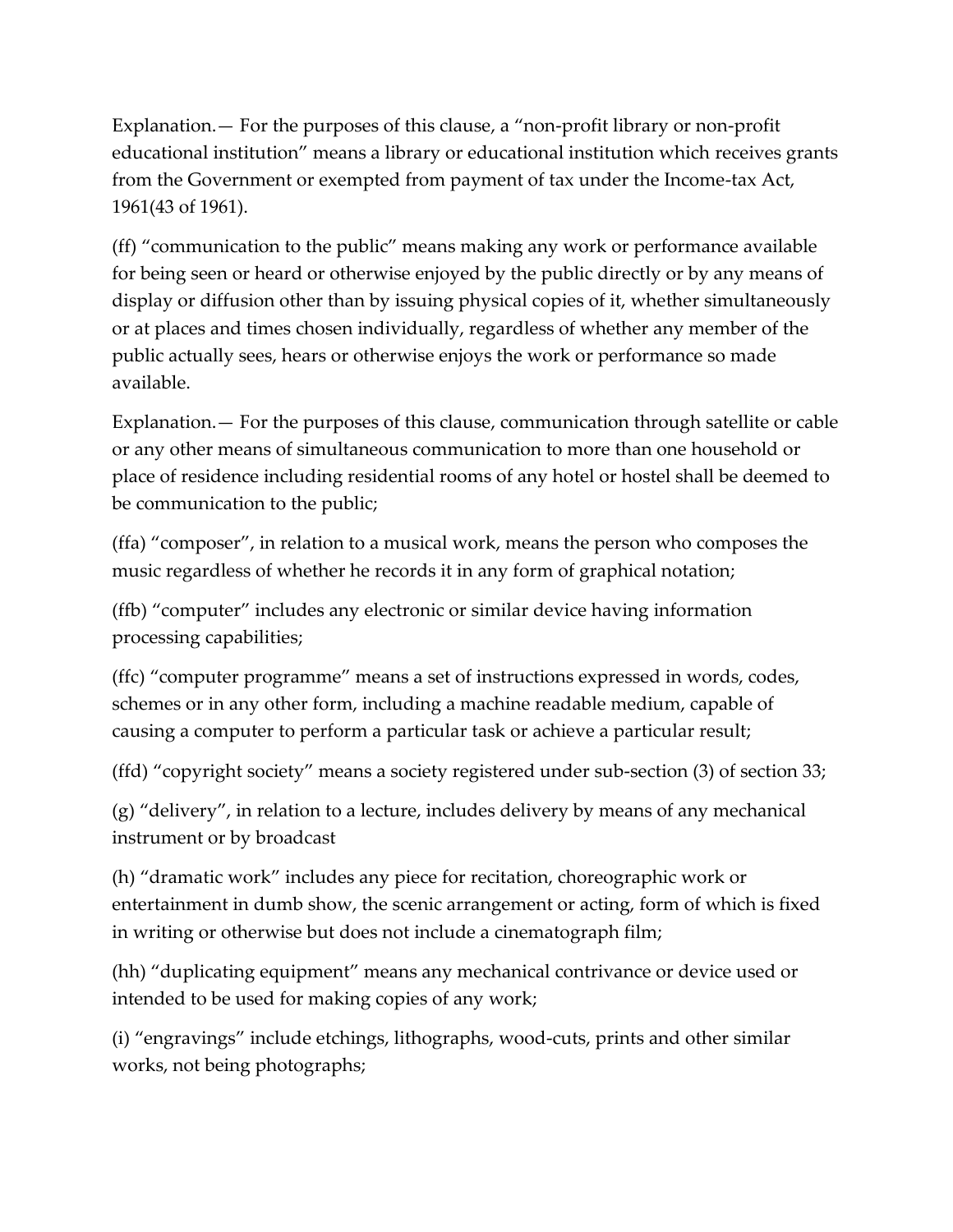(j) "exclusive licence" means a licence which confers on the licensee or on the licensee and persons authorised by him, to the exclusion of all other persons (including the owner of the copyright) any right comprised in the copyright in a work, and "exclusive licensee" shall be construed accordingly;

(k) "Government work" means a work which is made or published by or under the direction or control of—

(i) the Government or any department of the Government;

(ii) any Legislature in India;

(iii) any court, tribunal or other judicial authority in India;

(l) "Indian work" means a literary, dramatic or musical work,—

(i) the author of which is a citizen of India; or

(ii) which is first published in India; or

(iii) the author of which, in the case of an unpublished work, is, at the time of the making of the work, a citizen of India;]

(m) "infringing copy" means—

(i) in relation to a literary, dramatic, musical or artistic work, a reproduction thereof otherwise than in the form of a cinematographic film;

(ii) in relation to a cinematographic film, a copy of the film made on any medium by any means;

(iii) in relation to a sound recording, any other recording embodying the same sound recording, made by any means;

(iv) in relation to a programme or performance in which such a broadcast reproduction right or a performer's right subsists under the provisions of this Act, the sound recording or a cinematographic film of such programme or performance, if such reproduction, copy or sound recording is made or imported in contravention of the provisions of this Act;

(n) "lecture" includes address, speech and sermon;

(o) "literary work" includes computer programmes, tables and compilations including computer databases;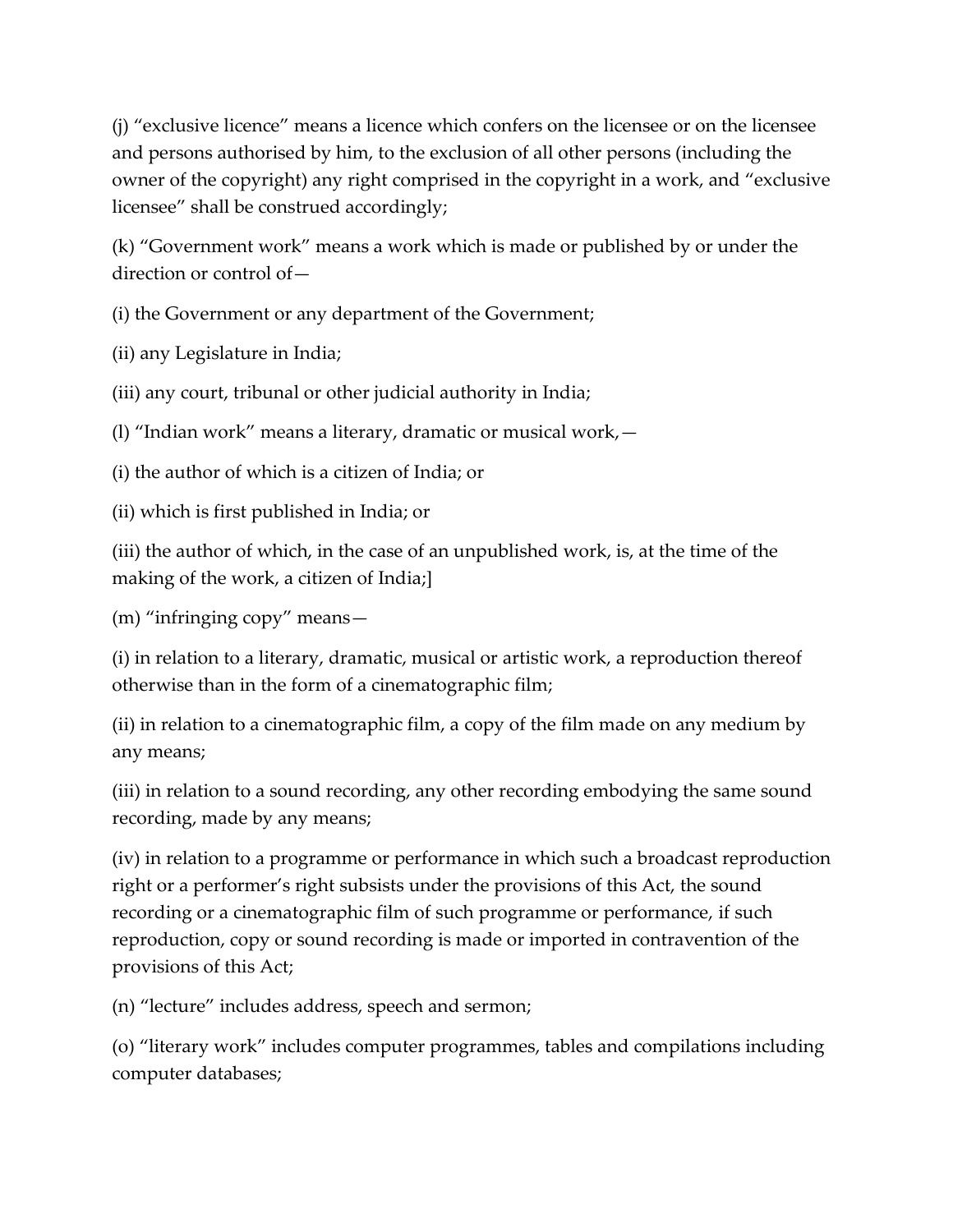(p) "musical work" means a work consisting of music and includes any graphical notation of such work but does not include any words or any action intended to be sung, spoken or performed with the music;

(q) "performance", in relation to performer's right, means any visual or acoustic presentation made live by one or more performers;

(qq) "performer" includes an actor, singer, musician, dancer, acrobat, juggler, conjurer, snake charmer, a person delivering a lecture or any other person who makes a performance;

Provided that in a cinematograph film a person whose performance is casual or incidental in nature and, in the normal course of the practice of the industry, is not acknowledged anywhere including in the credits of the film shall not be treated as a performer except for the purpose of clause (b) of Section 38B;

(s) "photograph" includes photo-lithograph and any work produced by any process analogous to photography but does not include any part of a cinematograph film;

(t) "plate" includes any stereotype or other plate, stone, block, mould, matrix, transfer, negative, duplicating equipment or other device used or intended to be used for printing or reproducing copies of any work, and any matrix or other appliance by which sound recording for the acoustic presentation of the work are or are intended to be made;

(u) "prescribed" means,-

(A) in relation to proceedings before a High Court, prescribed by rules made by the High Court; and

(B) in other cases, prescribed by rules made under this Act;

(uu) "producer", in relation to a cinematograph film or sound recording, means a person who takes the initiative and responsibility for making the work;

(x) "reprography" means the making of copies of a work, by photocopying or similar means;

(xa) "Right Management Information" means,—

(a) the title or other information identifying the work or performance;

(b) the name of the author or performer;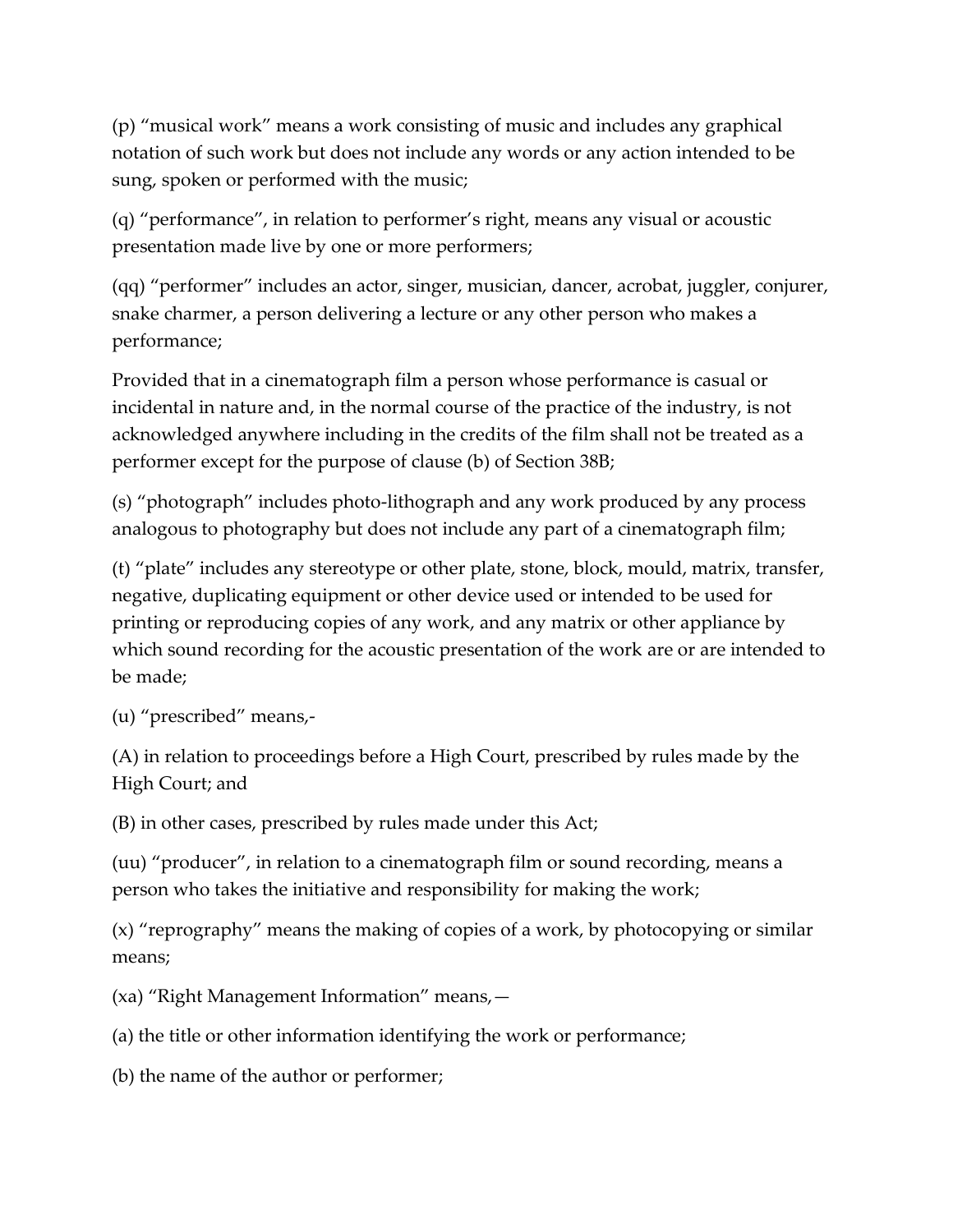(c) the name and address of the owner of rights;

(d) terms and conditions regarding the use of the rights; and

(e) any number or code that represents the information referred to in sub-clauses (a) to (d), but does not include any device or procedure intended to identify the user.

(xx) "sound recording" means a recording of sounds from which such sounds may be produced regardless of the medium on which such recording is made or the method by which the sounds are produced;

(xxa) "visual recording" means the recording in any medium, by any method including the storing of it by any electronic means, of moving images or of the representations thereof, from which they can be perceived, reproduced or communicated by any method.

(y) "work" means any of the following works, namely:—

(i) a literary, dramatic, musical or artistic work;

(ii) a cinematograph film;

(iii) a sound recording;

(z) "work of joint authorship" means a work produced by the collaboration of two or more authors in which the contribution of one author is not distinct from the contribution of the other author or authors;

(za) "work of sculpture" includes casts and models.

# **3. Meaning of publication.**

For the purposes of this Act, "publication" means making a work available to the public by issue of copies or by communicating the work to the public.

# **4. When work not deemed to be published or performed in public.**

Except in relation to infringement of copyright, a work shall not be deemed to be published or performed in public, if published, or performed in public, without the licence of the owner of the copyright.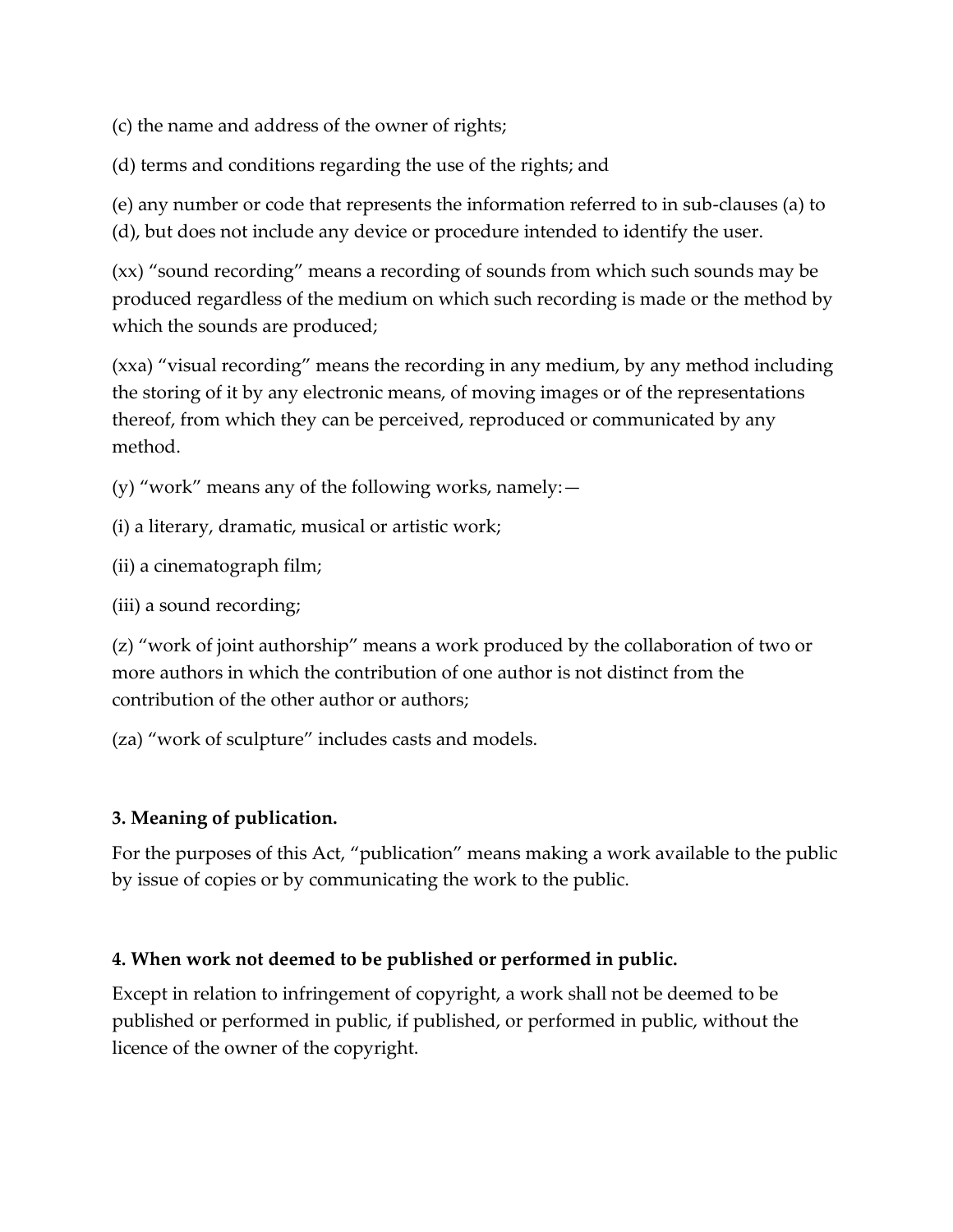## **5. When work deemed to be first published in India.**

For the purposes of this Act, a work published in India shall be deemed to be first published in India, notwithstanding that it has been published simultaneously in some other country, unless such other country provides a shorter term of copyright for such work; and a work shall be deemed to be published simultaneously in India and in another country if the time between the publication in India and the publication in such other country does not exceed thirty days or such other period as the Central Government may, in relation to any specified country, determine.

## **6. Certain disputes to be decided by Commercial Court.**

If any question arises—

(a) whether a work has been published or as to the date on which a work was published for the purposes of Chapter V, or

(b) whether the term of copyright for any work is shorter in any other country than that provided in respect of that work under this Act, it shall be referred to the Commercial Court :

Provided that if in the opinion of the Commercial Court, the issue of copies or communication to the public referred to in section 3 was of an insignificant nature, it shall not be deemed to be publication for the purposes of that section.

# **7. Nationality of author where the making of unpublished work is extended over considerable period.**

Where, in the case of an unpublished work, the making of the work is extended over a considerable period, the author of the work shall, for the purposes of this Act, be deemed to be a citizen of, or domiciled in, that country of which he was a citizen or wherein he was domiciled during any substantial part of that period.

### **8. Domicile of corporations.**

For the purposes of this Act, a body corporate shall be deemed to be domiciled in India if it is incorporated under any law in force in India.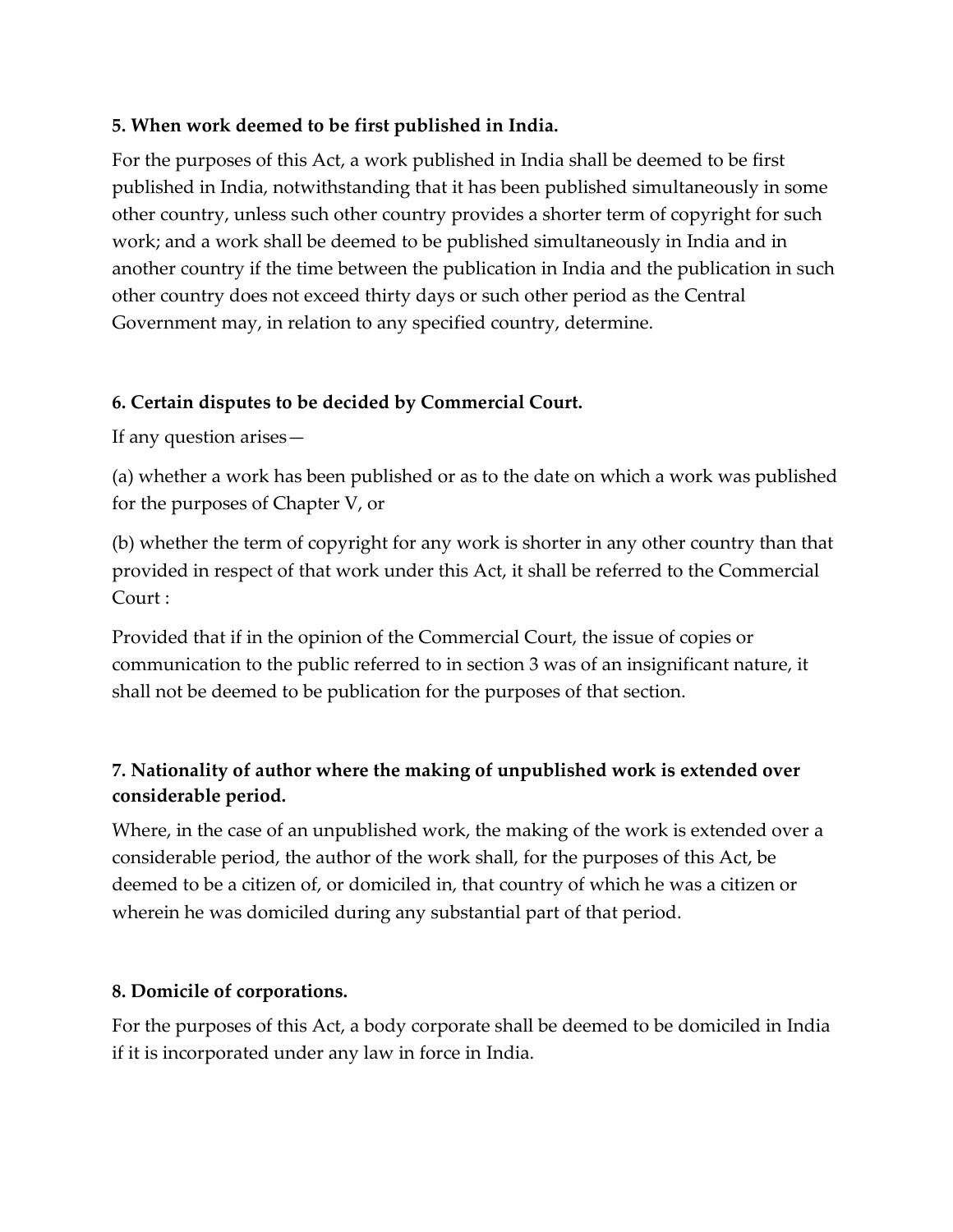# **CHAPTER 2 - COPYRIGHT OFFICE**

## **9. Copyright Office.**

(1) There shall be established for the purposes of this Act an office to be called the Copyright Office.

(2) The Copyright Office shall be under the immediate control of the Registrar of Copyrights who shall act under the superintendence and direction of the Central Government.

(3) There shall be a seal for the Copyright Office.

## **10. Registrar and Deputy Registrar of Copyrights.**

(1) The Central Government shall appoint a Registrar of Copyrights and may appoint one or more Deputy Registrars of Copyrights.

(2) A Deputy Registrar of Copyrights shall discharge under the superintendence and direction of the Registrar of Copyrights such functions of the Registrar under this Act as the Registrar may, from time to time, assign to him; and any reference in this Act to the Registrar of Copyrights shall include a reference to a Deputy Registrar of Copyrights when so discharging any such functions.

# **11. Appellate Board.**

[*Omitted by the Tribunals Reforms (Rationalisation and Conditions of Service) Ordinance, 2021*.]

# **12. Powers and Procedure of Appellate Board.**

[*Omitted by the Tribunals Reforms (Rationalisation and Conditions of Service) Ordinance, 2021*.]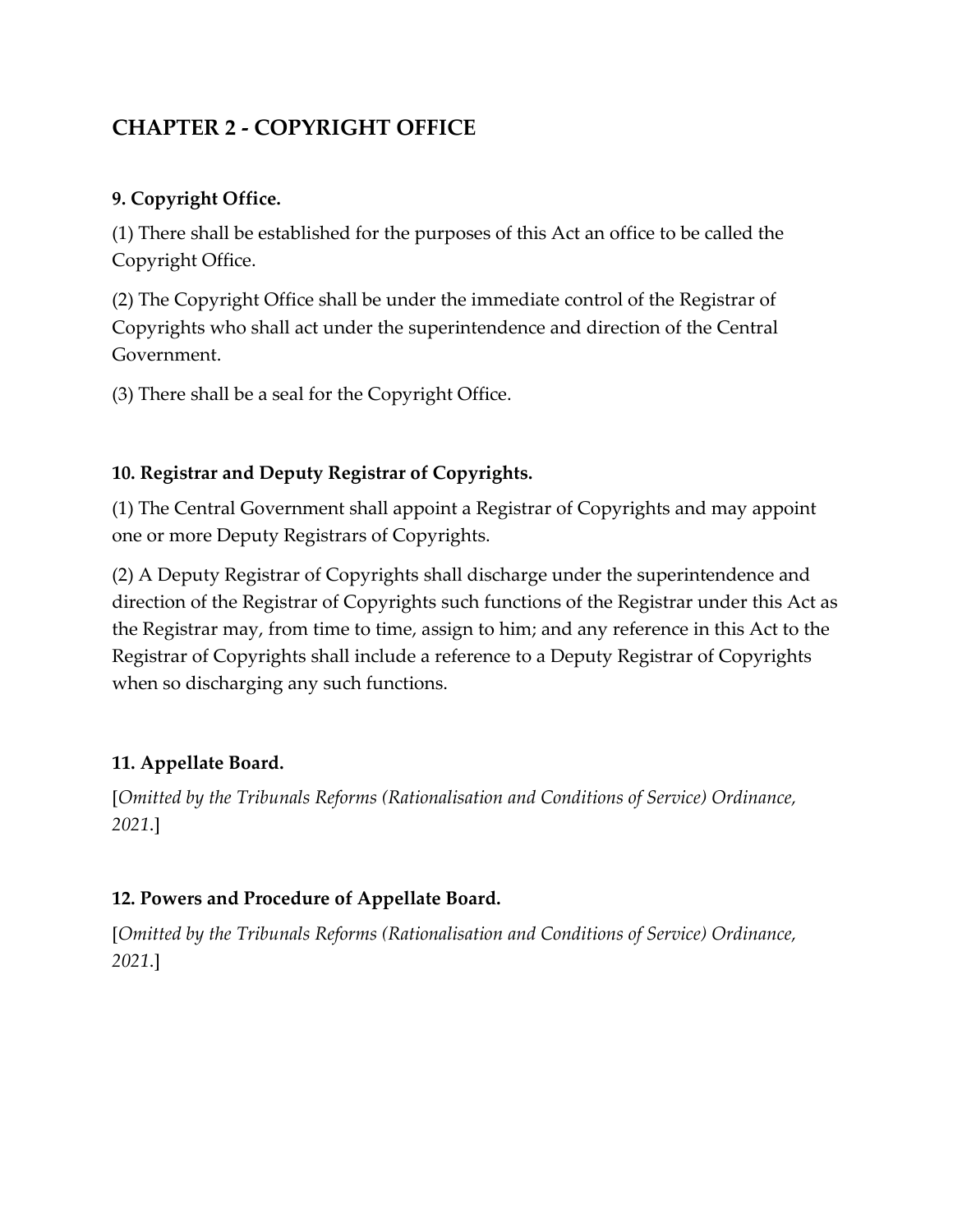# **CHAPTER 3 - COPYRIGHT**

#### **13. Works in which copyright subsists.**

(1) Subject to the provisions of this section and the other provisions of this Act, copyright shall subsist throughout India in the following classes of works, that is to  $say, -$ 

(a) original literary, dramatic, musical and artistic works;

(b) cinematograph films; and

(c) sound recording.

(2) Copyright shall not subsist in any work specified in sub-section (1), other than a work to which the provisions of section 40 or section 41 apply, unless,—

(i) in the case of a published work, the work is first published in India, or where the work is first published outside India, the author is at the date of such publication, or in a case where the author was dead at that date, was at the time of his death, a citizen of India;

(ii) in the case of an unpublished work other than a work of architecture, the author is at the date of the making of the work a citizen of India or domiciled in India; and

(iii) in the case of work of architecture, the work is located in India.

Explanation.— In the case of a work of joint authorship, the conditions conferring copyright specified in this sub-section shall be satisfied by all the authors of the work.

(3) Copyright shall not subsist—

(a) in any cinematograph film if a substantial part of the film is an infringement of the copyright in any other work;

(b) in any sound recording made in respect of a literary, dramatic or musical work, if in making the sound recording, copyright in such work has been infringed.

(4) The copyright in a cinematograph film or a sound recording shall not affect the separate copyright in any work in respect of which or a substantial part of which, the film, or, as the case may be, the sound recording is made.

(5) In the case of work of architecture, copyright shall subsist only in the artistic character and design and shall not extend to processes or methods of construction.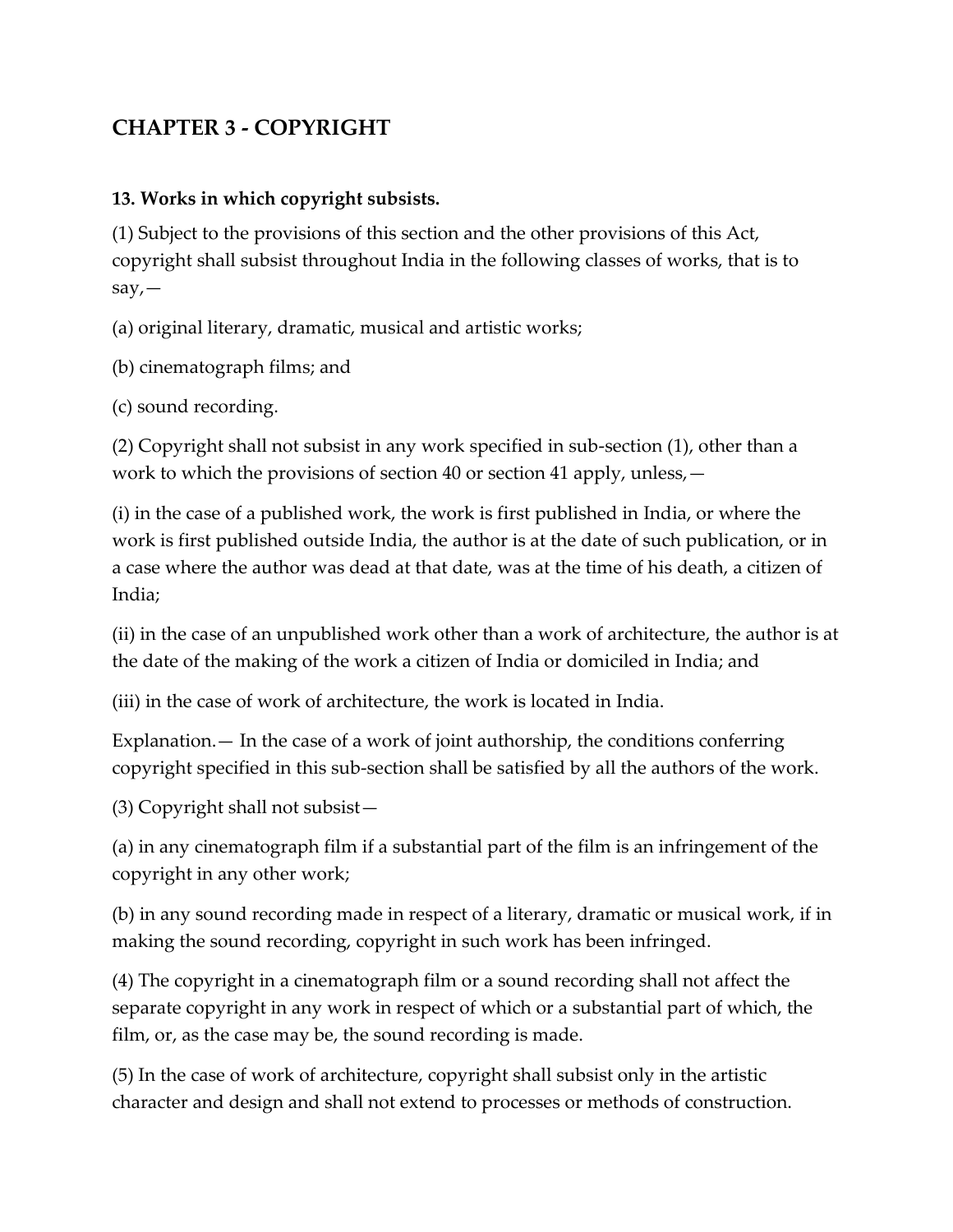# **14. Meaning of Copyright.**

For the purposes of this Act, "copyright" means the exclusive right subject to the provisions of this Act, to do or authorise the doing of any of the following acts in respect of a work or any substantial part thereof, namely:—

(a) in the case of a literary, dramatic or musical work, not being a computer programme,—

(i) to reproduce the work in any material form including the storing of it in any medium by electronic means;

(ii) to issue copies of the work to the public not being copies already in circulation;

(iii) to perform the work in public, or communicate it to the public;

(iv) to make any cinematograph film or sound recording in respect of the work;

(v) to make any translation of the work;

(vi) to make any adaptation of the work;

(vii) to do, in relation to a translation or an adaptation of the work, any of the acts specified in relation to the work in sub-clauses (i) to (vi);

(b) in the case of a computer programme,—

(i) to do any of the acts specified in clause (a);

(ii) to sell or give on commercial rental or offer for sale or for commercial rental any copy of the computer programme:

Provided that such commercial rental does not apply in respect of computer programmes where the programme itself is not the essential object of the rental.

(c) in the case of an artistic work,—

(i) to reproduce the work in any material form including—

(A) the storing of it in any medium by electronic or other means; or

(B) depiction in three-dimensions of a two-dimensional work; or

(C) depiction in two-dimensions of a three-dimensional work;

(ii) to communicate the work to the public;

(iii) to issue copies of the work to the public not being copies already in circulation;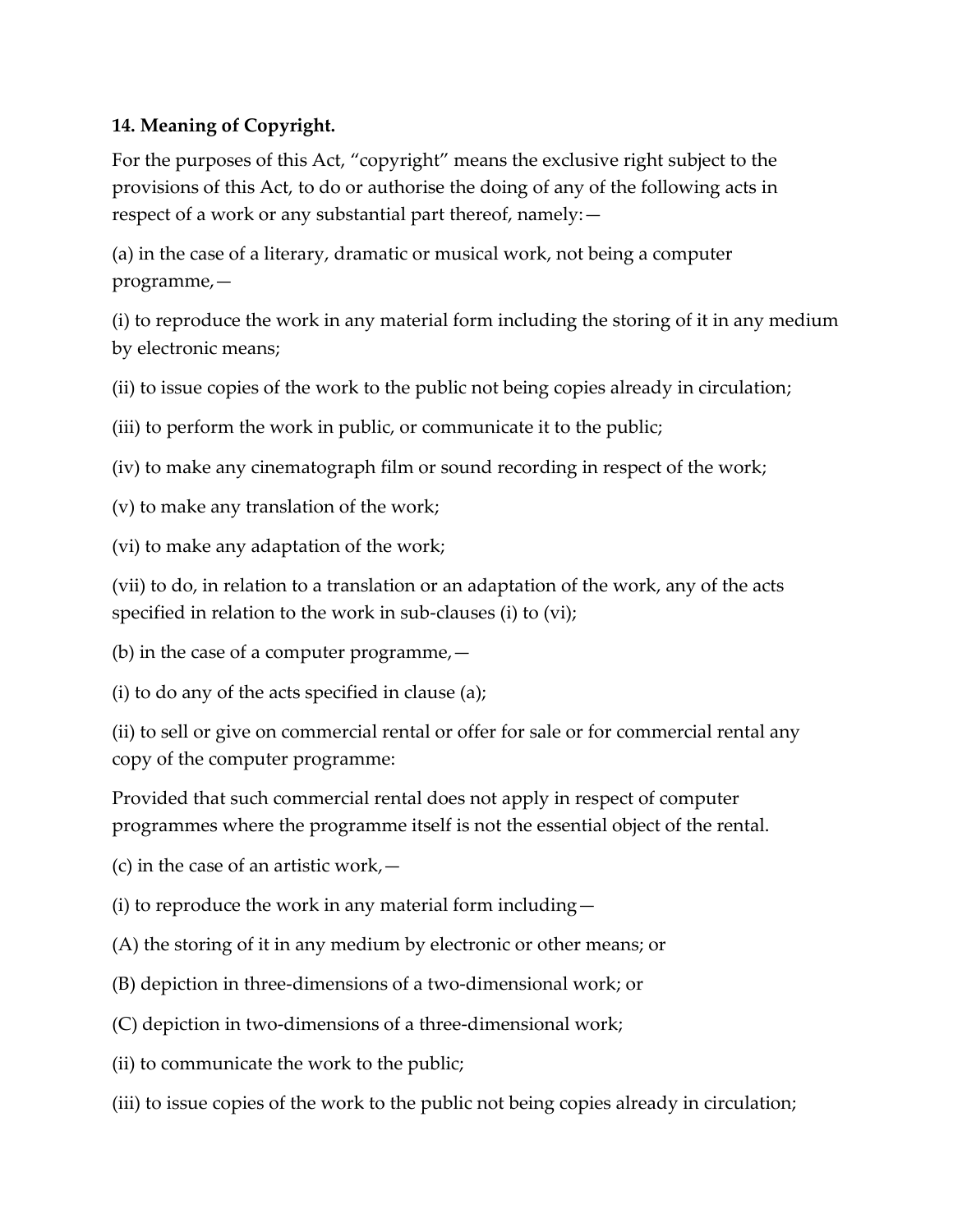(iv) to include the work in any cinematograph film;

(v) to make any adaptation of the work;

(vi) to do in relation to adaptation of the work any of the acts specified in relation to the work in sub-clauses (i) to (iv);

(d) in the case of a cinematograph film,  $-$ 

(i) to make a copy of the film, including—

(A) a photograph of any image forming part thereof; or

(B) storing of it in any medium by electronic or other means;

(ii) to sell or give on commercial rental or offer for sale or for such rental, any copy of the film;

(iii) to communicate the film to the public;

(e) in the case of a sound recording,—

(i) to make any other sound recording embodying it including storing of it in any medium by electronic or other means;

(ii) to sell or give on commercial rental or offer for sale or for such rental, any copy of the sound recording;

(iii) to communicate the sound recording to the public.

# **15. Special provision regarding Copyright in designs registered or capable of being registered under The Designs Act, 2000 (16 of 2000).**

(1) Copyright shall not subsist under this Act in any design which is registered under the Designs Act, 2000 (16 of 2000).

(2) Copyright in any design, which is capable of being registered under the Designs Act, 2000 (16 of 2000) but which has not been so registered, shall cease as soon as any article to which the design has been applied has been reproduced more than fifty times by an industrial process by the owner of the copyright or, with his licence, by any other person.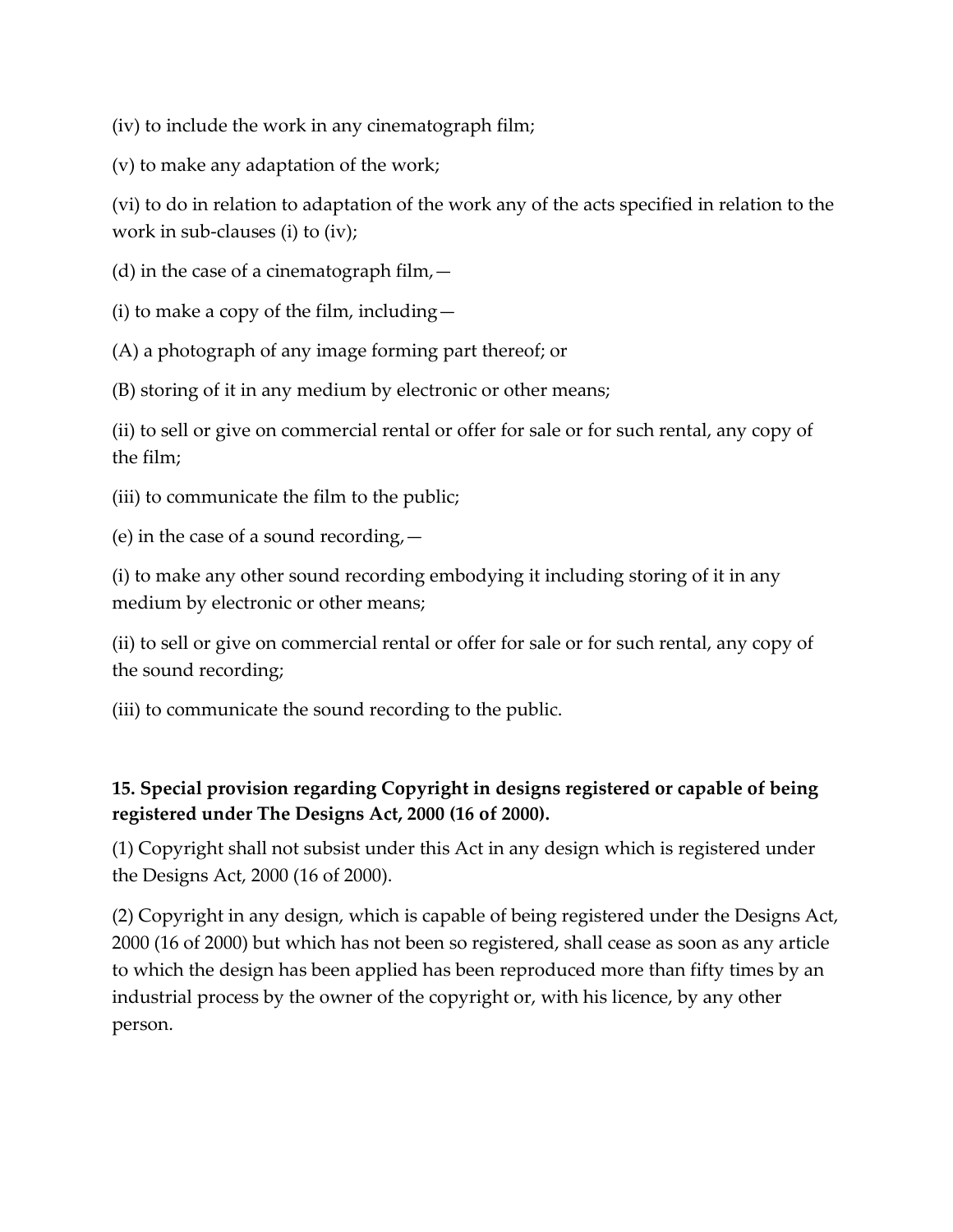## **16. No copyright except as provided in this Act.**

No person shall be entitled to copyright or any similar right in any work, whether published or unpublished, otherwise than under and in accordance with the provisions of this Act or of any other law for the time being in force, but nothing in this section shall be construed as abrogating any right or jurisdiction to restrain a breach of trust or confidence.

# **CHAPTER 4 - OWNERSHIP OF COPYRIGHT AND RIGHTS OF THE OWNER**

## **17. First owner of copyright.**

Subject to the provisions of this Act, the author of a work shall be the first owner of the copyright therein:

Provided that—

(a) in the case of a literary, dramatic or artistic work made by the author in the course of his employment by the proprietor of a newspaper, magazine or similar periodical under a contract of service or apprenticeship, for the purpose of publication in a newspaper, magazine or similar periodical, the said proprietor shall, in the absence of any agreement to the contrary, be the first owner of the copyright in the work in so far as the copyright relates to the publication of the work in any newspaper, magazine or similar periodical, or to the reproduction of the work for the purpose of its being so published, but in all other respects the author shall be the first owner of the copyright in the work;

(b) subject to the provisions of clause (a), in the case of a photograph taken, or a painting or portrait drawn, or an engraving or a cinematograph film made, for valuable consideration at the instance of any person, such person shall, in the absence of any agreement to the contrary, be the first owner of the copyright therein;

(c) in the case of a work made in the course of the author's employment under a contract of service or apprenticeship, to which clause (a) or clause (b) does not apply, the employer shall, in the absence of any agreement to the contrary, be the first owner of the copyright therein;

(cc) in the case of any address or speech delivered in public, the person who has delivered such address or speech or if such person has delivered such address or speech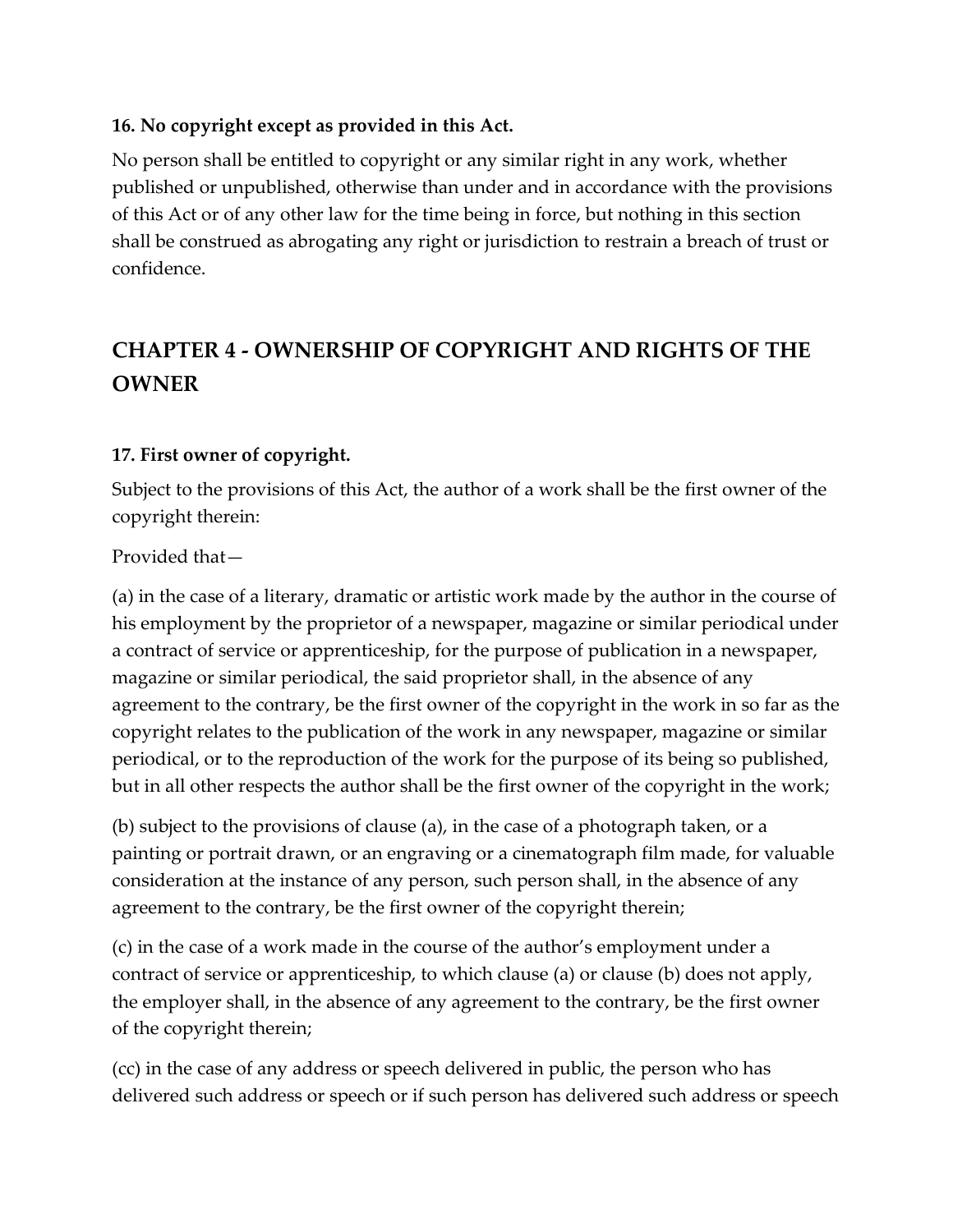on behalf of any other person, such other person shall be the first owner of the copyright therein notwithstanding that the person who delivers such address or speech, or, as the case may be, the person on whose behalf such address or speech is delivered, is employed by any other person who arranges such address or speech or on whose behalf or premises such address or speech is delivered;

(d) in the case of a Government work, Government shall, in the absence of any agreement to the contrary, be the first owner of the copyright therein;

(dd) in the case of a work made or first published by or under the direction or control of any public undertaking, such public undertaking shall, in the absence of any agreement to the contrary, be the first owner of the copyright therein.

Explanation.— For the purposes of this clause and section 28A, "public undertaking" means—

(i) an undertaking owned or controlled by Government; or

(ii) a Government company as defined in section 617 of the Companies Act, 1956 (1 of 1956);or

(iii) a body corporate established by or under any Central, Provincial or State Act;

(e) in the case of a work to which the provisions of section 41 apply, the international organization concerned shall be the first owner of the copyright therein.

Provided that in case of any work incorporated in a cinematograph work, nothing contained in clauses (b) and (c) shall affect the right of the author in the work referred to in clause (a) of sub-section (1) of section 13.

# **18. Assignment of copyright.**

(1) The owner of the copyright in an existing work or the prospective owner of the copyright in a future work may assign to any person the copyright either wholly or partially and either generally or subject to limitations and either for the whole term of the copyright or any part thereof:

Provided that in the case of the assignment of copyright in any future work, the assignment shall take effect only when the work comes into existence.

Provided further that no such assignment shall be applied to any medium or mode of exploitation of the work which did not exist or was not in commercial use at the time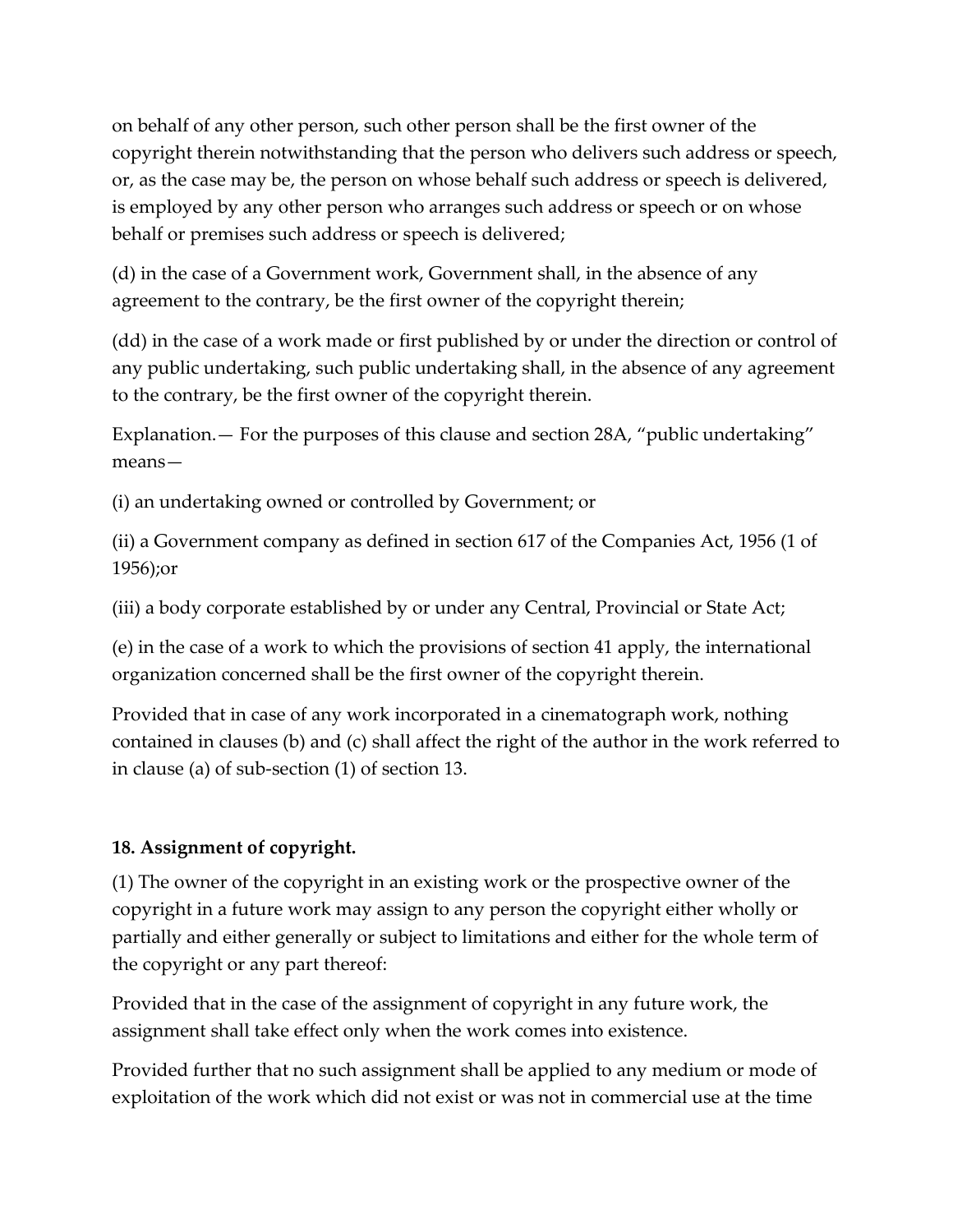when the assignment was made, unless the assignment specifically referred to such medium or mode of exploitation of the work:

Provided also that the author of the literary or musical work included in a cinematograph film shall not assign or waive the right to receive royalties to be shared on an equal basis with the assignee of copyright for the utilization of such work in any form other than for the communication to the public of the work along with the cinematograph film in a cinema hall, except to the legal heirs of the authors or to a copyright society for collection and distribution and any agreement to contrary shall be void:

Provided also that the author of the literary or musical work included in the sound recording but not forming part of any cinematograph film shall not assign or waive the right to receive royalties to be shared on an equal basis with the assignee of copyright for any utilization of such work except to the legal heirs of the authors or to a collecting society for collection and distribution and any assignment to the contrary shall be void.

(2) Where the assignee of a copyright becomes entitled to any right comprised in the copyright, the assignee as respects the rights so assigned, and the assignor as respects the rights not assigned, shall be treated for the purposes of this Act as the owner of copyright and the provisions of this Act shall have effect accordingly.

(3) In this section, the expression "assignee" as respects the assignment of the copyright in any future work includes the legal representatives of the assignee, if the assignee dies before the work comes into existence.

### **19. Mode of assignment.**

(1) No assignment of the copyright in any work shall be valid unless it is in writing signed by the assignor or by his duly authorised agent.

(2) The assignment of copyright in any work shall identify such work, and shall specify the rights assigned and the duration and territorial extent of such assignment.

(3) The assignment of copyright in any work shall also specify the amount of royalty and any other consideration payable, to the author or his legal heirs during the currency of the assignment and the assignment shall be subject to revision, extension or termination on terms mutually agreed upon by the parties.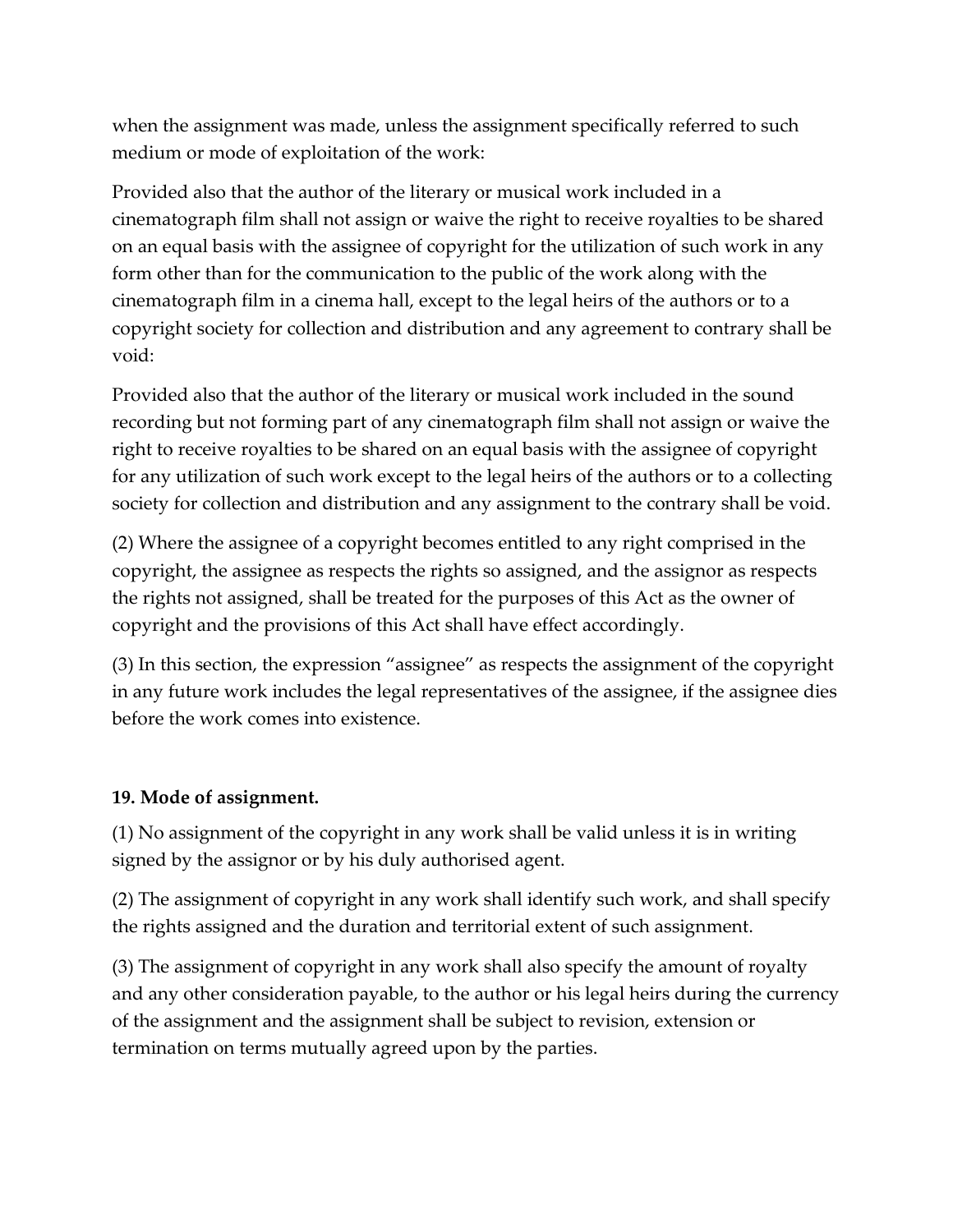(4) Where the assignee does not exercise the rights assigned to him under any of the other sub-sections of this section within a period of one year from the date of assignment, the assignment in respect of such rights shall be deemed to have lapsed after the expiry of the said period unless otherwise specified in the assignment.

(5) If the period of assignment is not stated, it shall be deemed to be five years from the date of assignment.

(6) If the territorial extent of assignment of the rights is not specified, it shall be presumed to extend within India.

(7) Nothing in sub-section (2) or sub-section (3) or sub-section (4) or sub-section (5) or sub-section (6) shall be applicable to assignments made before the coming into force of the Copyright (Amendment) Act, 1994 (38 of 1994).

(8) The assignment of copyright in any work contrary to the terms and conditions of the rights already assigned to a copyright society in which the author of the work is a member shall be void.

(9) No assignment of copyright in any work to make a cinematograph film shall affect the right of the author of the work to claim an equal share of royalties and consideration payable in case of utilisation of the work in any form other than for the communication to the public of the work, along with the cinematograph film in a cinema hall.

(10) No assignment of the copyright in any work to make a sound recording which does not form part of any cinematograph film shall affect the right of the author of the work to claim an equal share of royalties and consideration payable for any utilization of such work in any form.

# **19A. Disputes with respect to assignment of copyright.**

(1) If an assignee fails to make sufficient exercise of the rights assigned to him, and such failure is not attributable to any act or omission of the assignor, then, the Commercial Court may, on receipt of a complaint from the assignor and after holding such inquiry as it may deem necessary, revoke such assignment.

(2) If any dispute arises with respect to the assignment of any copyright, the Commercial Court may, on receipt of a complaint from the aggrieved party and after holding such inquiry as it considers necessary, pass such order as it may deem fit including an order for the recovery of any royalty payable: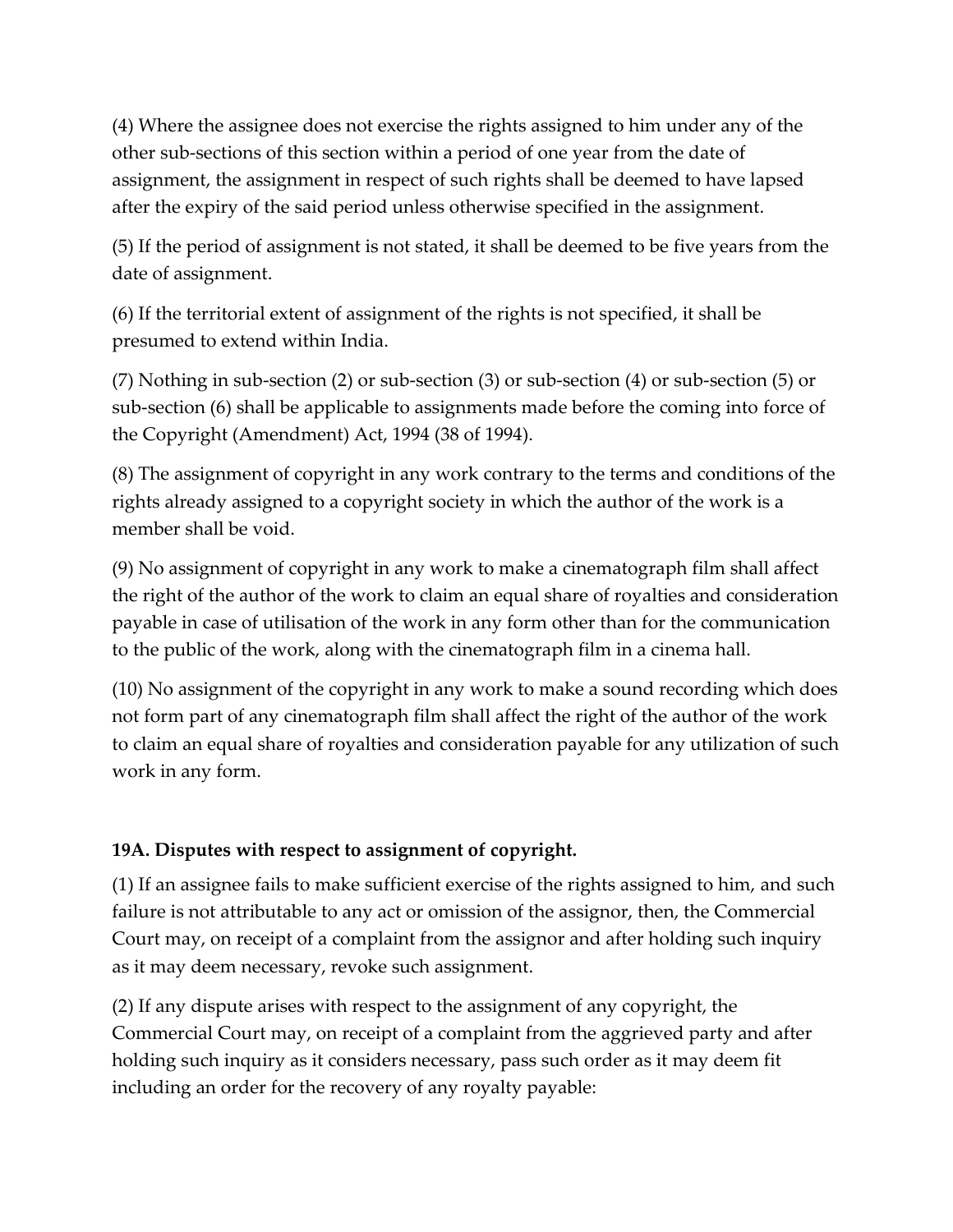Provided that the Commercial Court shall not pass any order under this sub-section to revoke the assignment unless it is satisfied that the terms of assignment are harsh to the assignor in case the assignor is also the author:

Provided further that, pending the disposal of an application for revocation of assignment under this sub- section, the Commercial Court may pass such order, as it deems fit regarding implementation of the terms and conditions of assignment including any consideration to be paid for the enjoyment of the rights assigned:

Provided also that no order of revocation of assignment under this sub-section, shall be made within a period of five years from the date of such assignment.

(3) Every complaint received under sub-section (2) shall be dealt with by the Commercial Court as far as possible and efforts shall be made to pass the final order in the matter within a period of six months from the date of receipt of the complaint and any delay in compliance of the same, the Commercial Court shall record the reasons thereof.

# **20. Transmission of copyright in manuscript by testamentary disposition.**

Where under a bequest a person is entitled to the manuscript of a literary, dramatic or musical work, or to an artistic work, and the work was not published before the death of the testator, the bequest shall, unless the contrary intention is indicated in the testator's Will or any codicil thereto, be construed as including the copyright in the work in so far as the testator was the owner of the copyright immediately before his death.

Explanation.— In this section, the expression "manuscript" means the original document embodying the work, whether written by hand or not.

### **21. Right of author to relinquish copyright.**

(1) The author of a work may relinquish all or any of the rights comprised in the copyright in the work by giving notice in the prescribed form to the Registrar of Copyrights or by way of public notice and thereupon such rights shall, subject to the provisions of sub-section (3), cease to exist from the date of the notice.

(2) On receipt of a notice under sub-section (1), the Registrar of Copyrights shall cause it to be published in the Official Gazette and in such other manner as he may deem fit.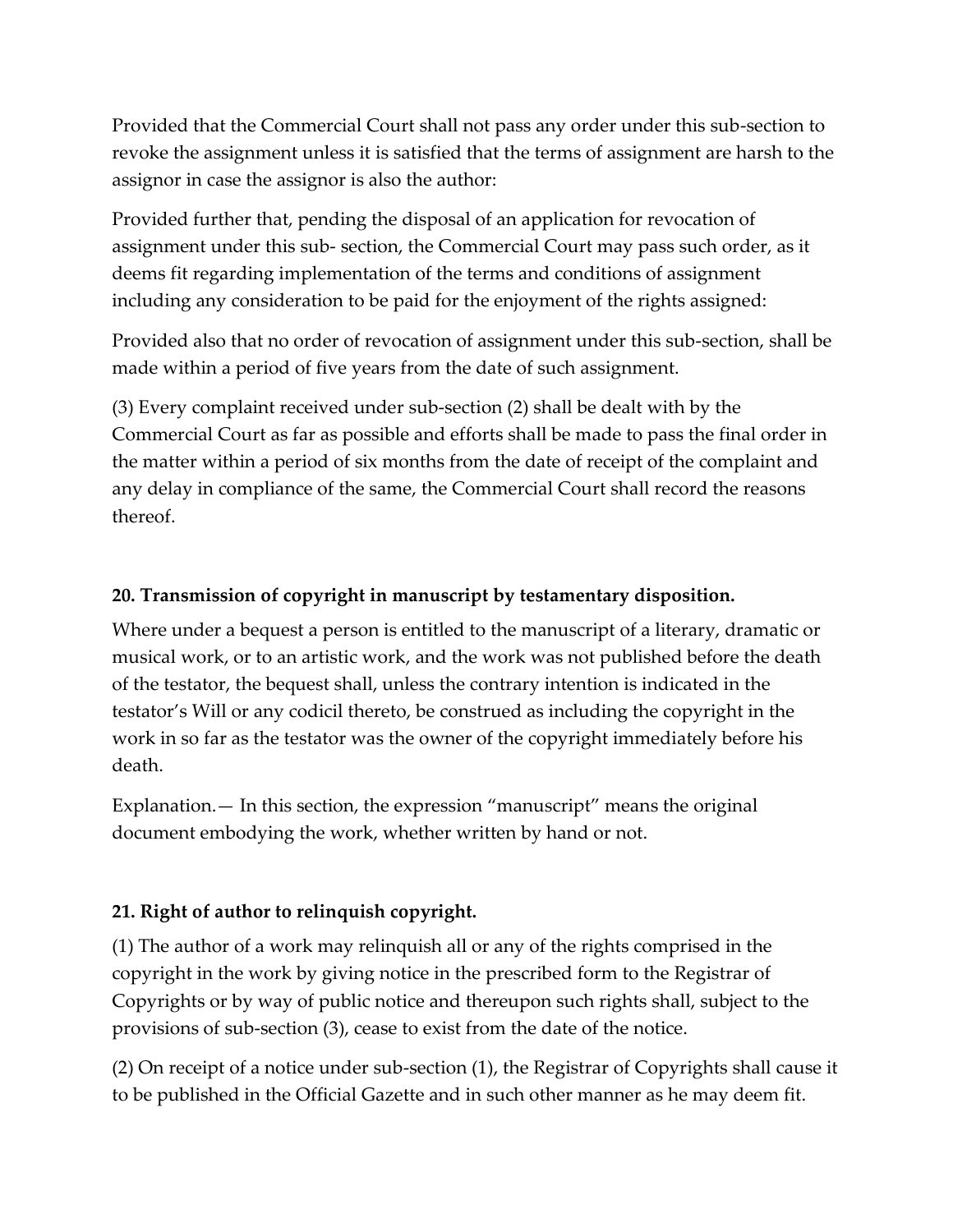(2A) The Registrar of Copyright shall, within fourteen days from the publication of the notice in the Official Gazette, post the notice on the official website of the Copyright Office so as to remain in the public domain for a period of not less than three years.

(3) The relinquishment of all or any of the rights comprised in the copyright in a work shall not affect any rights subsisting in favour of any person on the date of the notice referred to in sub-section (1).

# **CHAPTER 5 - TERM OF COPYRIGHT**

# **22. Term of copyright in published literary, dramatic, musical and artistic works.**

Except as otherwise hereinafter provided, copyright shall subsist in any literary, dramatic, musical or artistic work published within the lifetime of the author until sixty years from the beginning of the calendar year next following the year in which the author dies.

Explanation.— In this section the reference to the author shall, in the case of a work of joint authorship, be construed as a reference to the author who dies last.

# **23. Term of copyright in anonymous and pseudonymous works.**

(1) In the case of literary, dramatic, musical or artistic work (other than a photograph), which is published anonymously or pseudonymously, copyright shall subsist until sixty years from the beginning of the calendar year next following the year in which the work is first published:

Provided that where the identity of the author is disclosed before the expiry of the said period, copyright shall subsist until sixty years from the beginning of the calendar year next following the year in which the author dies.

(2) In sub-section (1), references to the author shall, in the case of an anonymous work of joint authorship, be construed,—

(a) where the identity of one of the authors is disclosed, as references to that author;

(b) where the identity of more authors than one is disclosed, as references to the author who dies last from amongst such authors.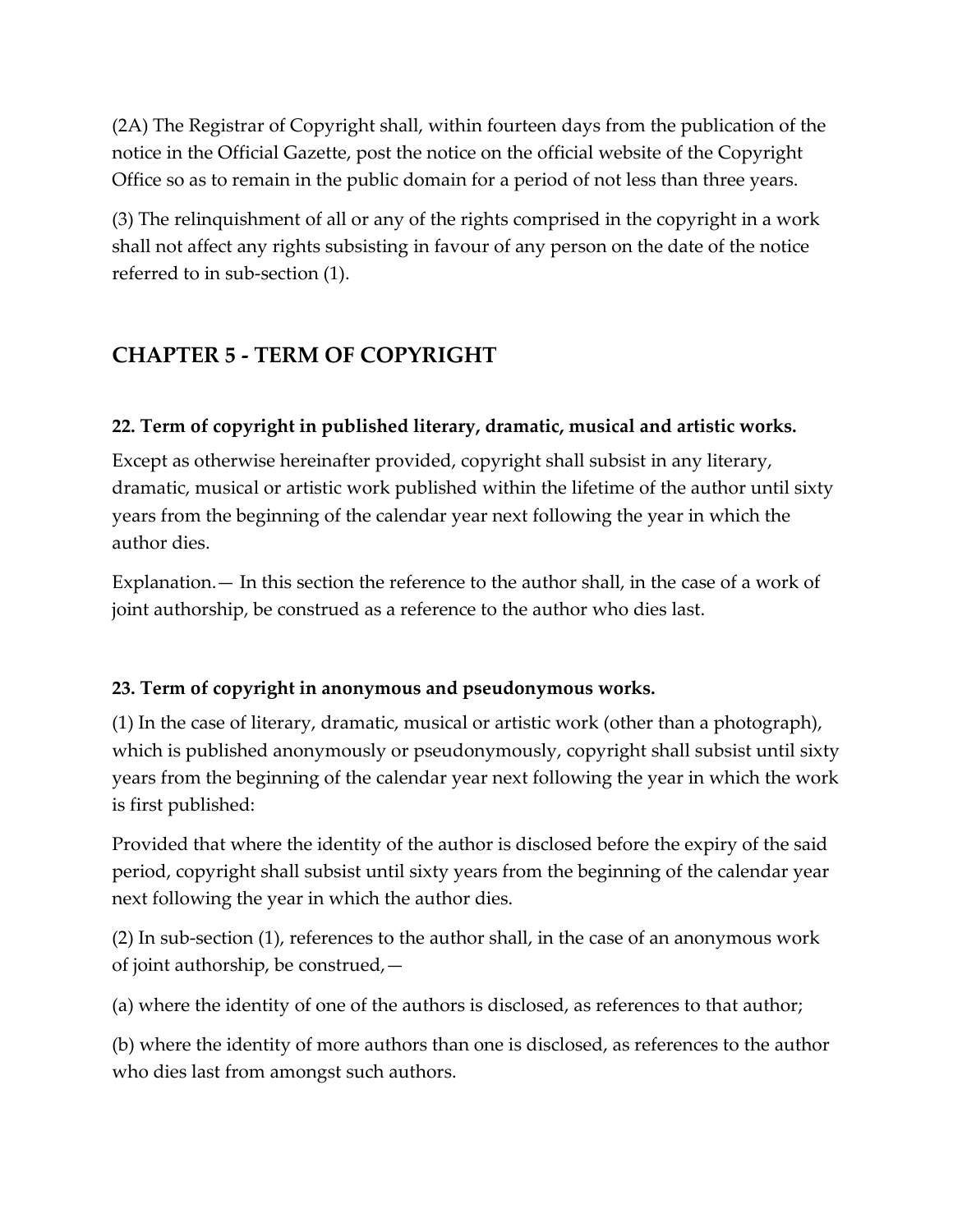(3) In sub-section (1), references to the author shall, in the case of a pseudonyms work of joint authorship, be construed,—

(a) where the names of one or more (but not all) of the authors are pseudonyms and his or their identity is not disclosed, as references to the author whose name is not a pseudonym, or, if the names of two or more of the authors are not pseudonyms, as references to such of those authors who dies last;

(b) where the names of one or more (but not all) of the authors are pseudonyms and the identity of one or more of them is disclosed, as references to the author who dies last from amongst the authors whose names are not pseudonyms and the authors whose names are pseudonyms and are disclosed; and

(c) where the names of all the authors are pseudonyms and the identity of one of them is disclosed, as references to the author whose identity is disclosed or if the identity of two or more of such authors is disclosed, as references to such of those authors who dies last.

Explanation.— For the purposes of this section, the identity of an author shall be deemed to have been disclosed, if either the identity of the author is disclosed publicly by both the author and the publisher or is otherwise established to the satisfaction of the Commercial Court by that author.

### **24. Term of copyright in posthumous work.**

(1) In the case of a literary, dramatic or musical work or an engraving, in which copyright subsists at the date of the death of the author or, in the case of any such work of joint authorship, at or immediately before the date of the death of the author who dies last, but which, or any adaptation of which, has not been published before that date, copyright shall subsist until sixty years from the beginning of the calendar year next following the year in which the work is first published or, where an adaptation of the work is published in any earlier year, from the beginning of the calendar year next following that year.

(2) For the purposes of this section a literary, dramatic or musical work or an adaptation of any such work shall be deemed to have been published, if it has been performed in public or if any sound recording made in respect of the work have been sold to the public or have been offered for sale to the public.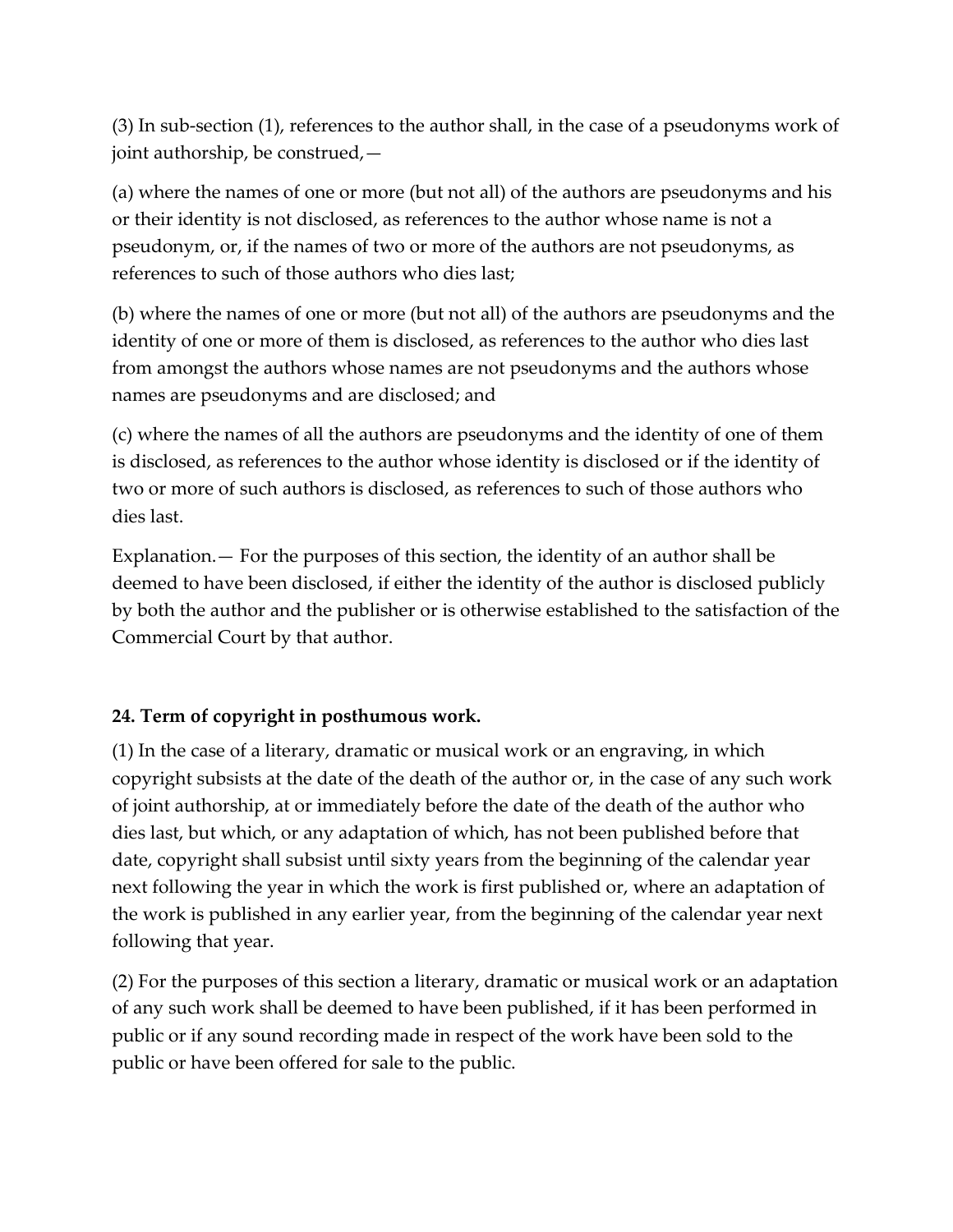# **25. Term of copyright in photographs.**

[*Omitted by the Copyright (Amendment) Act, 2012 (27 of 2012), s. 13 (w.e.f. 21-6-2012).*]

## **26. Term of copyright in cinematograph films.**

In the case of a cinematograph film, copyright shall subsist until sixty years from the beginning of the calendar year next following the year in which the film is published.

## **27. Term of copyright in sound recording.**

In the case of a sound recording copyright shall subsist until sixty years from the beginning of the calendar year next following the year in which the sound recording is published.

# **28. Term of copyright in government works.**

In the case of a Government work, where Government is the first owner of the copyright therein, copyright shall subsist until sixty years from the beginning of the calendar year next following the year in which the work is first published.

# **28A. Term of copyright in works of public undertakings.**

In the case of a work, where a public undertaking is the first owner of the copyright therein, copyright shall subsist until sixty years from the beginning of the calendar year next following the year in which the work is first published.

# **29. Term of copyright in works of international organisations.**

In the case of a work of an international organisation to which the provisions of section 41 apply, copyright shall subsist until sixty years from the beginning of the calendar year next following the year in which the work is first published.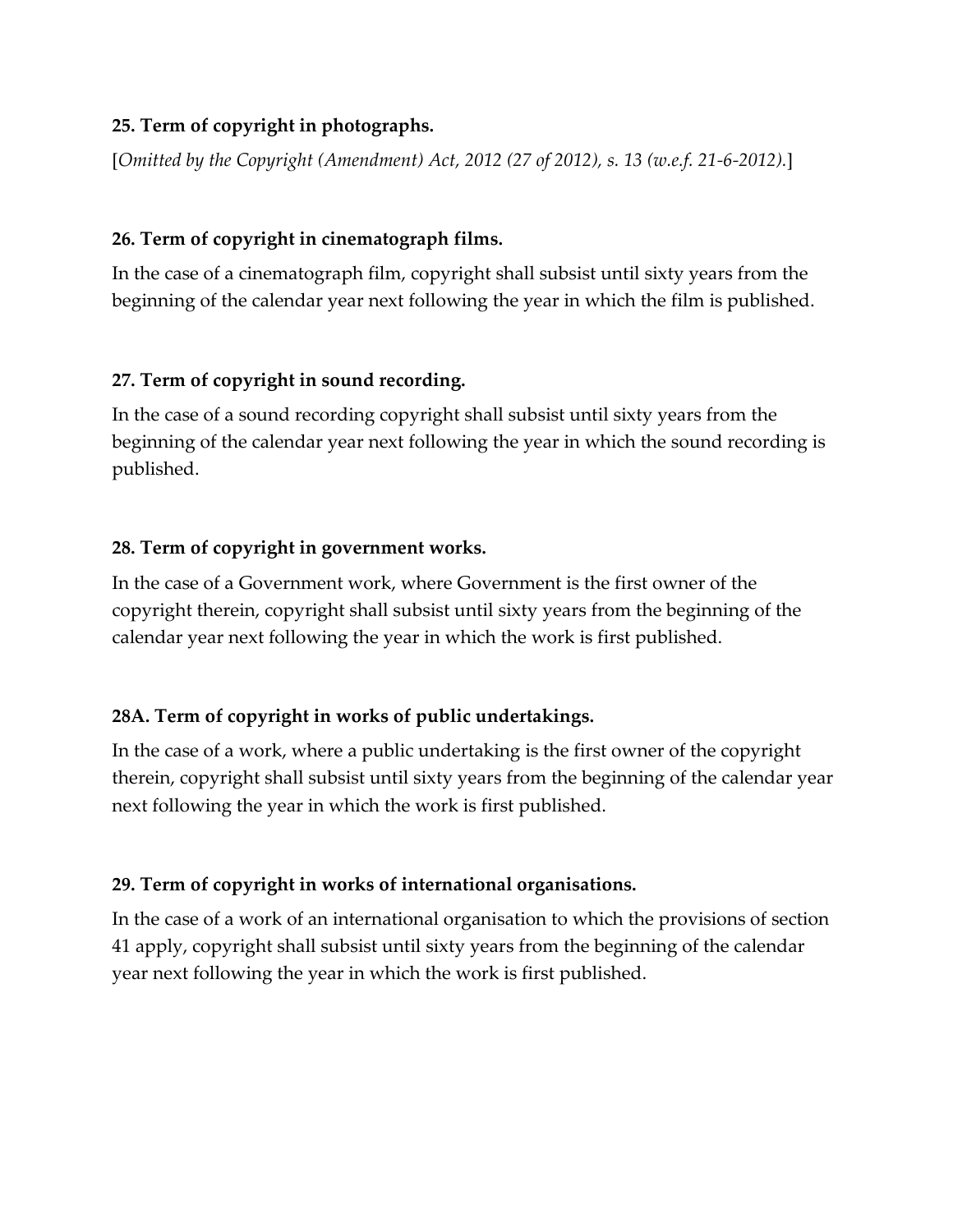# **CHAPTER 6 - LICENCES**

#### **30. Licences by owners of copyright.**

The owner of the copyright in any existing work or the prospective owner of the copyright in any future work may grant any interest in the right by licence in writing by him or by his duly authorised agent:

Provided that in the case of a licence relating to copyright in any future work, the licence shall take effect only when the work comes into existence.

Explanation.— Where a person to whom a licence relating to copyright in any future work is granted under this section dies before the work comes into existence, his legal representatives shall, in the absence of any provision to the contrary in the licence, be entitled to the benefit of the licence.

#### **30A. Application of section 19.**

The provisions of sections 19 shall, with any necessary adaptations and modifications, apply in relation to a licence under section 30 as they apply in relation to assignment of copyright in a work.

### **31. Compulsory licence in works withheld from public.**

(1) If at any time during the term of copyright in any work which has been published or performed in public, a complaint is made to the Commercial Court that the owner of copyright in the work—

(a) has refused to republish or allow the republication of the work or has refused to allow the performance in public of the work, and by reason of such refusal the work is withheld from the public; or

(b) has refused to allow communication to the public by broadcast of such work or in the case of a sound recording the work recorded in such sound recording, on terms which the complainant considers reasonable;

the Commercial Court, after giving to the owner of the copyright in the work a reasonable opportunity of being heard and after holding such inquiry as it may deem necessary, may, if it is satisfied that the grounds for such refusal are not reasonable,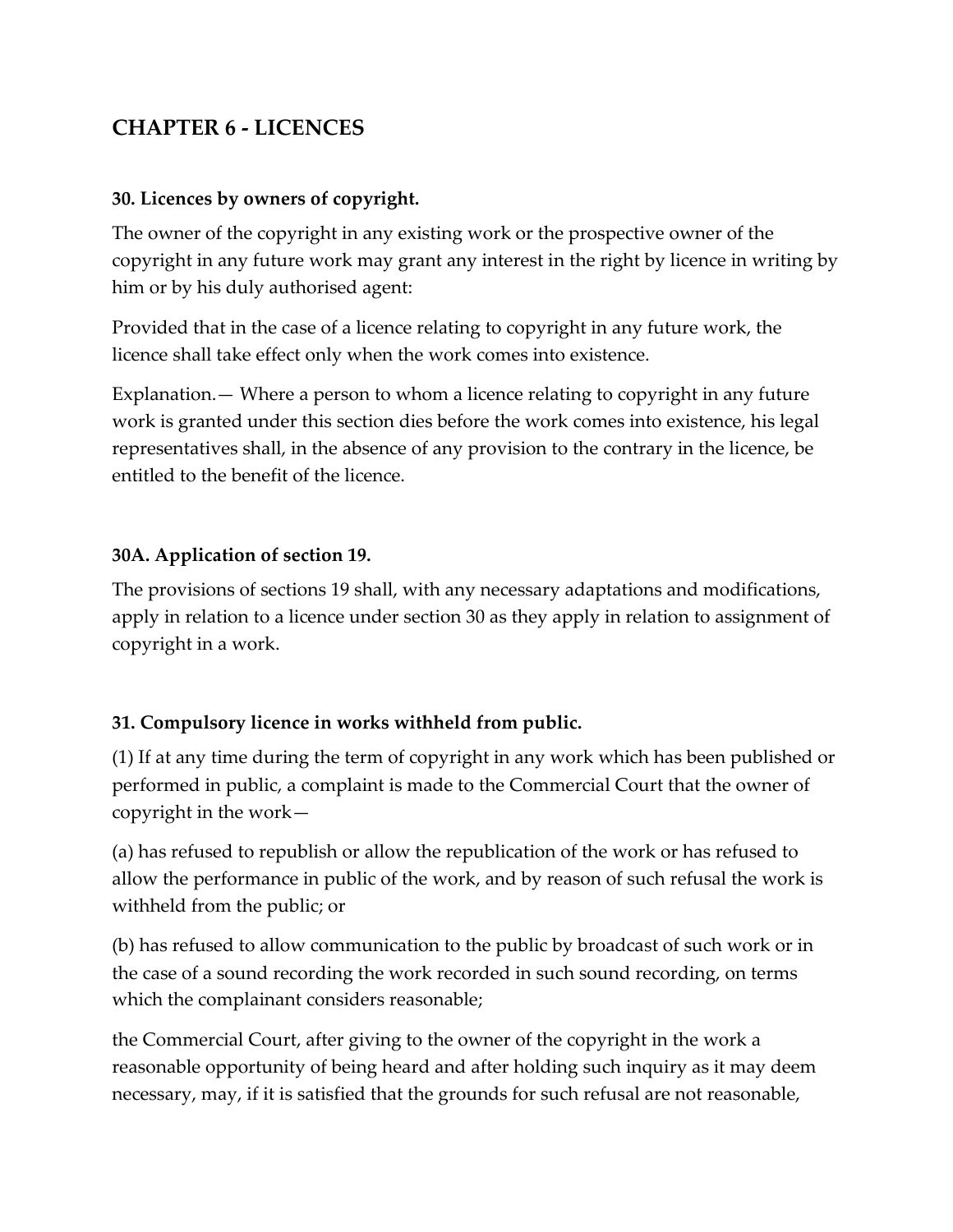direct the Registrar of Copyrights to grant to the complainant a licence to republish the work, perform the work in public or communicate the work to the public by broadcast, as the case may be, subject to payment to the owner of the copyright of such compensation and subject to such other terms and conditions as the Commercial Court may determine; and thereupon the Registrar of Copyrights shall grant the licence to such person or persons who, in the opinion of the Commercial Court, is or are qualified to do so in accordance with the directions of the Commercial Court, on payment of such fee as may be prescribed.

# **31A. Compulsory licence in unpublished or published works.**

(1) Where, in the case of any unpublished work or any work published or communicated to the public and the work is withheld from the public in India, the author is dead or unknown or cannot be traced, or the owner of the copyright in such work cannot be found, any person may apply to the Commercial Court for a licence to publish or communicate to the public such work or a translation thereof in any language.

(2) Before making an application under sub-section (1), the applicant shall publish his proposal in one issue of a daily newspaper in the English language having circulation in the major part of the country and where the application is for the publication of a translation in any language, also in one issue of any daily newspaper in that language.

(3) Every such application shall be made in such form as may be prescribed and shall be accompanied with a copy of the advertisement issued under sub-section (2) and such fee as may be prescribed.

(4) Where an application is made to the Commercial Court under this section, it may, after holding such inquiry as may be prescribed, direct the Registrar of Copyrights to grant to the applicant a licence to publish the work or a translation thereof in the language mentioned in the application subject to the payment of such royalty and subject to such other terms and conditions as the Commercial Court may determine, and thereupon the Registrar of Copyrights shall grant the licence to the applicant in accordance with the direction of the Commercial Court.

(5) Where a licence is granted under this section, the Registrar of Copyrights may, by order, direct the applicant to deposit the amount of the royalty determined by the Commercial Court in the public account of India or in any other account specified by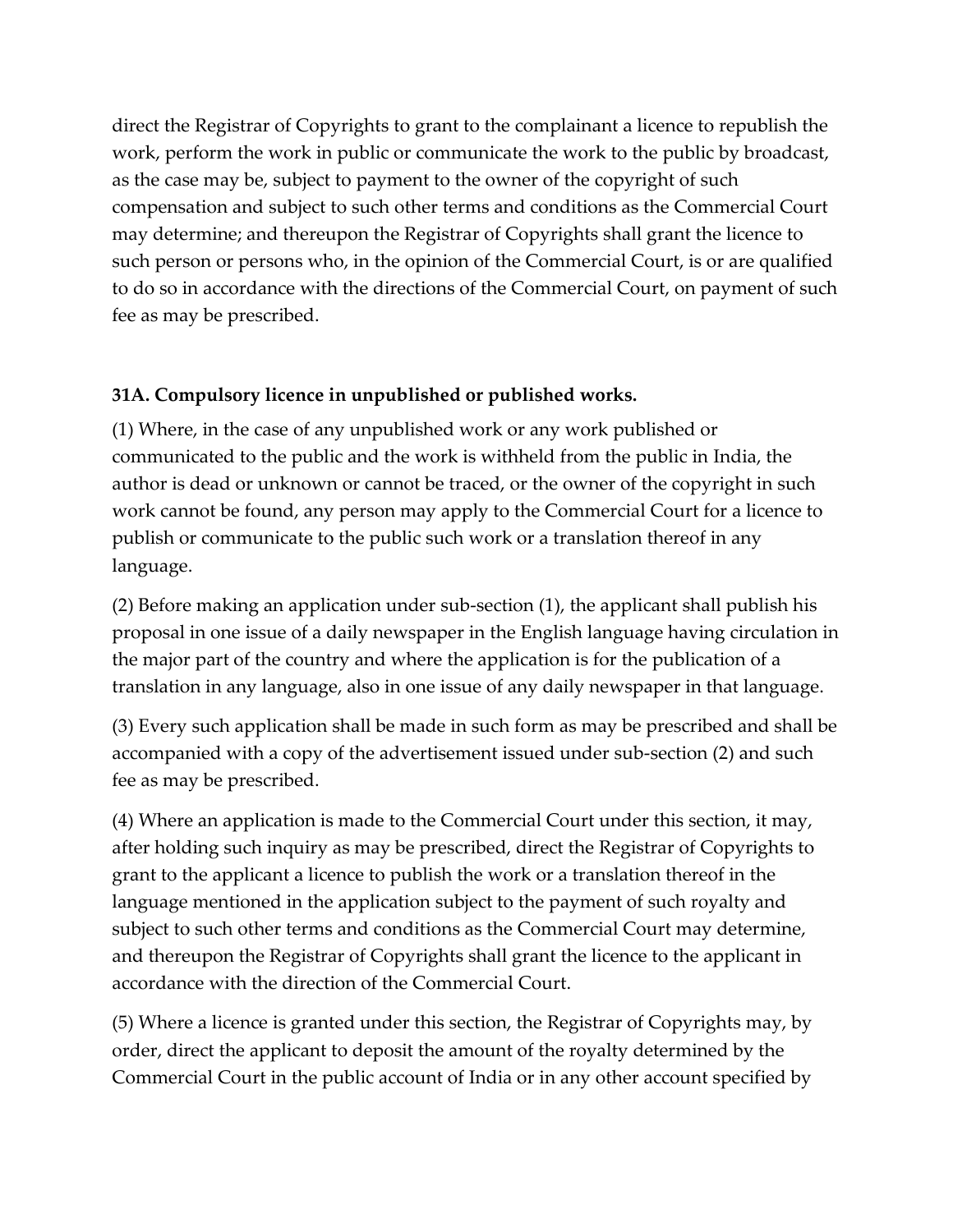the Commercial Court so as to enable the owner of the copyright or, as the case may be, his heirs, executors or the legal representatives to claim such royalty at any time.

(6) Without prejudice to the foregoing provisions of this section, in the case of a work referred to in sub- section (1), if the original author is dead, the Central Government may, if it considers that the publication of the work is desirable in the national interest, require the heirs, executors or legal representatives of the author to publish such work within such period as may be specified by it.

(7) Where any work is not published within the period specified by the Central Government under sub- section (6), the Commercial Court may, on an application made by any person for permission to publish the work and after hearing the parties concerned, permit such publication on payment of such royalty as the Commercial Court may, in the circumstances of such case, determine in the prescribed manner.

## **31B. Compulsory licence for benefit of disabled.**

(1) Any person working for the benefit of persons with disability on a profit basis or for business may apply to the Commercial Court, in such form and manner and accompanied by such fee as may be prescribed, for a compulsory licence to publish any work in which copyright subsists for the benefit of such persons, in a case to which clause (zb) of sub-section (1) of section 52 does not apply and the Commercial Court shall dispose of such application as expeditiously as possible and endeavour shall be made to dispose of such application within a period of two months from the date of receipt of the application.

(2) The Commercial Court may, on receipt of an application under sub-section (1), inquire, or direct such inquiry as it considers necessary to establish the credentials of the applicant and satisfy itself that the application has been made in good faith.

(3) If the Commercial Court is satisfied, after giving to the owners of rights in the work a reasonable opportunity of being heard and after holding such inquiry as it may deem necessary, that a compulsory licence needs to be issued to make the work available to the disabled, it may direct the Registrar of Copyrights to grant to the applicant such a licence to publish the work.

(4) Every compulsory licence issued under this section shall specify the means and format of publication, the period during which the compulsory licence may be exercised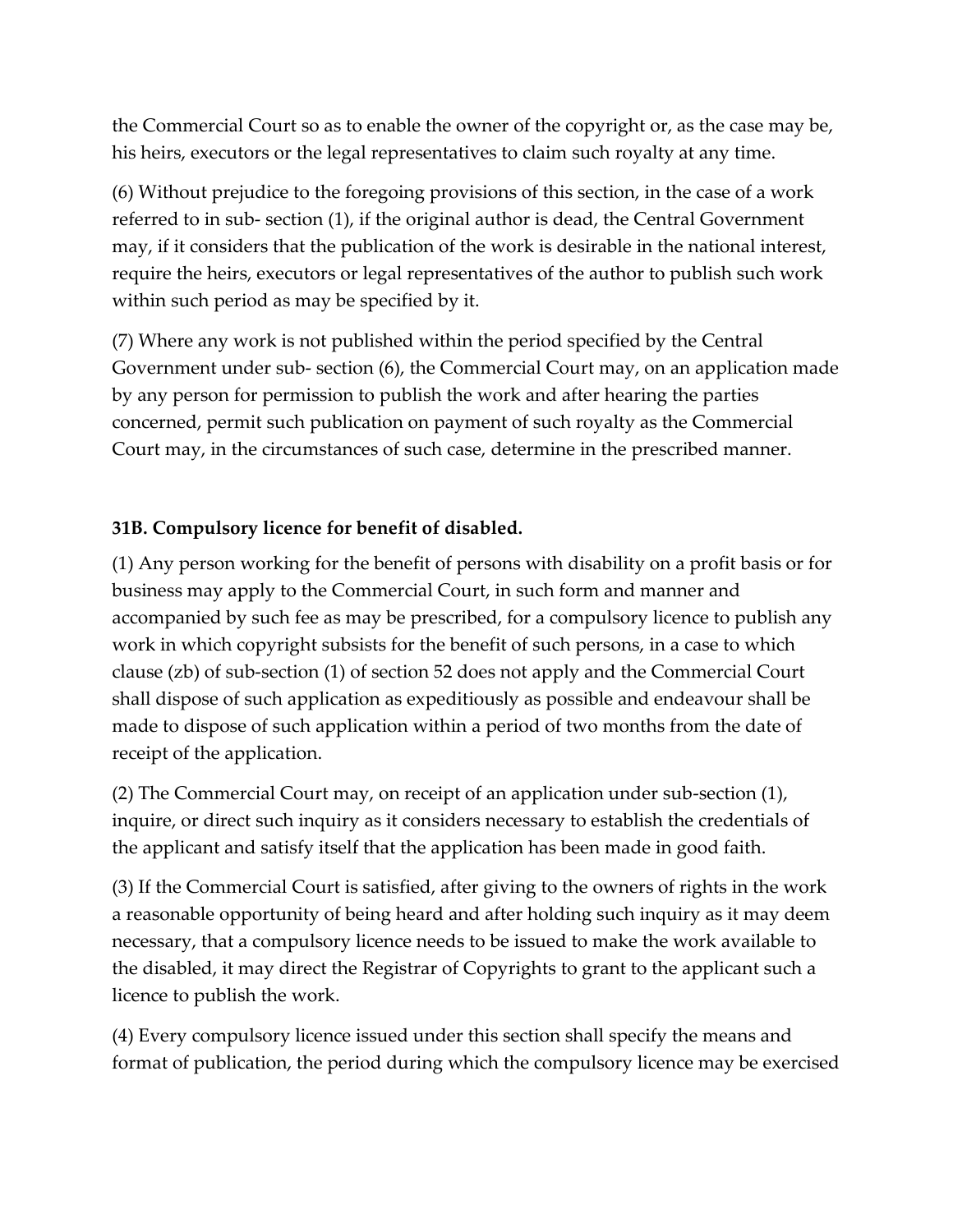and, in the case of issue of copies, the number of copies that may be issued including the rate or royalty:

Provided that where the Commercial Court has issued such a compulsory licence it may, on a further application and after giving reasonable opportunity to the owners of rights, extend the period of such compulsory licence and allow the issue of more copies as it may deem fit.

#### **31C. Statutory licence for cover versions.**

(1) Any person desirous of making a cover version, being a sound recording in respect of any literary, dramatic or musical work, where sound recordings of that work have been made by or with the licence or consent of the owner of the right in the work, may do so subject to the provisions of this section:

Provided that such sound recordings shall be in the same medium as the last recording, unless the medium of the last recording is no longer in current commercial use.

(2) The person making the sound recordings shall give prior notice of his intention to make the sound recordings in the manner as may be prescribed, and provide in advance copies of all covers or labels with which the sound recordings are to be sold, and pay in advance, to the owner of rights in each work royalties in respect of all copies to be made by him, at the rate fixed by the Commercial Court in this behalf:

Provided that such sound recordings shall not be sold or issued in any form of packaging or with any cover or label which is likely to mislead or confuse the public as to their identity, and in particular shall not contain the name or depict in any way any performer of an earlier sound recording of the same work or any cinematograph film in which such sound recording was incorporated and, further, shall state on the cover that it is a cover version made under this section.

(3) The person making such sound recordings shall not make any alteration in the literary or musical work which has not been made previously by or with the consent of the owner of rights, or which is not technically necessary for the purpose of making the sound recordings:

Provided that such sound recordings shall not be made until the expiration of five calendar years after the end of the year in which the first sound recordings of the work was made.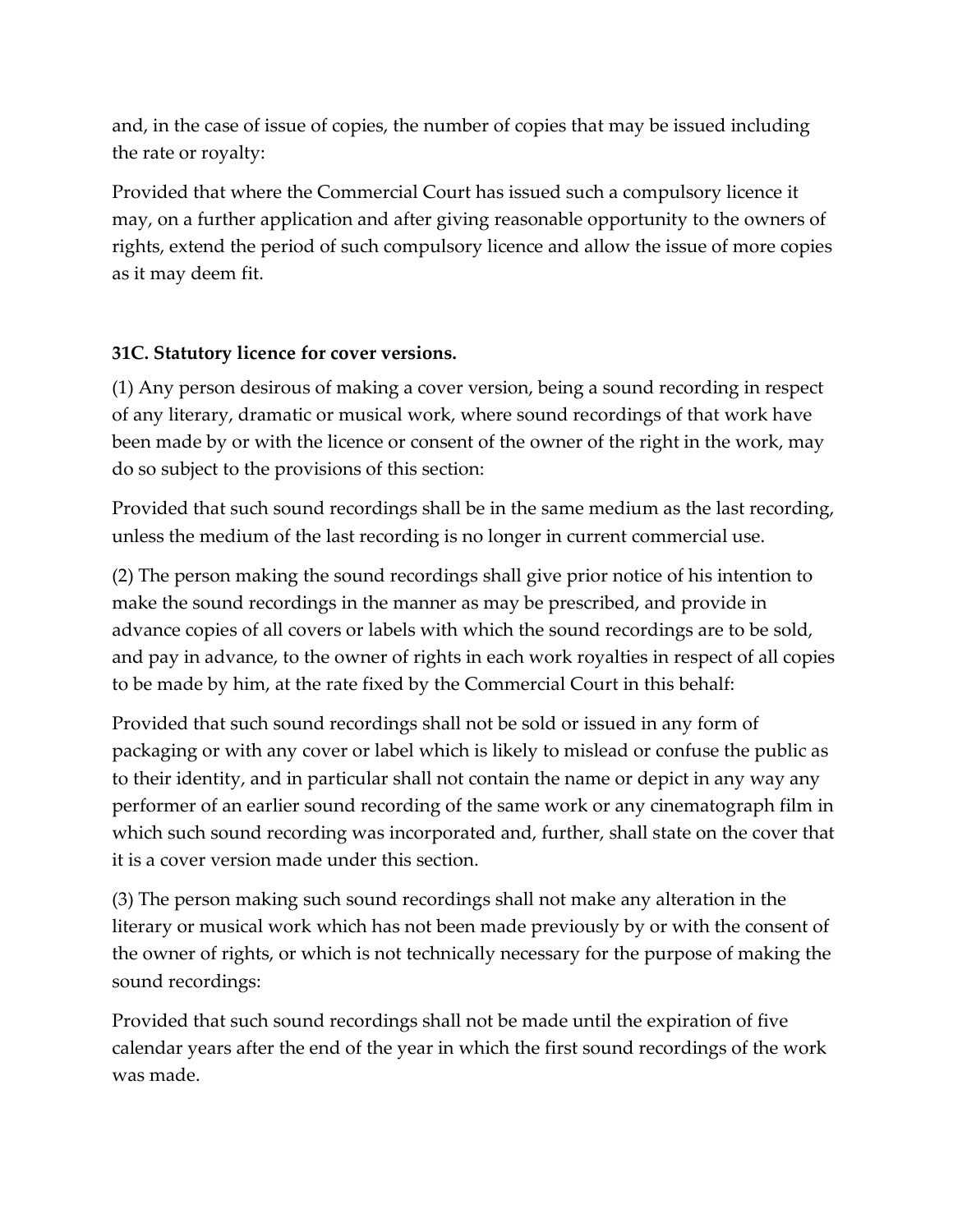(4) One royalty in respect of such sound recordings shall be paid for a minimum of fifty thousand copies of each work during each calendar year in which copies of it are made:

Provided that the Commercial Court may, by general order, fix a lower minimum in respect of works in a particular language or dialect having regard to the potential circulation of such works.

(5) The person making such sound recordings shall maintain such registers and books of account in respect thereof, including full details of existing stock as may be prescribed and shall allow the owner of rights or his duly authorised agent or representative to inspect all records and books of account relating to such sound recording:

Provided that if on a complaint brought before the Commercial Court to the effect that the owner of rights has not been paid in full for any sound recordings purporting to be made in pursuance of this section, the Commercial Court is, prima facie, satisfied that the complaint is genuine, it may pass an order ex parte directing the person making the sound recording to cease from making further copies and, after holding such inquiry as it considers necessary, make such further order as it may deem fit, including an order for payment of royalty.

Explanation.— For the purposes of this section "cover version" means a sound recording made in accordance with this section.

# **31D. Statutory licence for broadcasting of literary and musical works and sound recording.**

(1) Any broadcasting organisation desirous of communicating to the public by way of a broadcast or by way of performance of a literary or musical work and sound recording which has already been published may do so subject to the provisions of this section.

(2) The broadcasting organisation shall give prior notice, in such manner as may be prescribed, of its intention to broadcast the work stating the duration and territorial coverage of the broadcast, and shall pay to the owner of rights in each work royalties in the manner and at the rate fixed by the Commercial Court.

(3) The rates of royalties for radio broadcasting shall be different from television broadcasting and the Commercial Court shall fix separate rates for radio broadcasting and television broadcasting.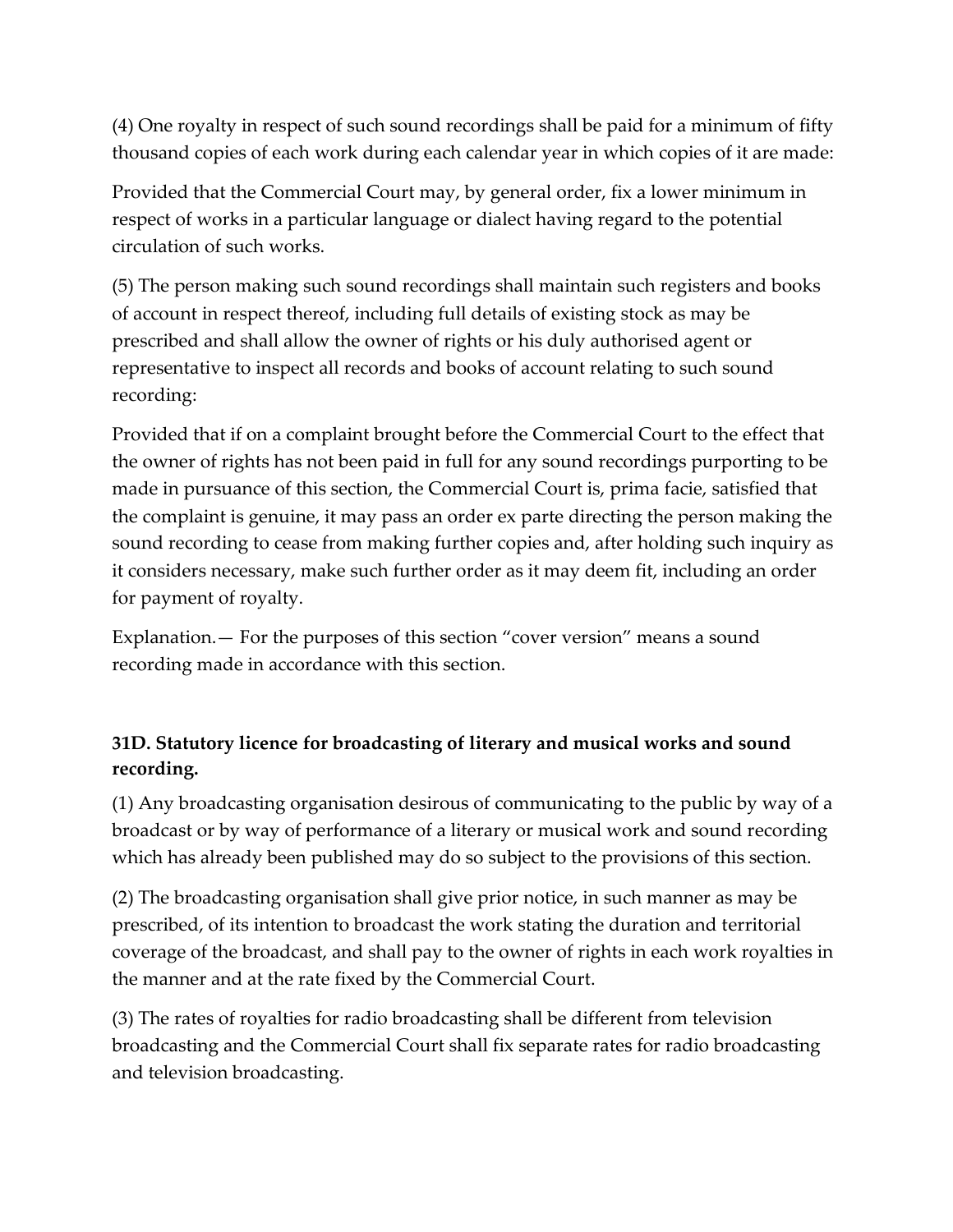(4) In fixing the manner and the rate of royalty under sub-section (2), the Commercial Court may require the broadcasting organisation to pay an advance to the owners of rights.

(5) The names of the authors and the principal performers of the work shall, except in case of the broadcasting organisation communicating such work by way of performance, be announced with the broadcast.

(6) No fresh alteration to any literary or musical work, which is not technically necessary for the purpose of broadcasting, other than shortening the work for convenience of broadcast, shall be made without the consent of the owners of rights.

(7) The broadcasting organisation shall—

(a) maintain such records and books of account, and render to the owners of rights such reports and accounts; and

(b) allow the owner of rights or his duly authorised agent or representative to inspect all records and books of account relating to such broadcast, in such manner as may be prescribed.

(8) Nothing in this section shall affect the operation of any licence issued or any agreement entered into before the commencement of the Copyright (Amendment) Act, 2012.

# **32. Licence to produce and publish translations.**

(1) Any person may apply to the Commercial Court for a licence to produce and publish a translation of a literary or dramatic work in any language after a period of seven years from the first publication of the work.

(1A) Notwithstanding anything contained in sub-section (1), any person may apply to the Commercial Court for a licence to produce and publish a translation, in printed or analogous forms of reproduction, of a literary or dramatic work, other than an Indian work, in any language in general use in India after a period of three years from the first publication of such work, if such translation is required for the purposes of teaching, scholarship or research: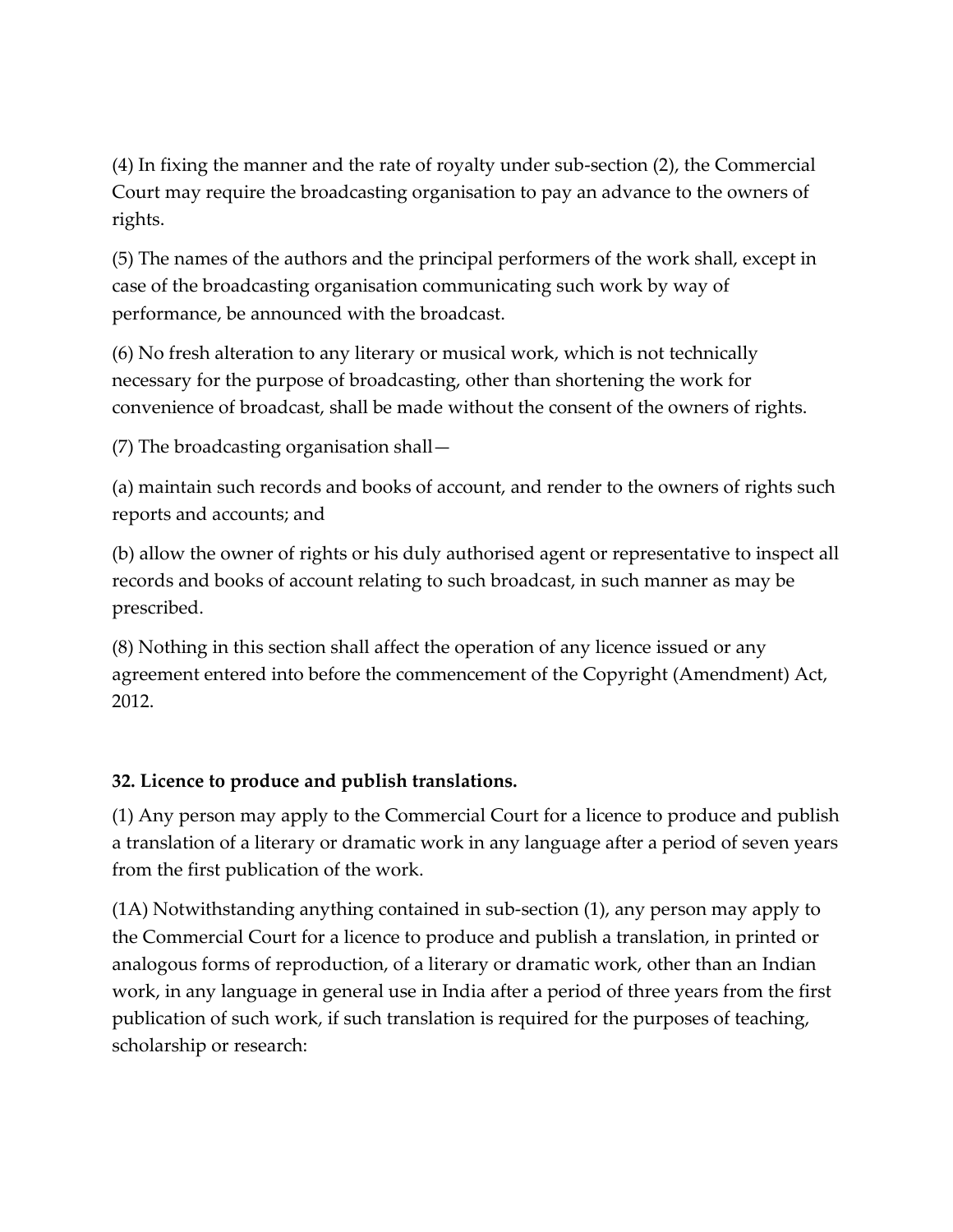Provided that where such translation is in a language not in general use in any developed country, such application may be made after a period of one year from such publication.

(2) Every application under this section shall be made in such form as may be prescribed and shall state the proposed retail price of a copy of the translation of the work.

(3) Every applicant for a licence under this section shall, along with his application, deposit with the Registrar of Copyrights such fee as may be prescribed.

(4) Where an application is made to the Commercial Court under this section, it may, after holding such inquiry as may be prescribed, grant to the applicant a licence, not being an exclusive licence, to produce and publish a translation of the work in the language mentioned in the application—

(i) subject to the condition that the applicant shall pay to the owner of the copyright in the work royalties in respect of copies of the translation of the work sold to the public, calculated at such rate as the Commercial Court may, in the circumstances of each case, determine in the prescribed manner; and

(ii) where such licence is granted on an application under sub-section (1A), subject also to the condition that the licence shall not extend to the export of copies of the translation of the work outside India and every copy of such translation shall contain a notice in the language of such translation that the copy is available for distribution only in India:

Provided that nothing in clause (ii) shall apply to the export by Government or any authority under the Government of copies of such translation in a language other than English, French or Spanish to any country if—

1) such copies are sent to citizens of India residing outside India or to any association of such citizens outside India; or

2) such copies are meant to be used for purposes of teaching, scholarship or research and not for any commercial purpose; and

3) in either case, the permission for such export has been given by the Government of that country:

Provided further that no licence under this section shall be granted, unless—

(a) a translation of the work in the language mentioned in the application has not been published by the owner of the copyright in the work or any person authorised by him,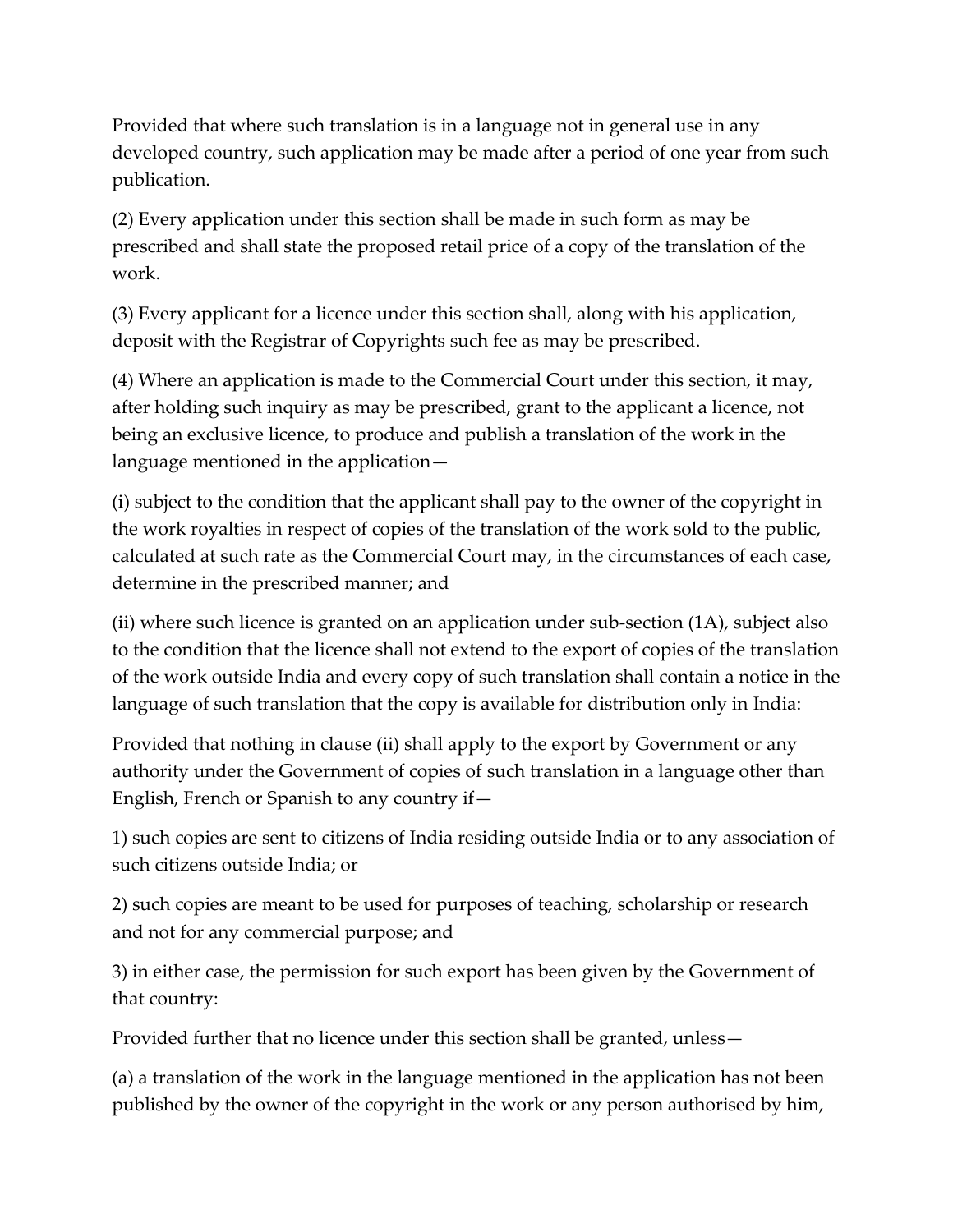within seven years or three years or one year, as the case may be, of the first publication of the work, or if a translation has been so published, it has been out of print;

(b) the applicant has proved to the satisfaction of the Commercial Court that he had requested and had been denied authorisation by the owner of the copyright to produce and publish such translation, or that he was, after due diligence on his part, unable to find the owner of the copyright;

(c) where the applicant was unable to find the owner of the copyright, he had sent a copy of his request for such authorisation by registered air mail post to the publisher whose name appears from the work, and in the case of an application for a licence under sub-section (1), not less than two months before such application;

(cc) a period of six months in the case of an application under sub-section (1A) (not being an application under the proviso thereto), or nine months in the case of an application under the proviso to that sub- section, has elapsed from the date of making the request under clause (b) of this proviso or where a copy of the request has been sent under clause (c) of this proviso, from the date of sending of such copy, and the translation of the work in the language mentioned in the application has not been published by the owner of the copyright in the work or any person authorised by him within the said period of six months or nine months, as the case may be;

(ccc) in the case of any application made under sub-section  $(1A)$ , —

(i) the name of the author and the title of the particular edition of the work proposed to be translated are printed on all the copies of the translation;

(ii) if the work is composed mainly of illustrations, the provisions of section 32A are also complied with;

(d) the Commercial Court is satisfied that the applicant is competent to produce and publish a correct translation of the work and possesses the means to pay to the owner of the copyright the royalties payable to him under this section;

(e) the author has not withdrawn from circulation copies of the work; and

(f) an opportunity of being heard is given, wherever practicable, to the owner of the copyright in the work.

(5) Any broadcasting authority may apply to the Commercial Court for a licence to produce and publish the translation of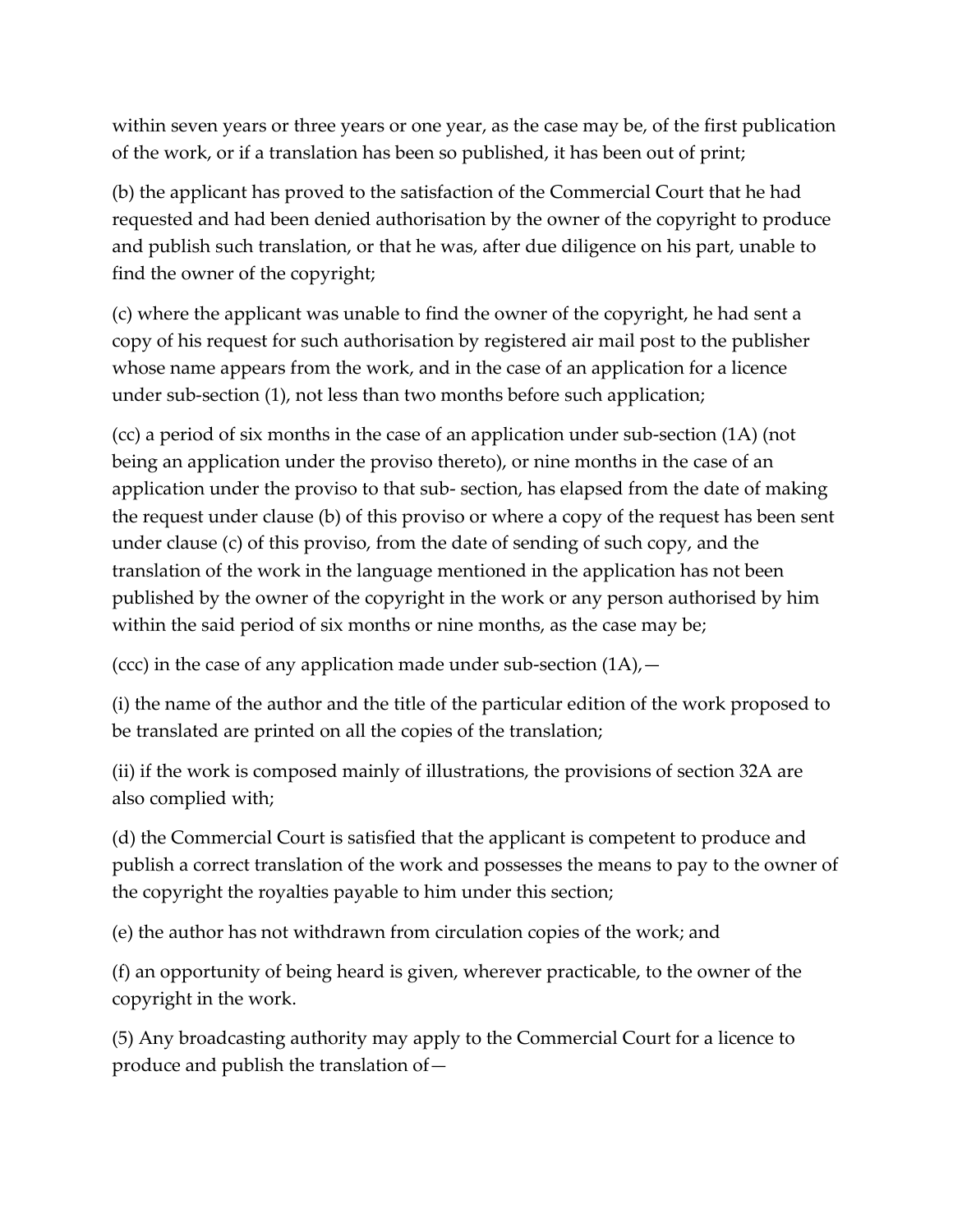(a) a work referred to in sub-section (1A) and published in printed or analogous forms of reproduction; or

(b) any text incorporated in audio-visual fixations prepared and published solely for the purpose of systematic instructional activities, for broadcasting such translation for the purposes of teaching or for the dissemination of the results of specialized, technical or scientific research to the experts in any particular field.

(6) The provisions of sub-sections (2) to (4) in so far as they are relatable to an application under sub-section (1A), shall, with the necessary modifications, apply to the grant of a licence under sub- section (5) and such licence shall not also be granted unless—

(a) the translation is made from a work lawfully acquired;

(b) the broadcast is made through the medium of sound and visual recordings;

(c) such recording has been lawfully and exclusively made for the purpose of broadcasting in India by the applicant or by other broadcasting agency; and

(d) the translation and the broadcasting of such translation are not used for any commercial purposes.

Explanation.  $-$  For the purposes of this section,  $-$ 

(a) "developed country" means a country which is not a developing country;

(b) "developing country" means a country which is for the time being regarded as such in conformity with the practice of the General Assembly of the United Nations;

(c) "purposes of research" does not include purposes of industrial research, or purposes of research by bodies corporate (not being bodies corporate owned or controlled by Government) or other associations or body of persons for commercial purposes;

(d) "purposes of teaching, research or scholarship" includes—

(i) purposes of instructional activity at all levels in educational, institutions, including Schools, Colleges, Universities and tutorial institutions; and

(ii) purposes of all other types of organised educational activity.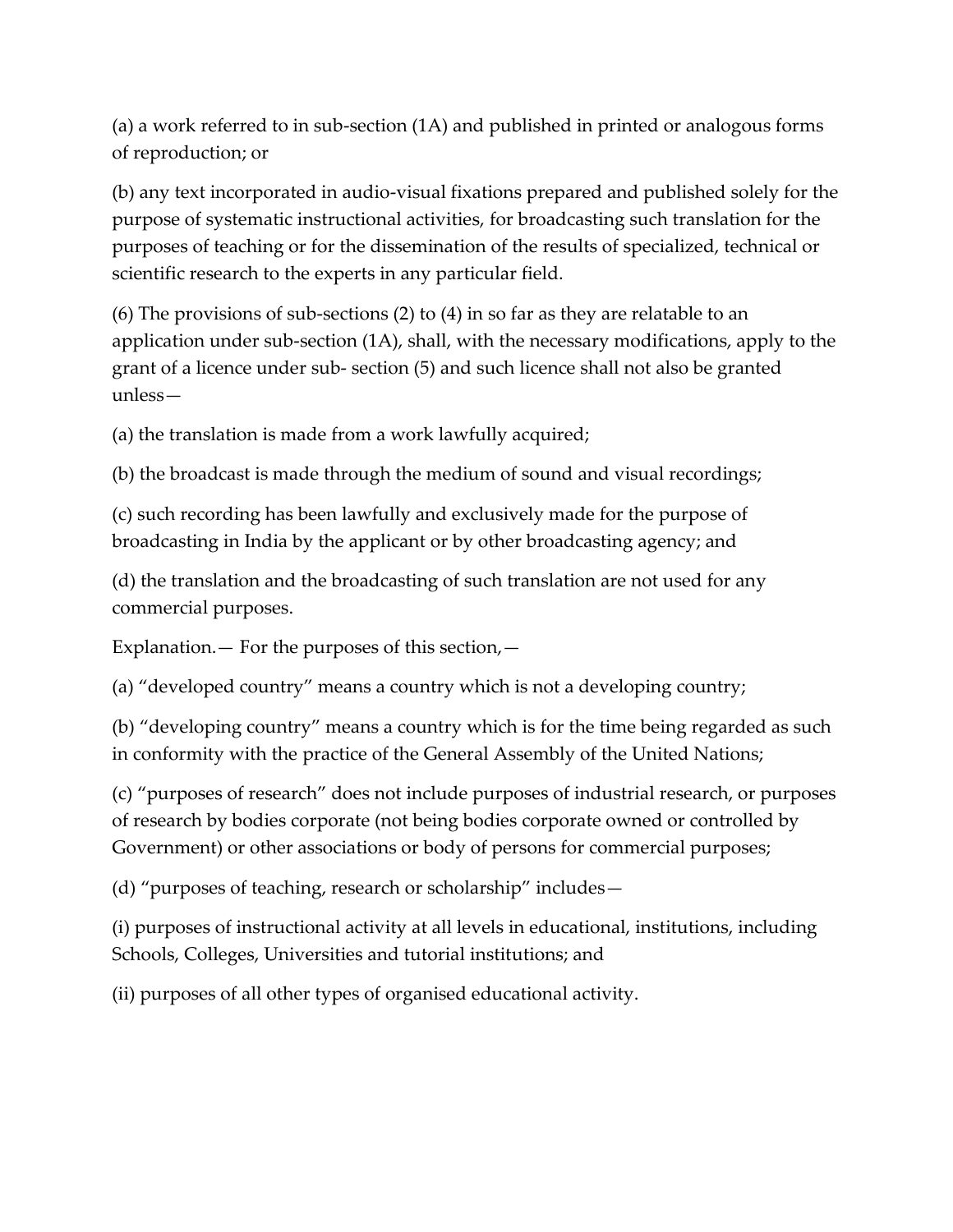## **32A. Licence to reproduce and publish works for certain purposes.**

(1) Where, after the expiration of the relevant period from the date of the first publication of an edition of a literary, scientific or artistic work,—

(a) the copies of such edition are not made available in India; or

(b) such copies have not been put on sale in India for a period of six months, to the general public, or in connection with systematic instructional activities at a price reasonably related to that normally charged in India for comparable works by the owner of the right of reproduction or by any person authorised by him in this behalf, any person may apply to the Commercial Court for a licence to reproduce and publish such work in printed or analogous forms of reproduction at the price at which such edition is sold or at a lower price for the purposes of systematic instructional activities.

(2) Every such application shall be made in such form as may be prescribed and shall state the proposed retail price of a copy of the work to be reproduced.

(3) Every applicant for a licence under this section shall, along with his application, deposit with the Registrar of Copyrights such fee as may be prescribed.

(4) Where an application is made to the Commercial Court under this section, it may, after holding such inquiry as may be prescribed, grant to the applicant a licence, not being an exclusive licence, to produce and publish a reproduction of the work mentioned in the application subject to the conditions that,—

(i) the applicant shall pay to the owner of the copyright in the work royalties in respect of copies of the reproduction of the work sold to the public, calculated at such rate as the Commercial Court may, in the circumstances of each case, determine in the prescribed manner;

(ii) a licence granted under this section shall not extend to the export of copies of the reproduction of the work outside India and every copy of such reproduction shall contain a notice that the copy is available for distribution only in India:

Provided that no such licence shall be granted unless—

(a) the applicant has proved to the satisfaction of the Commercial Court that he had requested and had been denied authorisation by the owner of the copyright in the work to reproduce and publish such work or that he was, after due diligence on his part, unable to find such owner;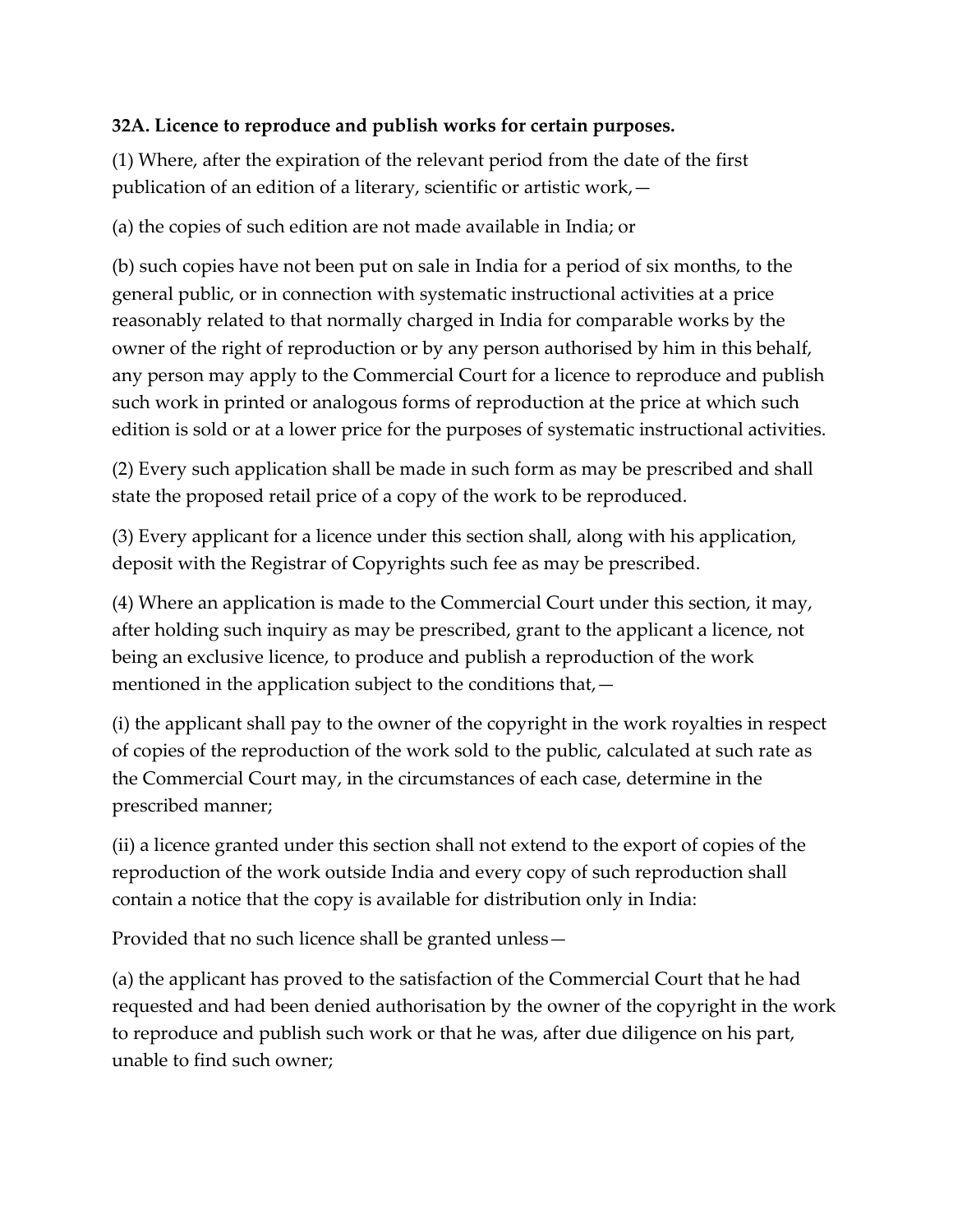(b) where the applicant was unable to find the owner of the copyright, he had sent a copy of his request for such authorisation by registered air-mail post to the publisher whose name appears from the work not less than three months before the application for the licence;

(c) the Commercial Court is satisfied that the applicant is competent to reproduce and publish an accurate reproduction of the work and possesses the means to pay to the owner of the copyright the royalties payable to him under this section;

(d) the applicant undertakes to reproduce and publish the work at such price as may be fixed by the Commercial Court, being a price reasonably related to the price normally charged in India for works of the same standard on the same or similar subjects;

(e) a period of six months in the case of an application for the reproduction and publication of any work of natural science, physical science, mathematics or technology, or a period of three months in the case of an application for the reproduction and publication of any other work, has elapsed from the date of making the request under clause (a), or where a copy of the request has been sent under clause (b), from the date of sending of a copy, and a reproduction of the work has not been published by the owner of the copyright in the work or any person authorised by him within the said period of six months or, three months, as the case may be;

(f) the name of the author and the title of the particular edition of the work proposed to be reproduced are printed on all the copies of the reproduction;

(g) the author has not withdrawn from circulation copies of the work; and

(h) an opportunity of being heard is given, wherever practicable, to the owner of the copyright in the work.

(5) No licence to reproduce and publish the translation of a work shall be granted under this section unless such translation has been published by the owner of the right of translation or any person authorised by him and the translation is not in a language in general use in India.

(6) The provisions of this section shall also apply to the reproduction and publication, or translation into a language in general use in India, of any text incorporated in audiovisual fixations prepared and published solely for the purpose of systematic instructional activities.

Explanation.— For the purposes of this section, "relevant period", in relation to any work, means a period of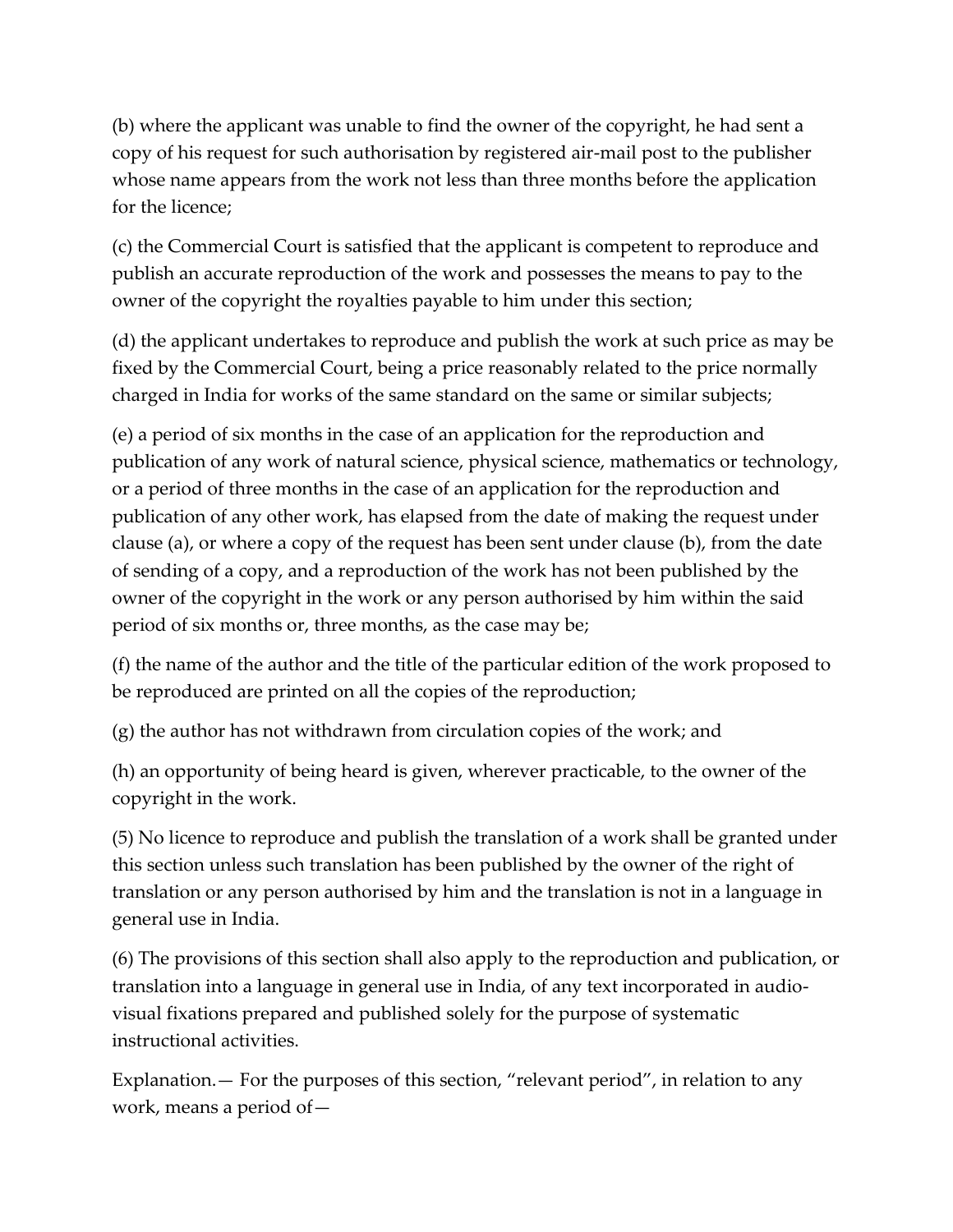(a) seven years from the date of the first publication of that work, where the application is for the reproduction and publication of any work of, or relating to, fiction, poetry, drama, music or art;

b) three years from the date of the first publication of that work, where the application is for the reproduction and publication of any work of, or relating to, natural science, physical science, mathematics or technology; and

(c) five years from the date of the first publication of that work, in any other case.

# **32b. Termination of licences issued under this chapter.**

(1) If, at any time after the granting of a licence to produce and publish the translation of a work in any language under sub-section (1A) of section 32 (hereafter in this subsection referred to as the licensed work), the owner of the copyright in the work or any person authorised by him publishes a translation of such work in the same language and which is substantially the same in content at a price reasonably related to the price normally charged in India for the translation of works of the same standard on the same or similar subject, the licence so granted shall be terminated:

Provided that no such termination shall take effect until after the expiry of a period of three months from the date of service of a notice in the prescribed manner on the person holding such licence by the owner of the right of translation intimating the publication of the translation as aforesaid:

Provided further that copies of the licensed work produced and published by the person holding such licence before the termination of the licence takes effect may continue to be sold or distributed until the copies already produced and published are exhausted.

(2) If, at any time after the granting of a licence to produce and publish the reproduction or translation of any work under section 32A, the owner of the right of reproduction or any person authorised by him sells or distributes copies of such work or a translation thereof, as the case may be, in the same language and which is substantially the same in content at a price reasonably related to the price normally charged in India for works of the same standard on the same or similar subject, the licence so granted shall be terminated:

Provided that no such termination shall take effect until after the expiry of a period of three months from the date of service of a notice in the prescribed manner on the person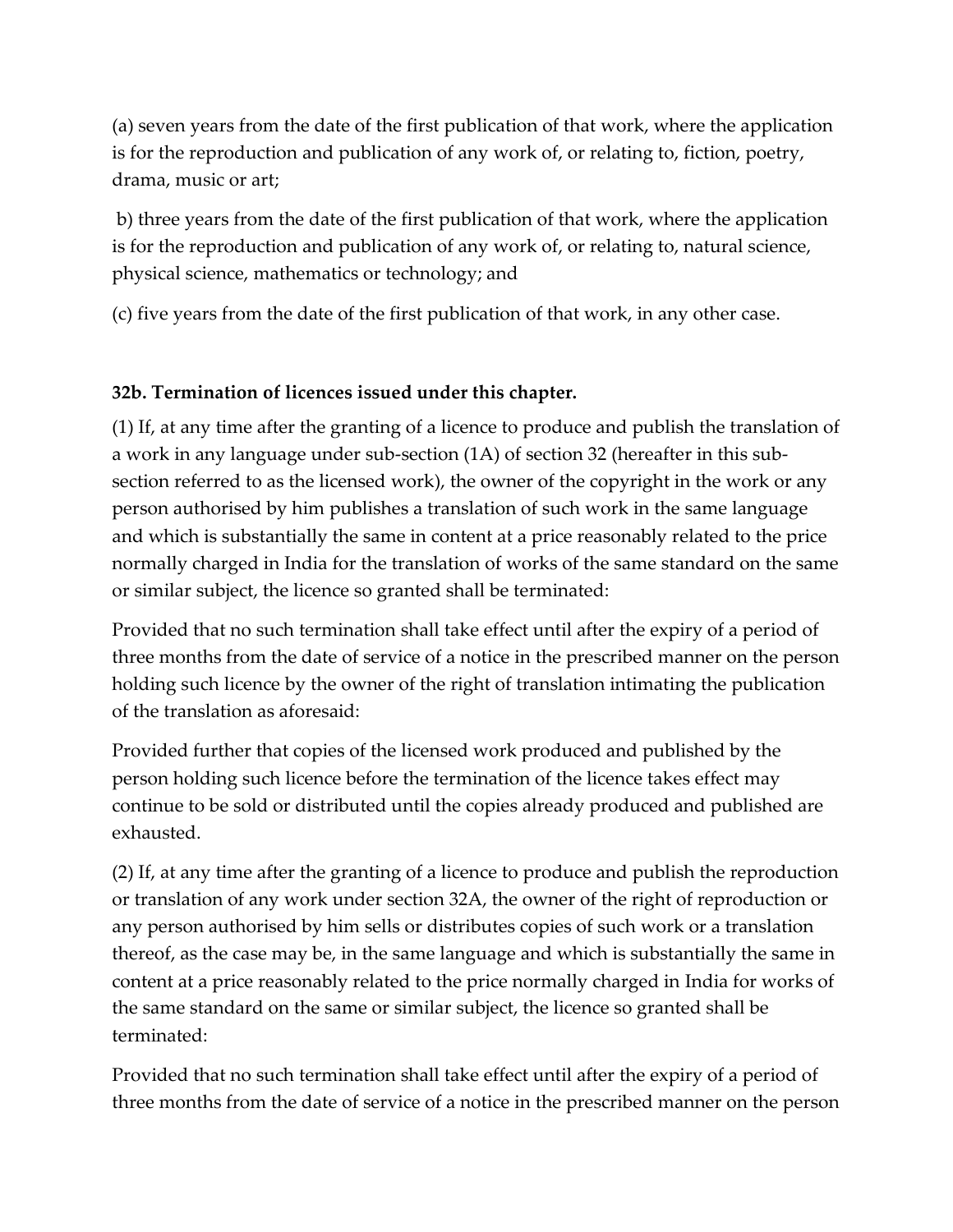holding the licence by the owner of the right of reproduction intimating the sale or distribution of the copies of the editions of work as aforesaid:

Provided further that any copies already reproduced by the licensee before such termination takes effect may continue to be sold or distributed until the copies already produced are exhausted.

# **CHAPTER 7 - COPYRIGHT SOCIETIES**

# **33. Registration of copyright society.**

(1) No person or association of persons shall, after coming into force of the Copyright (Amendment) Act, 1994 (38 of 1994) commence or, carry on the business of issuing or granting licences in respect of any work in which copyright subsists or in respect of any other rights conferred by this Act except under or in accordance with the registration granted under sub-section (3):

Provided that an owner of copyright shall, in his individual capacity, continue to have the right to grant licences in respect of his own works consistent with his obligations as a member of the registered copyright society:

Provided further that the business of issuing or granting licence in respect of literary, dramatic, musical and artistic works incorporated in a cinematograph films or sound recordings shall be carried out only through a copyright society duly registered under this Act:

Provided also that a performing rights society functioning in accordance with the provisions of section 33 on the date immediately before the coming into force of the Copyright (Amendment) Act, 1994 (38 of 1994) shall be deemed to be a copyright society for the purposes of this Chapter and every such society shall get itself registered within a period of one year from the date of commencement of the Copyright (Amendment) Act, 1994.

(2) Any association of persons who fulfils such conditions as may be prescribed may apply for permission to do the business specified in sub-section (1) to the Registrar of Copyrights who shall submit the application to the Central Government.

(3) The Central Government may, having regard to the interests of the authors and other owners of rights under this Act, the interest and convenience of the public and in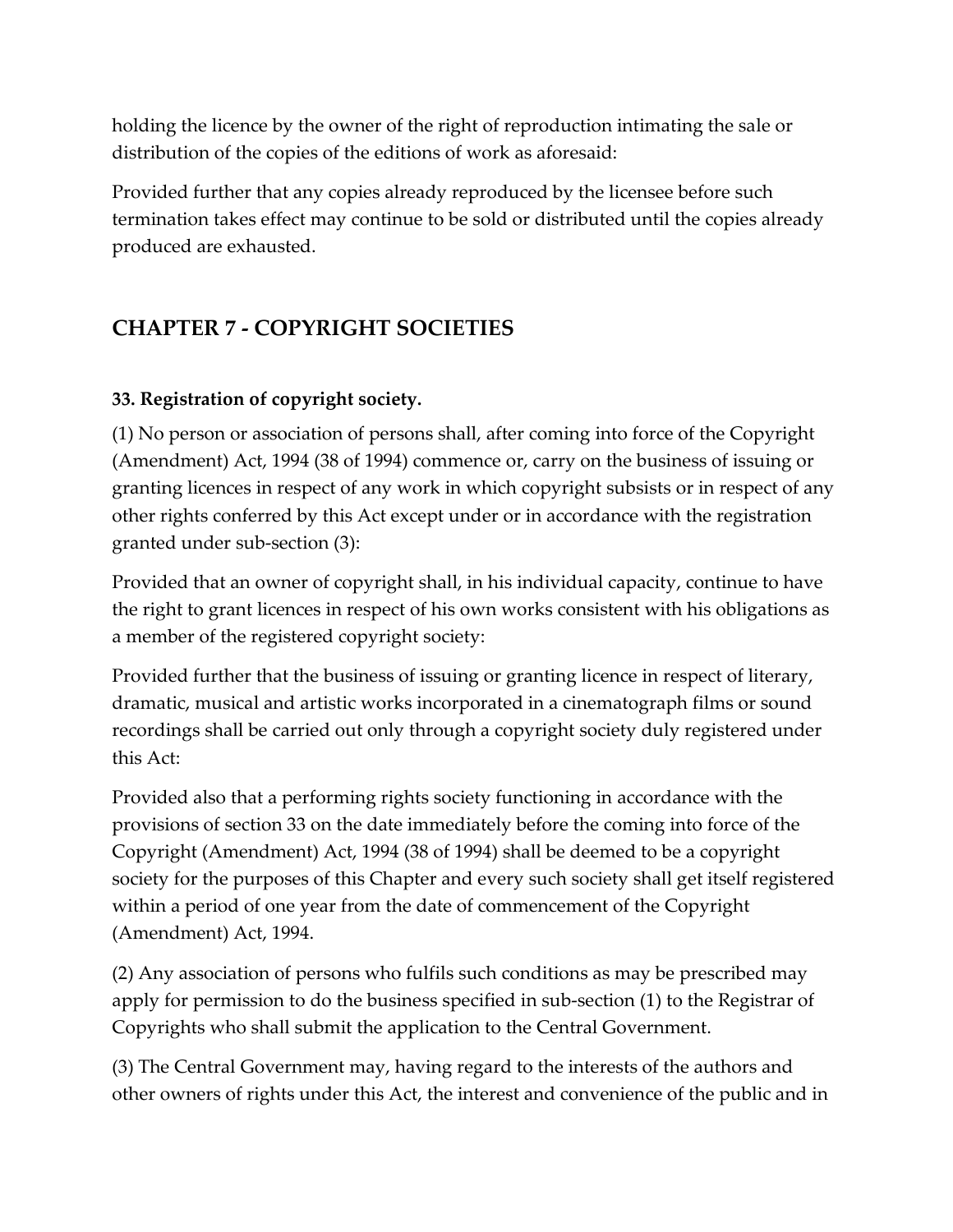particular of the groups of persons who are most likely to seek licences in respect of the relevant rights and the ability and professional competence of the applicants, register such association of persons as a copyright society subject to such conditions as may be prescribed:

Provided that the Central Government shall not ordinarily register more than one copyright society to do business in respect of the same class of works.

(3A) The registration granted to a copyright society under sub-section (3) shall be for a period of five years and may be renewed from time to time before the end of every five years on a request in the prescribed form and the Central Government may renew the registration after considering the report of Registrar of Copyrights on the working of the copyright society under section 36:

Provided that the renewal of the registration of a copyright society shall be subject to the continue collective control of the copyright society being shared with the authors of works in their capacity as owners of copyright or of the right to receive royalty:

Provided further that every copyright society already registered before the coming into force of the Copyright (Amendment) Act, 2012 (27 of 2012) shall get itself registered under this Chapter within a period of one year from the date of commencement of the Copyright (Amendment) Act, 2012.

(4) The Central Government may, if it is satisfied that a copyright society is being managed in a manner detrimental to the interests of the authors and other owners of right concerned, cancel the registration of such society after such inquiry as may be prescribed.

(5) If the Central Government is of the opinion that in the interest of the authors and other owners of right concerned or for non-compliance of sections 33A, sub-section (3) of section 35 and section 36 or any change carried out in the instrument by which the copyright society is established or incorporated and registered by the Central Government without prior notice to it, it is necessary so to do, it may, by order, suspend the registration of such society pending inquiry for such period not exceeding one year as may be specified in such order under sub-section (4) and that Government shall appoint an administrator to discharge the functions of the copyright society.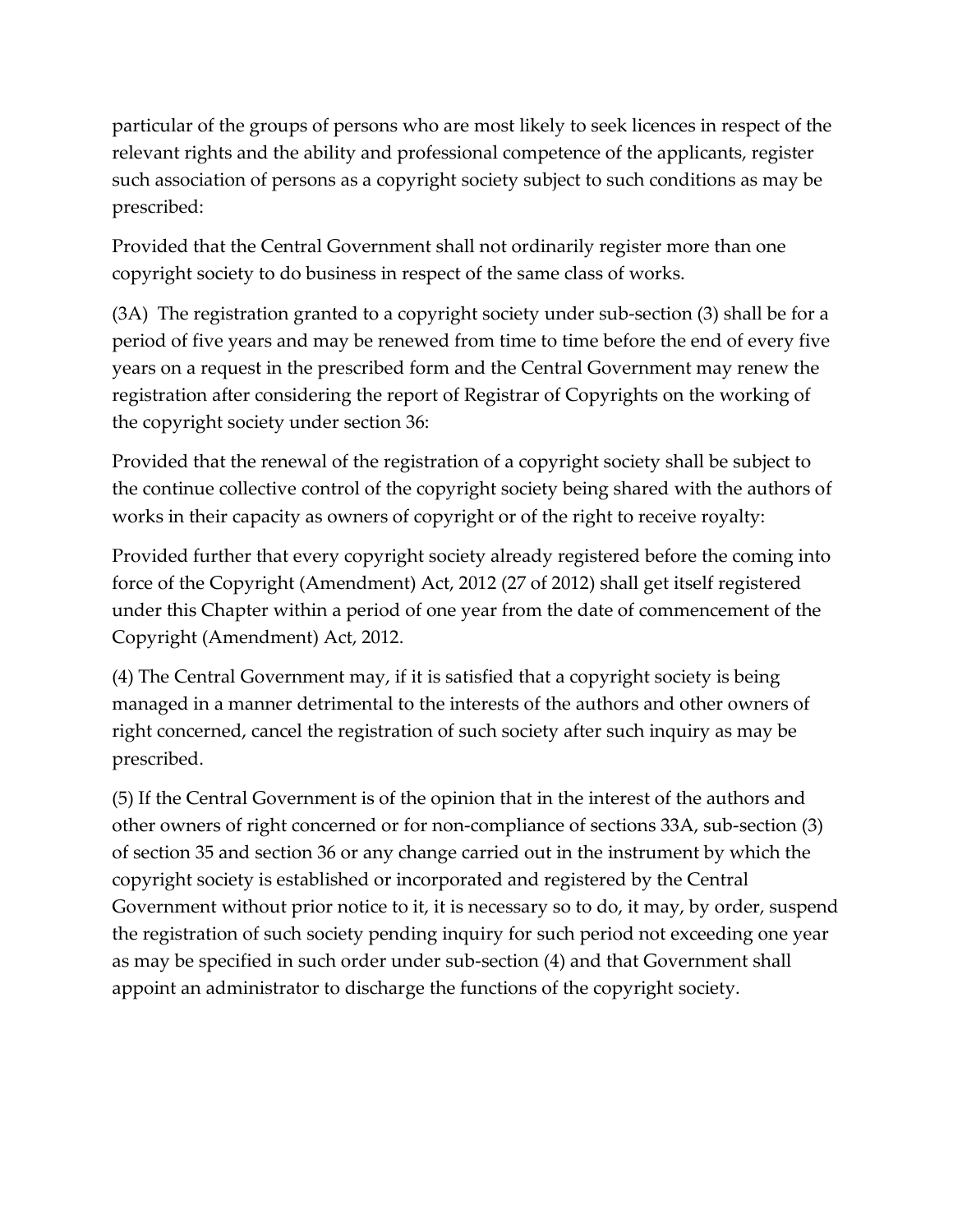# **33A. Tariff scheme by copyright societies.**

(1) Every copyright society shall publish its tariff scheme in such manner as may be prescribed.

(2) Any person who is aggrieved by the tariff scheme may appeal to the Commercial Court and the Board may, if satisfied after holding such inquiry as it may consider necessary, make such orders as may be required to remove any unreasonable element, anomaly or inconsistency therein:

Provided that the aggrieved person shall pay to the copyright society any fee as may be prescribed that has fallen due before making an appeal to the Commercial Court and shall continue to pay such fee until the appeal is decided, and the Board shall not issue any order staying the collection of such fee pending disposal of the appeal:

Provided further that the Commercial Court may after hearing the parties fix an interim tariff and direct the aggrieved parties to make the payment accordingly pending disposal of the appeal.

# **34. Administration of rights of owner by copyright society.**

(1) Subject to such conditions as may be prescribed,—

(a) a copyright society may accept from an author and other owners of right exclusive authorisation to administer any right in any work by issue of licences or collection of licence fees or both; and

(b) an author and other owners of right shall have the right to withdraw such authorisation without prejudice to the rights of the copyright society under any contract.

(2) It shall be competent for a copyright society to enter into agreement with any foreign society or organisation administering rights corresponding to rights under this Act, to entrust to such foreign society or organisation the administration in any foreign country of rights administered by the said copyright society in India, or for administering in India the rights administered in a foreign country by such foreign society or organisation:

Provided that no such society or organisation shall permit any discrimination in regard to the terms of licence or the distribution of fees collected between rights in Indian and other works.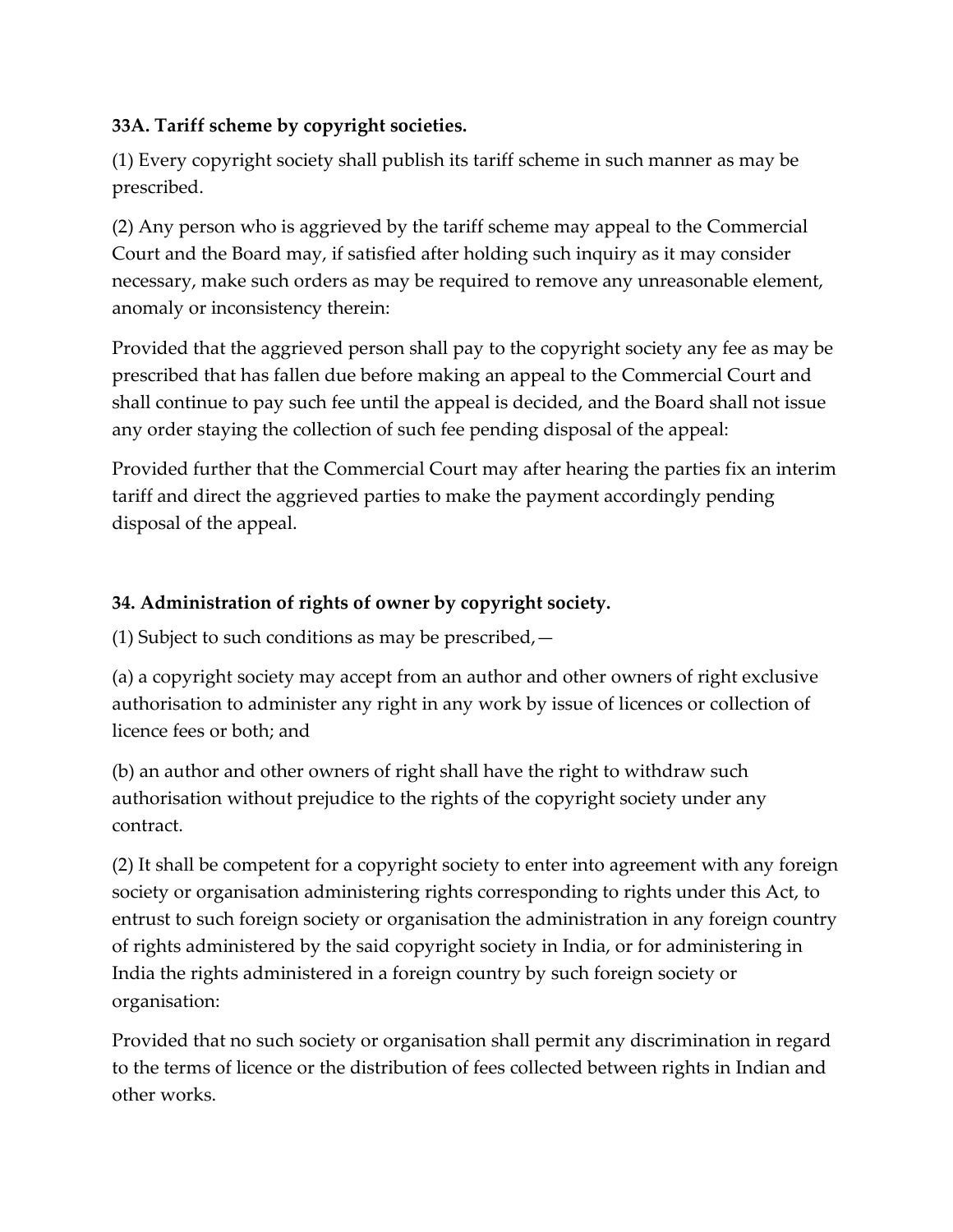(3) Subject to such conditions as may be prescribed, a copyright society may—

(i) issue licences under section 30 in respect of any rights under this Act;

(ii) collect fees in pursuance of such licences;

(iii) distribute such fees among author and other owners of right after making deductions for its own expenses;

(iv) perform any other functions consistent with the provisions of section 35.

## **34A. Payment of remunerations by copyright society.**

[*Omitted by the Copyright (Amendment) Act, 2012 (27 of 2012), s. 22 (w.e.f. 21-6-2012).]*

## **35. Control over the copyright society by the author and other owners of right.**

(1) Every copyright society shall be subject to the collective control of the author and other owners of right under this Act whose rights it administers (not being 2 author and other owners of right under this Act administered by a foreign society or organisation referred to in sub-section (2) of section 34) and shall, in such manner as may be prescribed,—

(a) obtain the approval of such author and other owners of right for its procedures of collection and distribution of fees;

(b) obtain their approval for the utilisation of any amounts collected as fees for any purpose other than distribution to the author and other owners of right; and

(c) provide to such owners regular, full and detailed information concerning all its activities, in relation to the administration of their rights.

(2) All fees distributed among the author and other owners of right shall, as far as may be, be distributed in proportion to the actual use of their works.

(3) Every copyright society shall have a governing body with such number of persons elected from among the members of the society consisting of equal number of authors and owners of work for the purpose of the administration of the society as may be specified.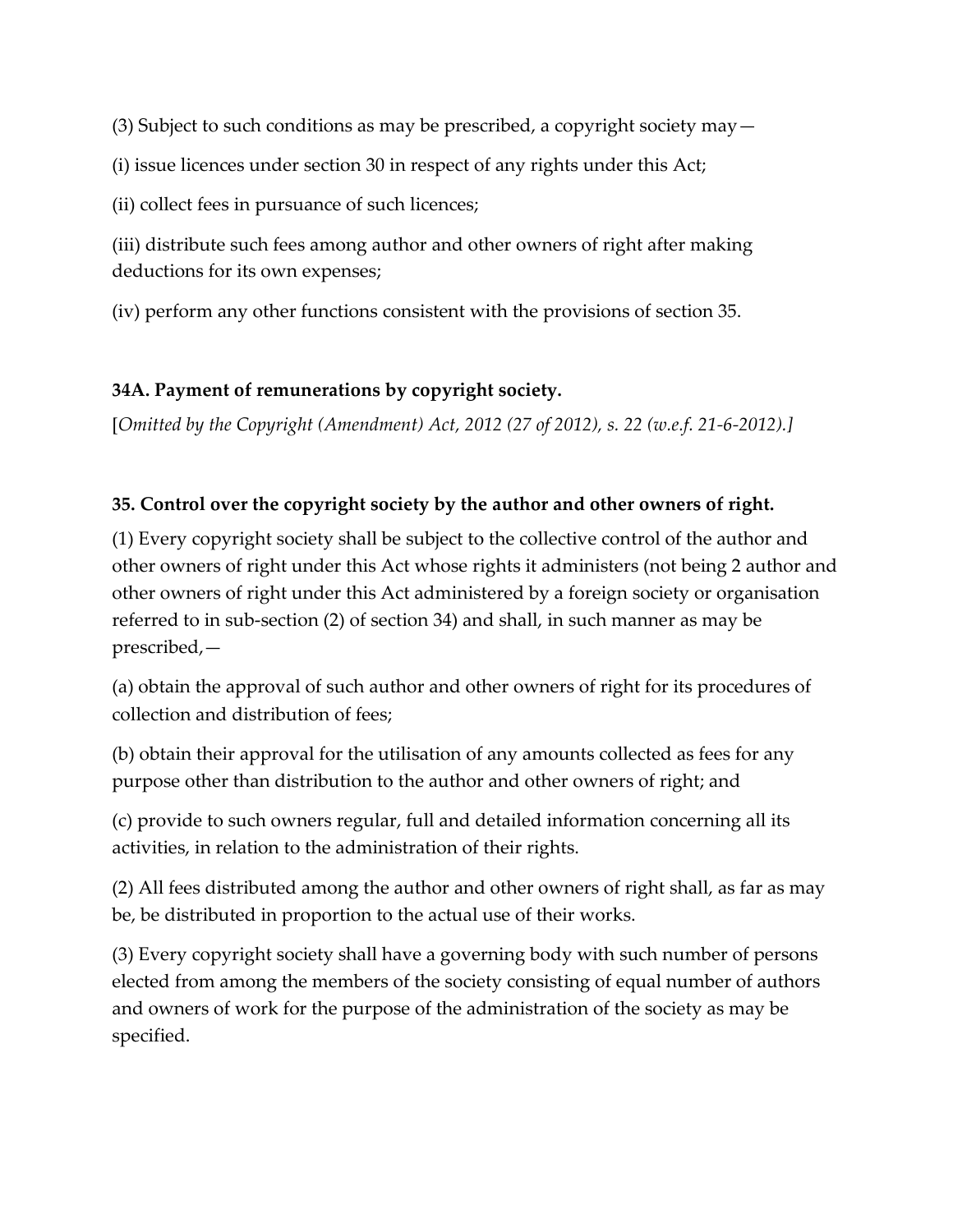(4) All members of copyrights society shall enjoy equal membership rights and there shall be no discrimination between authors and owners of right in the distribution of royalties.

## **36. Submission of returns and reports.**

(1) Every copyright society shall submit to the Registrar of Copyrights such returns as may be prescribed.

(2) Any officer duly authorised by the Central Government in this behalf may call for any report and also call for any records of any copyright society for the purpose of satisfying himself that the fees collected by the society in respect of rights administered by it are being utilised or distributed in accordance with the provisions of this Act.

# **36A. Rights and liabilities of performing rights societies.**

Nothing in this Chapter shall affect any rights or liabilities in any work in connection with a copyright society which had accrued or were incurred on or before the day prior to the commencement of the Copyright (Amendment) Act, 2012 (27 of 2012), or any legal proceedings in respect of any such rights or liabilities pending on that day.

# **CHAPTER 8 - RIGHTS OF BROADCASTING ORGANISATION AND OF PERFORMERS**

# **37. Broadcast reproduction right.**

(1) Every broadcasting organisation shall have a special right to be known as "broadcast reproduction right" in respect of its broadcasts.

(2) The broadcast reproduction right shall subsist until twenty-five years from the beginning of the calendar year next following the year in which the broadcast is made.

(3) During the continuance of a broadcast reproduction right in relation to any broadcast, any person who, without the licence of the owner of the right does any of the following acts of the broadcast or any substantial part thereof,—

(a) re-broadcast the broadcast; or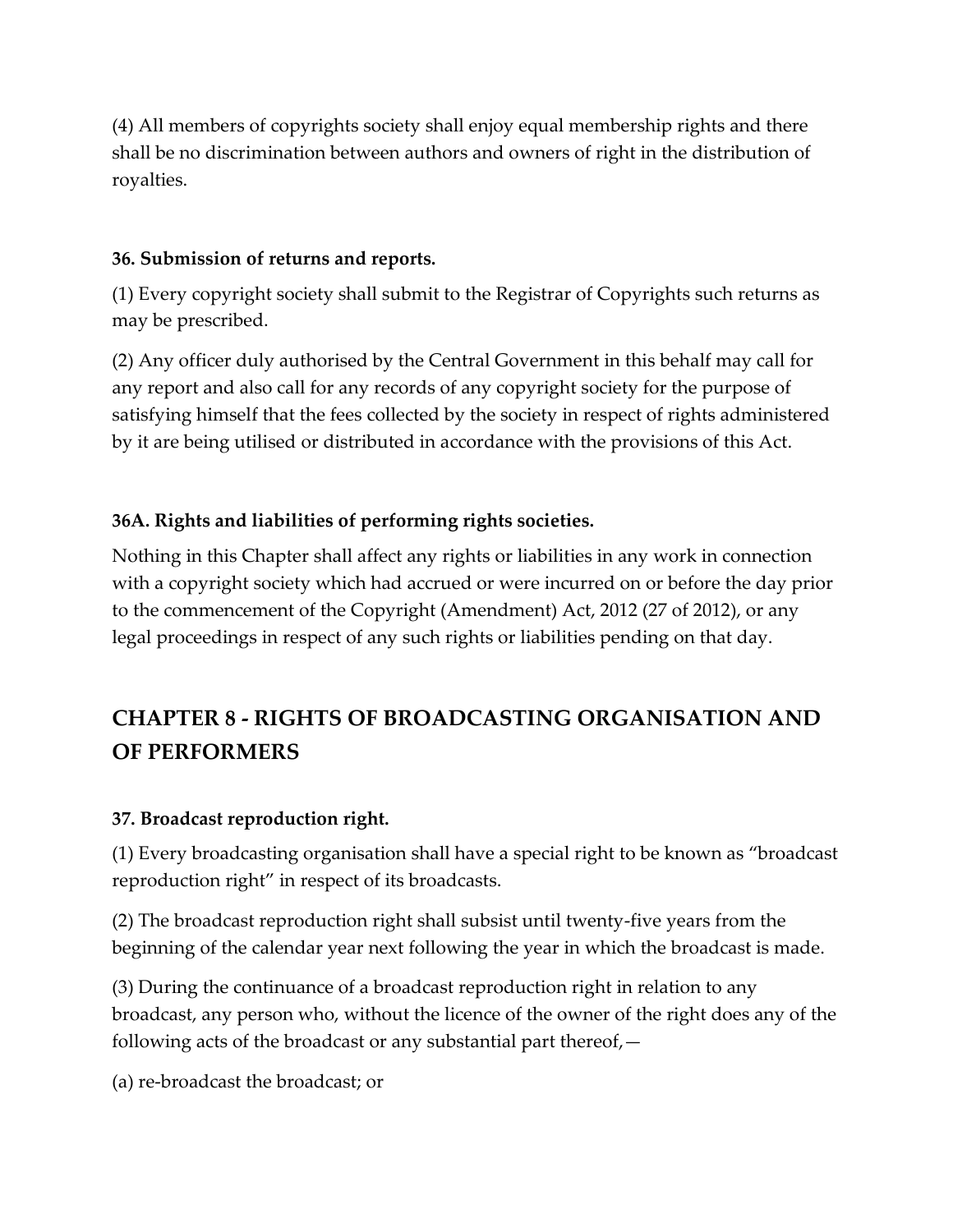(b) causes the broadcast to be heard or seen by the public on payment of any charges; or

(c) makes any sound recording or visual recording of the broadcast; or

(d) makes any reproduction of such sound recording or visual recording where such initial recording was done without licence or, where it was licensed, for any purpose not envisaged by such licence; or

(e) sells or gives on commercial rental or offer for sale or for such rental, any such sound recording or visual recording referred to in clause (c) or clause (d) shall, subject to the provision of section 39, be deemed to have infringed the broadcast reproduction right.

## **38. Performer's right.**

(1) Where any performer appears or engages in any performance, he shall have a special right to be known as the "performer's right" in relation to such performance.

(2) The performer's right shall subsist until fifty years from the beginning of the calendar year next following the year in which the performance is made.

# **38A. Exclusive right of performers.**

(1) Without prejudice to the rights conferred on authors, the performer's right which is an exclusive right subject to the provisions of this Act to do or authorise for doing any of the following acts in respect of the performance or any substantial part thereof, namely:—

(a) to make a sound recording or a visual recording of the performance, including—

(i) reproduction of it in any material form including the storing of it in any medium by electronic or any other means;

(ii) issuance of copies of it to the public not being copies already in circulation;

(iii) communication of it to the public;

(iv) selling or giving it on commercial rental or offer for sale or for commercial rental any copy of the recording;

(b) to broadcast or communicate the performance to the public except where the performance is already broadcast.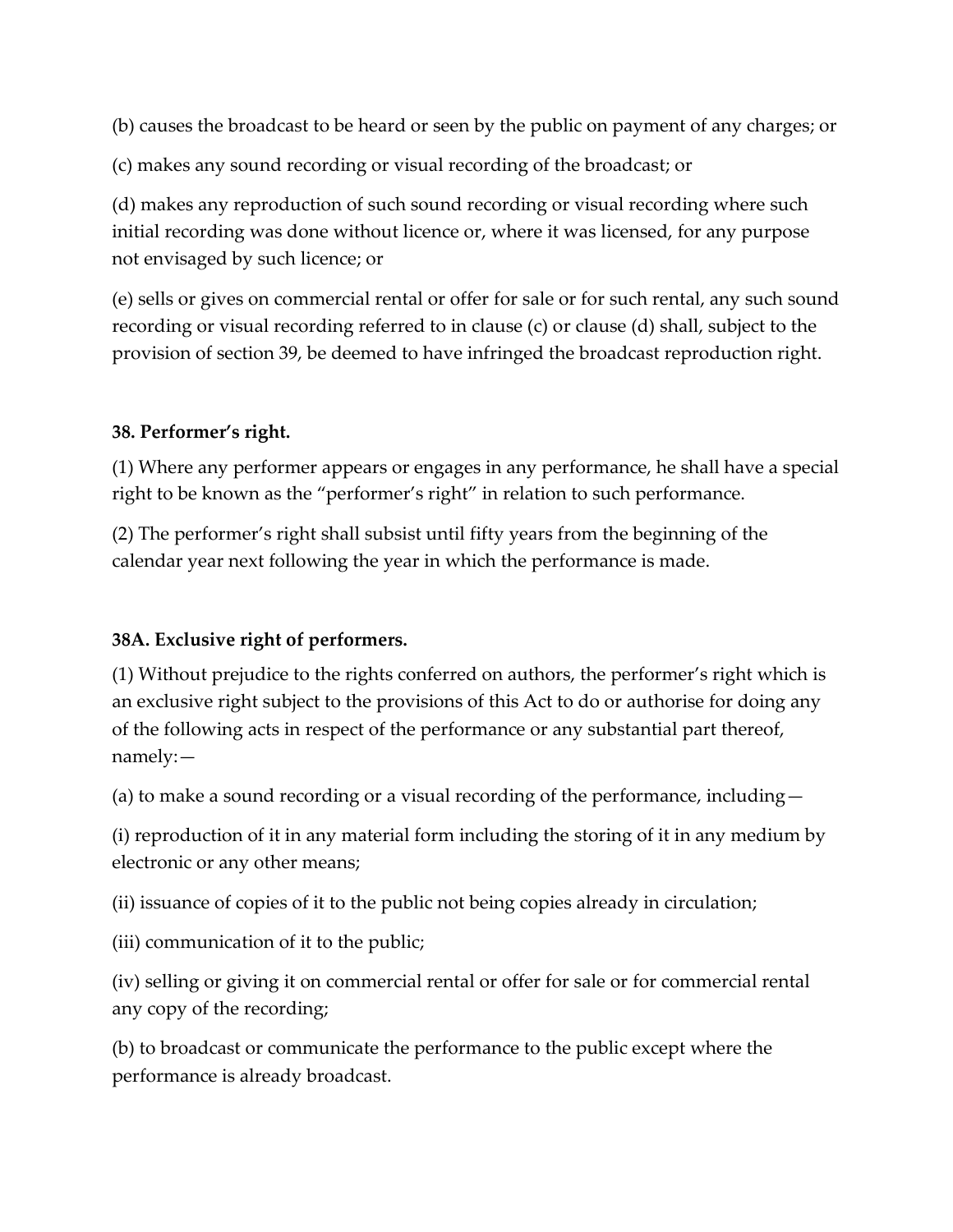(2) Once a performer has, by written agreement, consented to the incorporation of his performance in a cinematograph film he shall not, in the absence of any contract to the contrary, object to the enjoyment by the producer of the film of the performer's right in the same film:

Provided that, notwithstanding anything contained in this sub-section, the performer shall be entitled for royalties in case of making of the performances for commercial use.

# **38B. Moral rights of the performer.**

The performer of a performance shall, independently of his right after assignment, either wholly or partially of his right, have the right,—

(a) to claim to be identified as the performer of his performance except where omission is dictated by the manner of the use of the performance; and

(b) to restrain or claim damage in respect of any distortion, mutilation or other modification of his performance that would be prejudicial to his reputation.

Explanation.—For the purposes of this clause, it is hereby clarified that mere removal of any portion of a performance for the purpose of editing, or to fit the recording within a limited duration, or any other modification required for purely technical reasons shall not be deemed to be prejudicial to the performer's reputation.

# **39. Acts not infringing broadcast reproduction right or performer's right.**

No broadcast reproduction right or performer's right shall be deemed to be infringed  $by-$ 

(a) the making of any sound recording or visual recording for the private use of the person making such recording, or solely for purposes of bona fide teaching or research; or

(b) the use, consistent with fair dealing, of excerpts of a performance or of a broadcast in the reporting of current events or for bona fide review, teaching or research; or

(c) such other acts, with any necessary adaptations and modifications, which do not constitute infringement of copyright under section 52.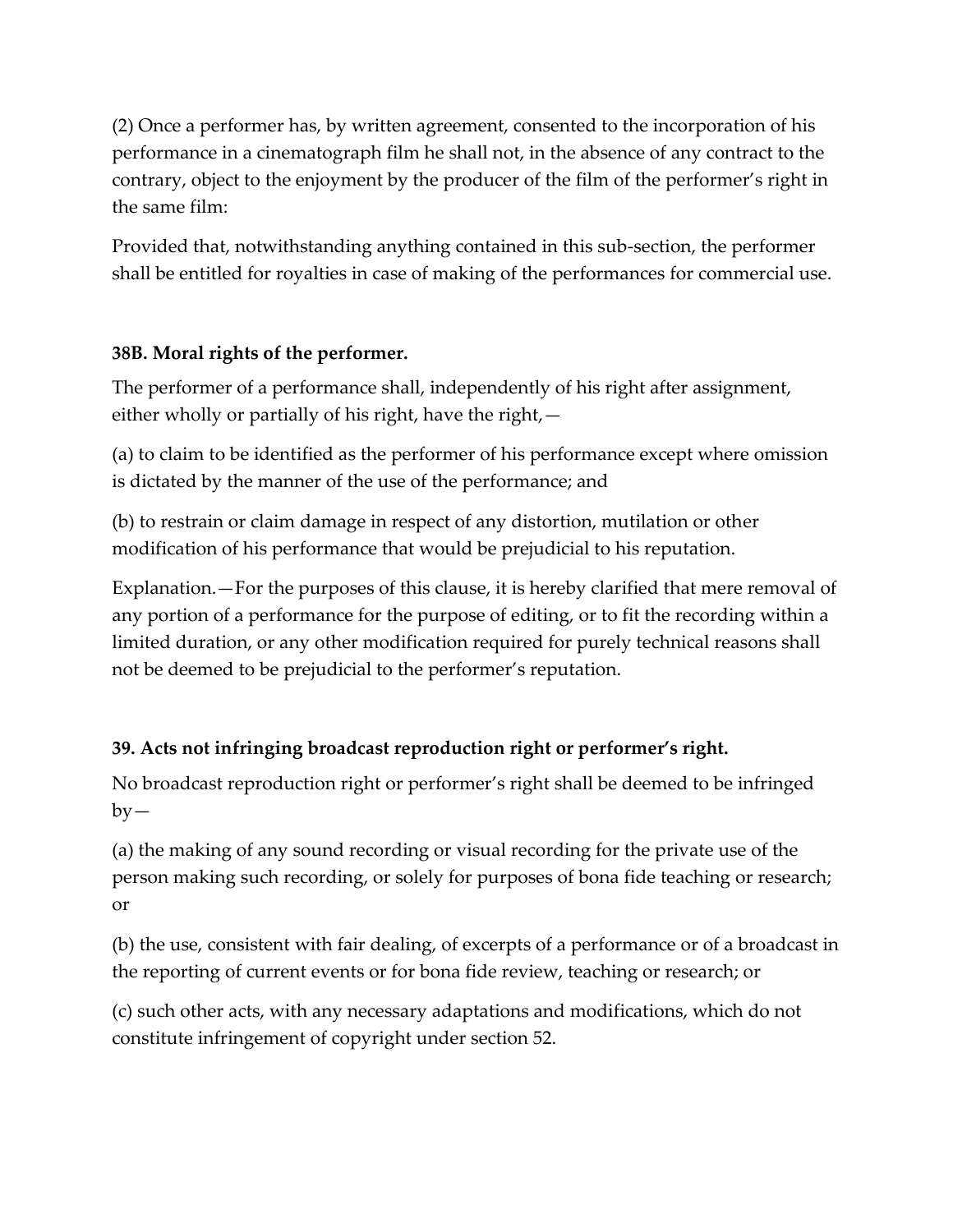# **39A. Certain provisions to apply in case of broadcast reproduction right and performer's rights.**

(1) Sections 18, 19, 30, 30A, 33, 33A, 34, 35, 36, 53, 55, 58, 63, 64, 65, 65A, 65B and 66 shall, with necessary adaptations and modifications, apply in relation to the broadcast reproduction right in any broadcast and the performer's right in any performance as they apply in relation to copyright in a work:

Provided that where copyright or performer's right subsists in respect of any work or performance that has been broadcast, no licence to reproduce such broadcast, shall be given without the consent of the owner of right or performer, as the case may be, or both of them:

Provided further that the broadcast reproduction right or performer's right shall not subsist in any broadcast or performance if that broadcast or performance is an infringement of the copyright in any work.

(2) The broadcast reproduction right or the performer's right shall not affect the separate copyright in any work in respect of which, the broadcast or the performance, as the case may be, is made.

# **CHAPTER 9 - INTERNATIONAL COPYRIGHT**

# **40. Power to extend copyright to foreign works.**

The Central Government may, by order published in the Official Gazette, direct that all or any provisions of this Act shall apply—

(a) to works first published in any territory outside India to which the order relates in like manner as if they were first published within India;

(b) to unpublished works, or any class thereof, the authors whereof were at the time of the making of the work, subjects or citizens of a foreign country to which the order relates, in like manner as if the authors were citizens of India;

(c) in respect of domicile in any territory outside India to which the order relates in like manner as if such domicile were in India;

(d) to any work of which the author was at the date of the first publication thereof, or, in a case where the author was dead at that date, was at the time of his death, a subject or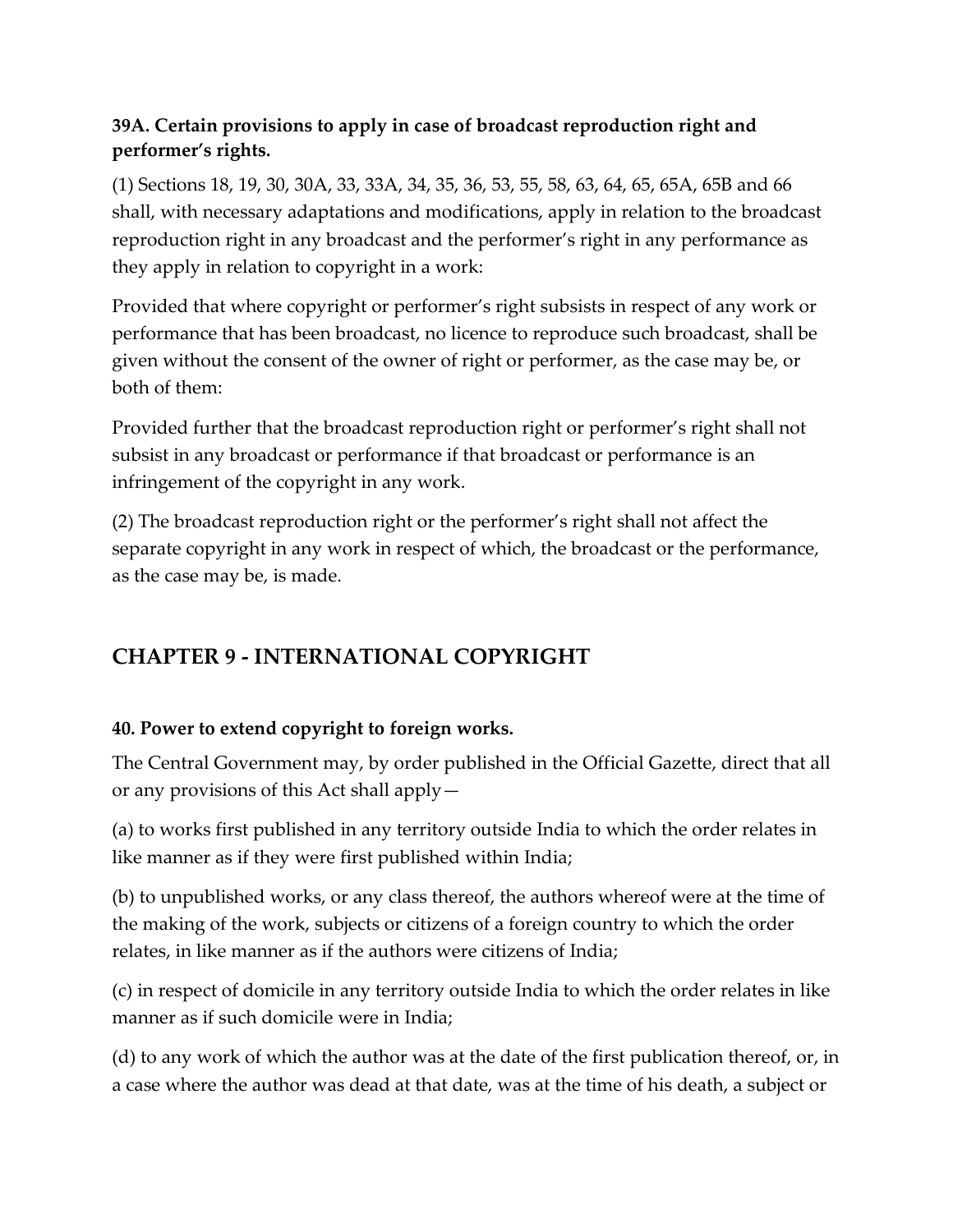citizen of a foreign country to which the order relates in like manner as if the author was a citizen of India at that date or time;

and thereupon, subject to the provisions of this Chapter and of the order, this Act shall apply accordingly: Provided that—

(i) before making an order under this section in respect of any foreign country (other than a country with which India has entered into a treaty or which is a party to a convention relating to copyright to which India is also a party), the Central Government shall be satisfied that the foreign country has made, or has undertaken to make, such provisions, if any, as it appears to the Central Government expedient to require for the protection in that country of works entitled to copyright under the provisions of this Act;

(ii) the order may provide that the provisions of this Act shall apply either generally or in relation to such classes of works or such classes of cases as may be specified in the order;

(iii) the order may provide that the term of copyright in India shall not exceed that conferred by the law of the country to which the order relates but such a term or copyright shall not exceed the term of copyright provided under this Act;

(iv) the order may provide that the enjoyment of the rights conferred by this Act shall be subject to the accomplishment of such conditions and formalities, if any, as may be prescribed by the order;

(v) in applying the provisions of this Act as to ownership of copyright, the order may make such exceptions and modifications as appear necessary, having regard to the law of the foreign country;

(vi) the order may provide that this Act or any part thereof shall not apply to works made before the commencement of the order or that this Act or any part thereof shall not apply to works first published before the commencement of the order.

# **40A. Power of central government to apply chapter viii to broadcasting organisations and performers in certain other countries.**

(1) If the Central Government is satisfied that a foreign country (other than a country with which India has entered into a treaty or which is a party to a convention relating to rights of broadcasting organisations and performers to which India is also a party) has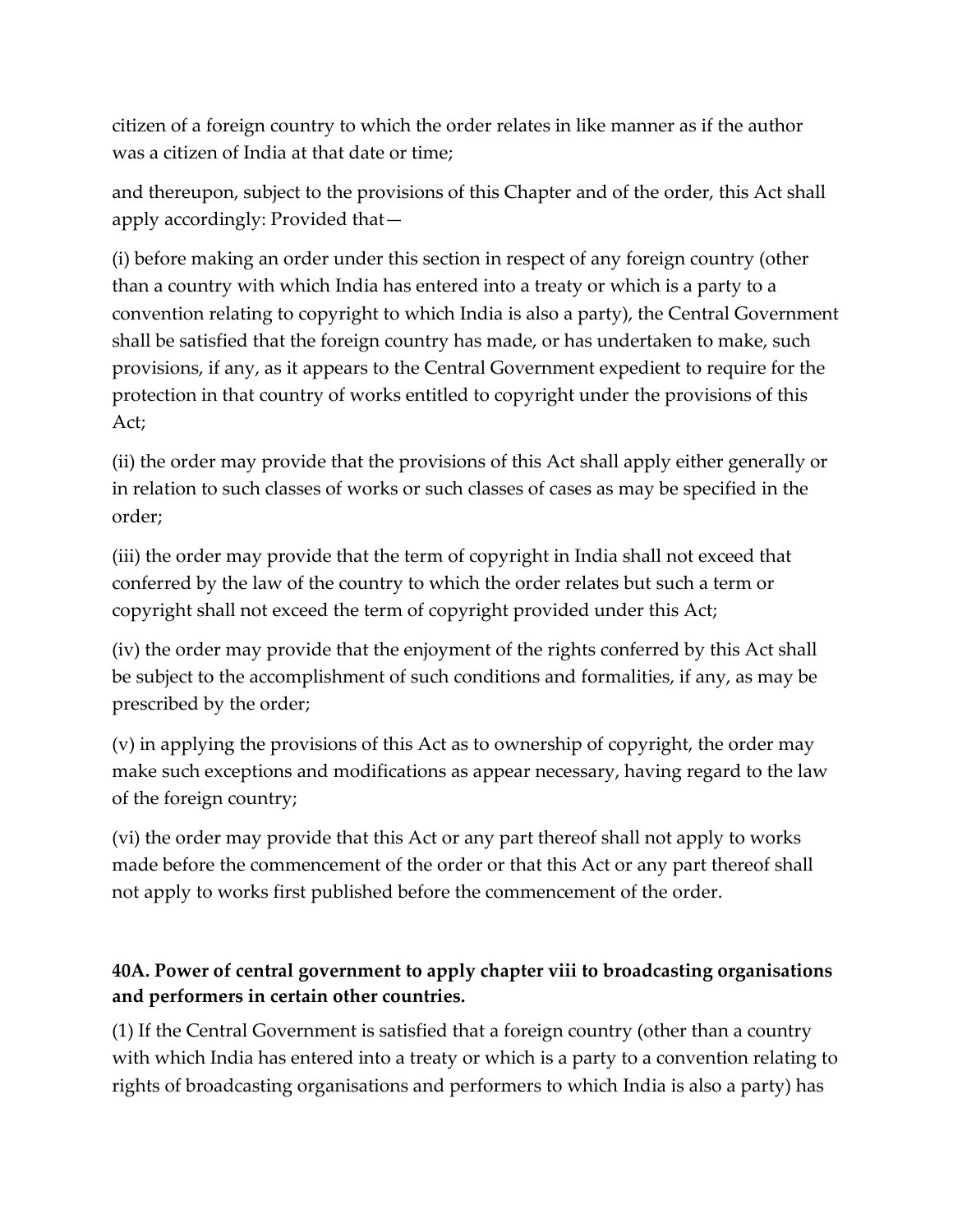made or has undertaken to make such provisions, if any, as it appears to the Central Government expedient to require, for the protection in that foreign country, of the rights of broadcasting organizations and performers as is available under this Act, it may, by order published in the Official Gazette, direct that the provisions of Chapter VIII shall apply—

(a) to broadcasting organisation whose headquarters is situated in a country to which the order relates or, the broadcast was transmitted from a transmitter situated in a country to which the order relates as if the headquarters of such organisation were situated in India or such broadcast were made from India;

(b) to performances that took place outside India to which the order relates in like manner as if they took place in India;

(c) to performances that are incorporated in a sound recording published in a country to which the order relates as if it were published in India;

(d) to performances not fixed on a sound recording broadcast by a broadcasting organisation the headquarters of which is located in a country to which the order relates or where the broadcast is transmitted from a transmitter which is situated in a country to which the order relates as if the headquarters of such organisation were situated in India or such broadcast were made from India.

(2) Every order made under sub-section (1) may provide that—

(i) the provisions of Chapter VIII, shall apply either generally or in relation to such class or classes of broadcasts or performances or such other class or classes of cases as may be specified in the order;

(ii) the term of the rights of broadcasting organisations and performers in India shall not exceed such term as is conferred by the law of the country to which the order relates

Provided that it does not exceed the period provided under this Act;

(iii) the enjoyment of the rights conferred by Chapter VIII shall be subject to the accomplishment of such conditions and formalities, if any, as may be specified in that order;

(iv) Chapter VIII or any part thereof shall not apply to broadcast and performances made before the commencement of the order or that Chapter VIII or any part thereof shall not apply to broadcasts and performances broadcast or performed before the commencement of the order;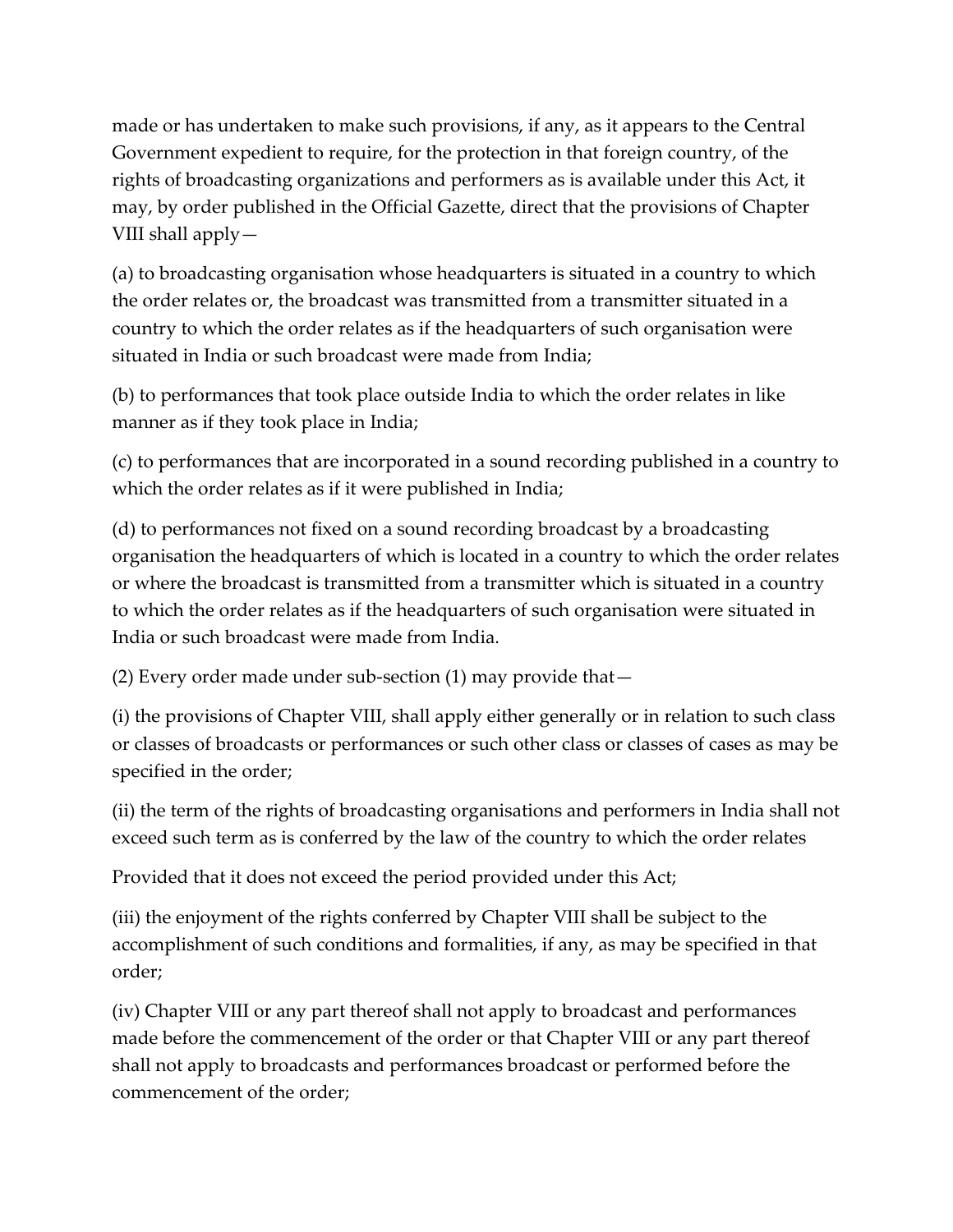(v) in case of ownership of rights of broadcasting organisations and performers, the provisions of Chapter VIII shall apply with such exceptions and modifications as the Central Government may, having regard to the law of the foreign country, consider necessary.

# **41. Provisions as to works of certain international organisations.**

 $(1)$  Where —

(a) any work is made or first published by or under the direction or control of any organisation to which this section applies, and

(b) there would, apart from this section, be no copyright in the work in India at the time of the making or, as the case may be, of the first publication thereof, and

(c) either—

(i) the work is published as aforesaid in pursuance of an agreement in that behalf with the author, being an agreement which does not reserve to the author the copyright, if any, in the work, or

(ii) under section 17 any copyright in the work would belong to the organisation;

there shall, by virtue of this section, be copyright in the work throughout India.

(2) Any organisation to which this section applies which at the material time had not the legal capacity of a body corporate shall have and be deemed at all material times to have had the legal capacity of a body corporate for the purpose of holding, dealing with, and enforcing copyright and in connection with all legal proceedings relating to copyright.

(3) The organisations to which this section applies are such organisations as the Central Government may, by order2 published in the Official Gazette, declare to be organisations of which one or more sovereign powers or the Government or Governments thereof are members to which it is expedient that this section shall apply.

# **42. Power to restrict rights in works of foreign authors first published in India.**

If it appears to the Central Government that a foreign country does not give or has not undertaken to give adequate protection to the works of Indian authors, the Central Government may, by order published in the Official Gazette, direct that such of the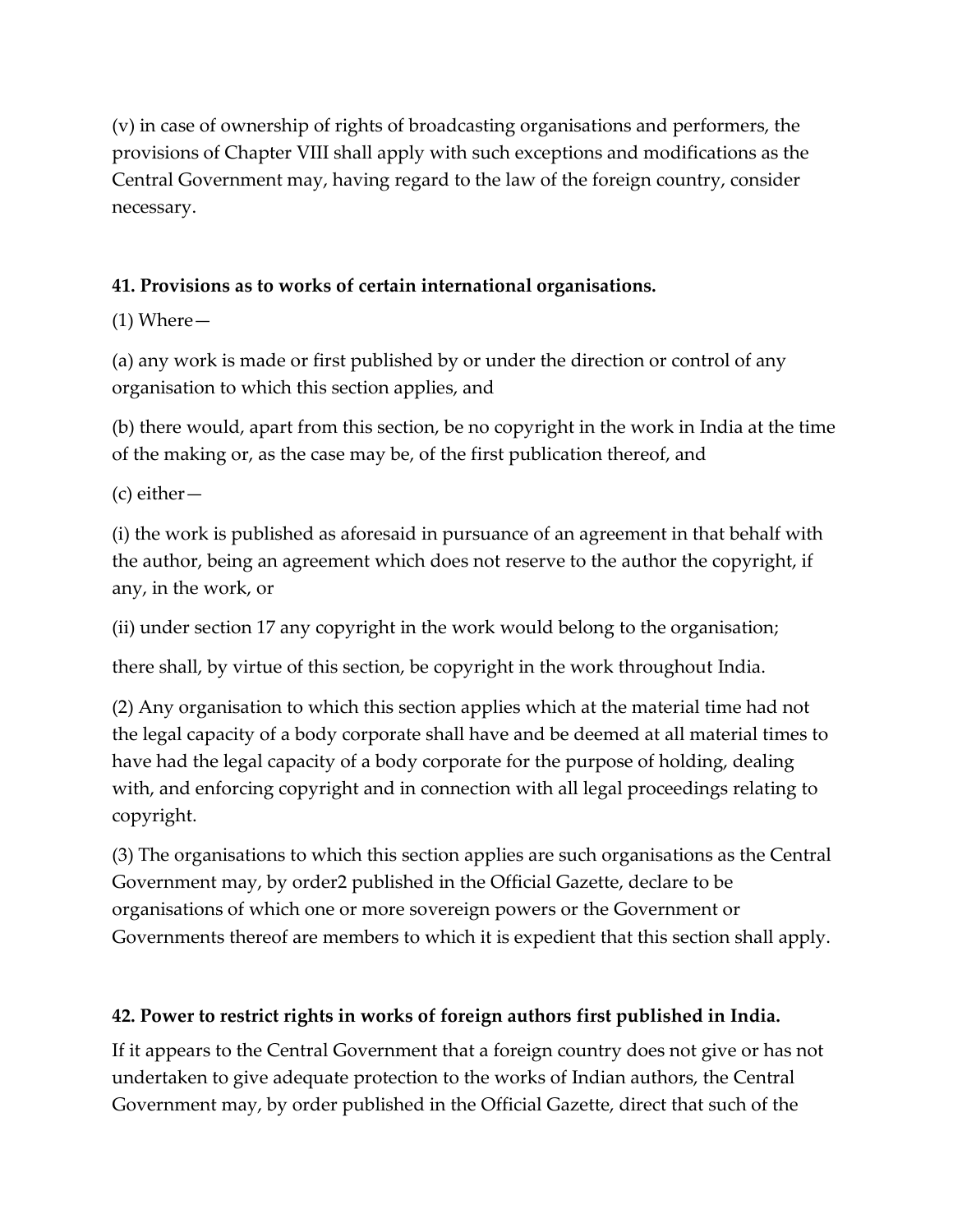provisions of this Act as confer copyright on works first published in India shall not apply to works, published after the date specified in the order, the authors whereof are subjects or citizens of such foreign country and are not domiciled in India, and thereupon those provisions shall not apply to such works.

#### **42A. Power to restrict rights of foreign broadcasting organisations and performers.**

If it appears to the Central Government that a foreign country does not give or has not undertaken to give adequate protection to rights of broadcasting organisations or performers, the Central Government may, by order published in the Official Gazette, direct that such of the provisions of this Act as confer right to broadcasting organisations or performers, as the case may be, shall not apply to broadcasting organisations or performers whereof are based or incorporated in such foreign country or are subjects or citizens of such foreign country and are not incorporated or domiciled in India, and thereupon those provisions shall not apply to such broadcasting organisations or performers:

#### **43. Orders under this chapter to be laid before Parliament.**

Every order made by the Central Government under this Chapter shall, as soon as may be after it is made, be laid before both Houses of Parliament and shall be subject to such modifications as Parliament may make during the session in which it is so laid or the session immediately following.

# **CHAPTER 10 - REGISTRATION OF COPYRIGHT**

### **44. Register of Copyrights.**

There shall be kept at the Copyright Office a register in the prescribed form to be called the Register of Copyrights in which may be entered the names or titles of works and the names and addresses of authors, publishers and owners of copyright and such other particulars as may be prescribed.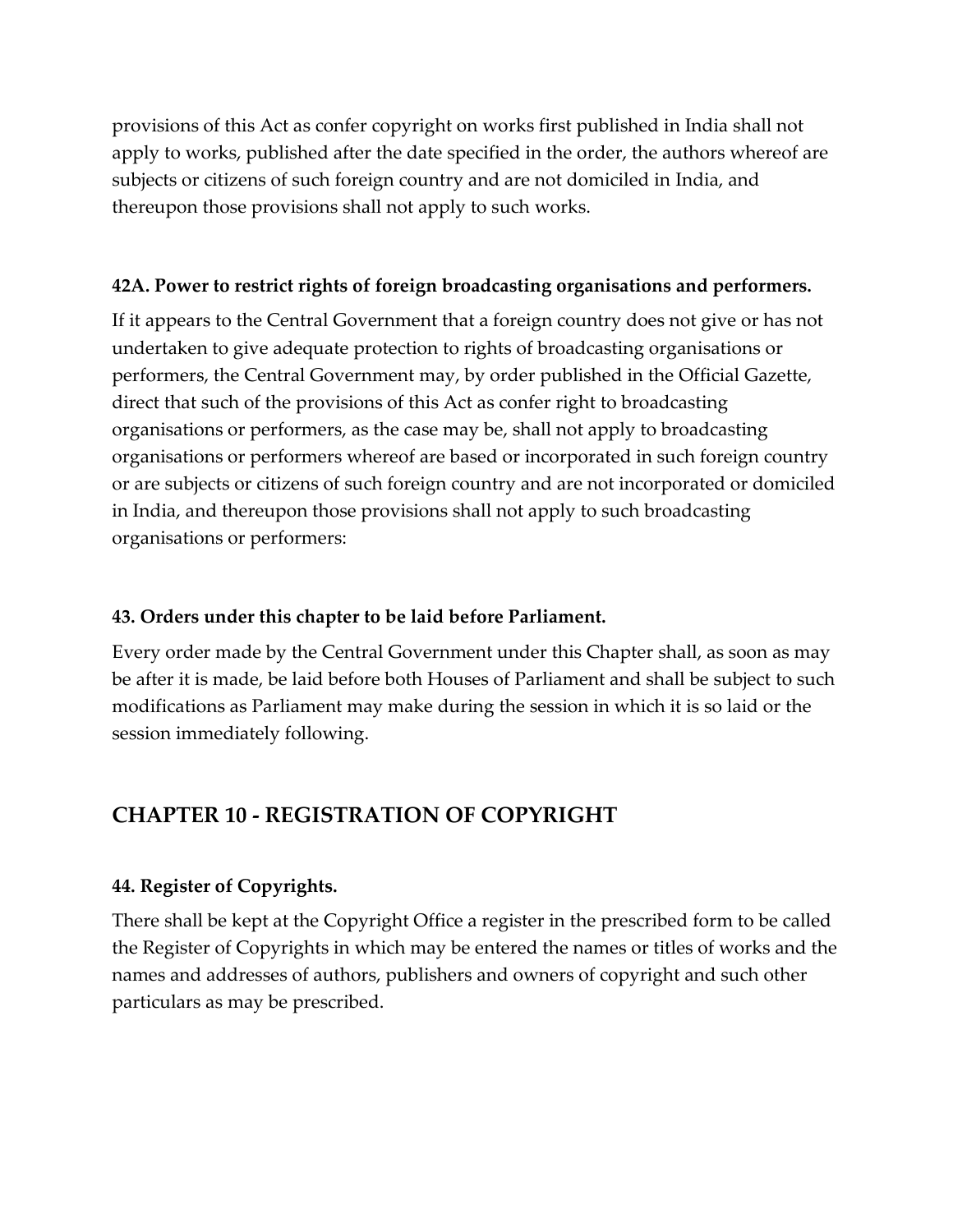# **45. Entries in Register of Copyrights.**

(1) The author or publisher of, or the owner of or other person interested in the copyright in, any work may make an application in the prescribed form accompanied by the prescribed fee to the Registrar of Copyrights for entering particulars of the work in the Register of Copyrights:

Provided that in respect of an artistic work which is used or is capable of being used in relation to any goods or services, the application shall include a statement to that effect and shall be accompanied by a certificate from the Registrar of Trade Marks referred to in section 3 of the Trade Marks Act, 1999 (47 of 1999), to the effect that no trade mark identical with or deceptively similar to such artistic work has been registered under that Act in the name of, or that no application has been made under that Act for such registration by, any person other than the applicant.

(2) On receipt of an application in respect of any work under sub-section (1), the Registrar of Copyrights may, after holding such inquiry as he may deem fit, enter the particulars of the work in the Register of Copyrights.

### **46. Indexes.**

There shall be also kept at the Copyright Office such indexes of the Register of Copyrights as may be prescribed.

### **47. Form and inspection of Register.**

The Register of Copyrights and indexes thereof kept under this Act shall at all reasonable times be open to inspection, and any person shall be entitled to take copies of, or make extracts from, such register or indexes on payment of such fee and subject to such conditions as may be prescribed.

### **48. Register of Copyrights to be prima facie evidence of particulars entered therein.**

The Register of Copyrights shall be prima facie evidence of the particulars entered therein and documents purporting to be copies of any entries therein, or extracts therefrom, certified by the Registrar of Copyrights and sealed with the seal of the Copyright Office shall be admissible in evidence in all courts without further proof or production of the original.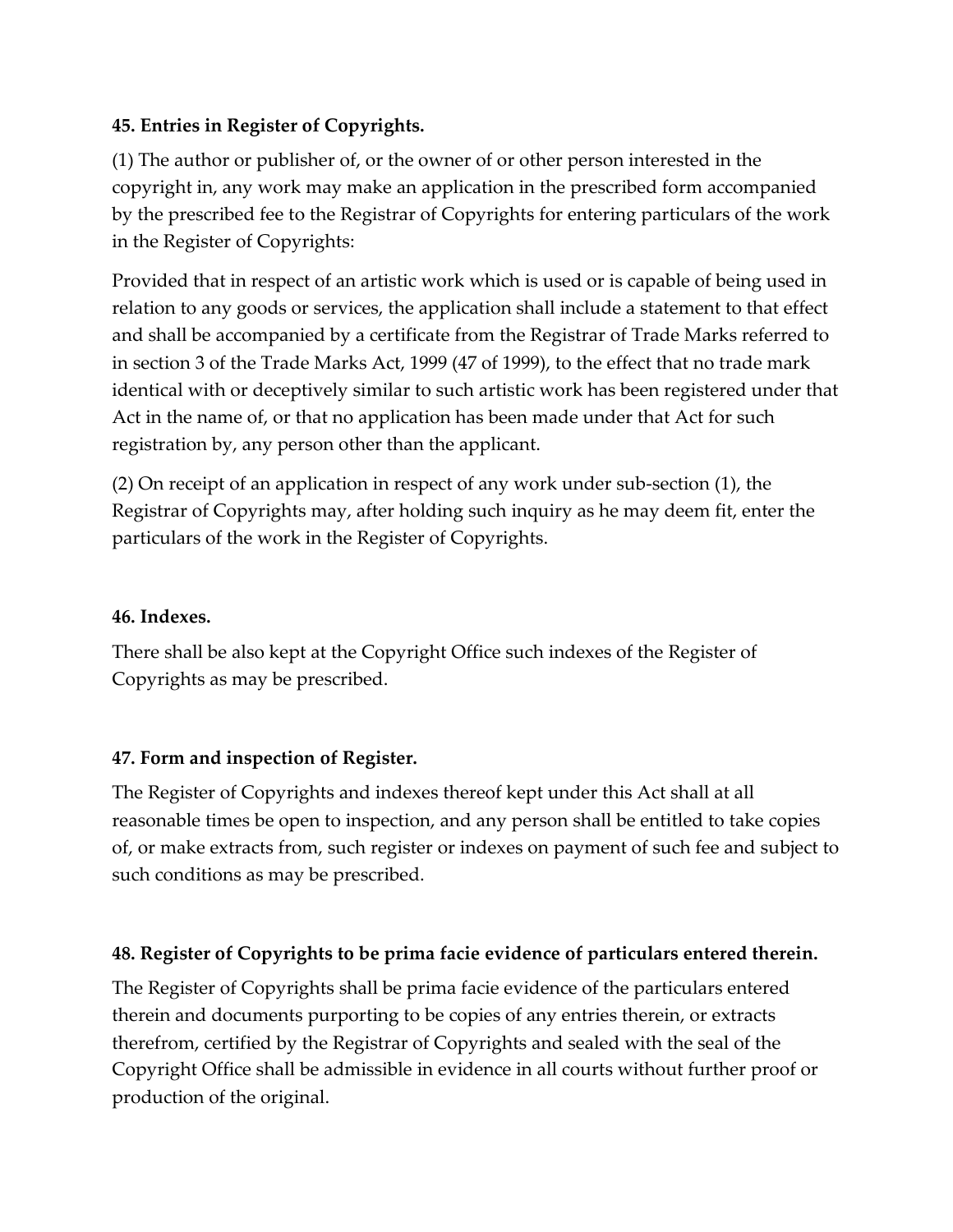## **49. Correction of entries in the Register of Copyrights.**

The Registrar of Copyrights may, in the prescribed cases and subject to the prescribed conditions, amend or alter the Register of Copyrights by—

(a) correcting any error in any name, address or particulars; or

(b) correcting any other error which may have arisen therein by accidental slip or omission.

## **50. Rectification of register by High Court.**

The High Court, on application of the Registrar of Copyrights or of any person aggrieved, shall order the rectification of the Register of Copyrights by—

(a) the making of any entry wrongly omitted to be made in the register, or

- (b) the expunging of any entry wrongly made in, or remaining on, the register, or
- (c) the correction of any error or defect in the register.

# **50A. Entries in the Register of Copyrights, etc., to be published.**

Every entry made in the Register of Copyrights or the particulars of any work entered under section 45, the correction of every entry made in such register under section 49, and every rectification ordered under section 50, shall be published by the Registrar of Copyrights in the Official Gazette or in such other manner as he may deem fit.

# **CHAPTER 11 - INFRINGEMENT OF COPYRIGHT**

# **51. When copyright infringed.**

Copyright in a work shall be deemed to be infringed—

(a) when any person, without a licence granted by the owner of the copyright or the Registrar of Copyrights under this Act or in contravention of the conditions of a licence so granted or of any condition imposed by a competent authority under this Act—

(i) does anything, the exclusive right to do which is by this Act conferred upon the owner of the copyright, or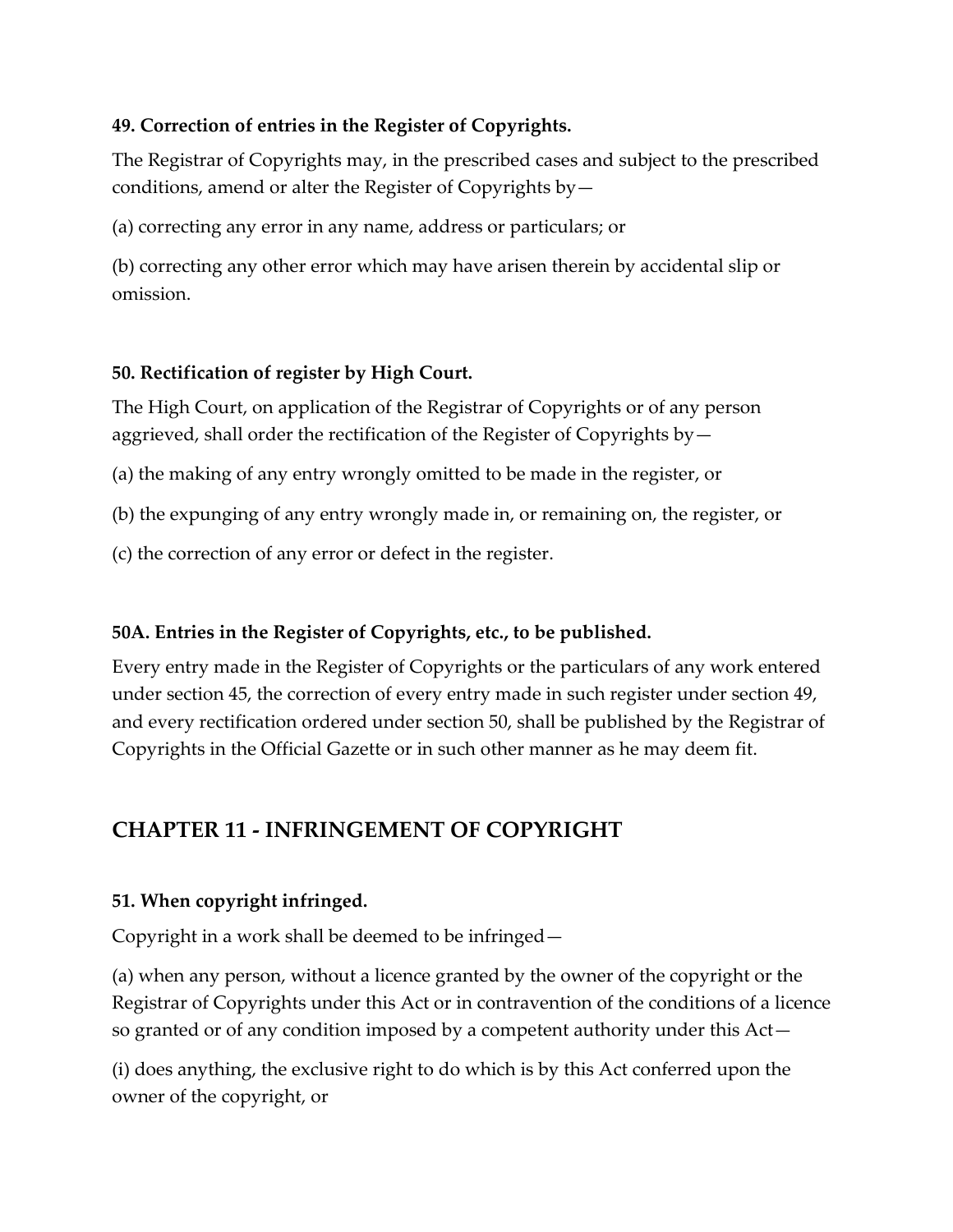(ii) permits for profit any place to be used for the communication of the work to the public where such communication constitutes an infringement of the copyright in the work, unless he was not aware and had no reasonable ground for believing that such communication to the public would be an infringement of copyright; or

(b) when any person—

(i) makes for sale or hire, or sells or lets for hire, or by way of trade displays or offers for sale or hire, or

(ii) distributes either for the purpose of trade or to such an extent as to affect prejudicially the owner of the copyright, or

(iii) by way of trade exhibits in public, or

(iv) imports into India, any infringing copies of the work:

Provided that nothing in sub-clause (iv) shall apply to the import of one copy of any work for the private and domestic use of the importer.

Explanation.— For the purposes of this section, the reproduction of a literary, dramatic, musical or artistic work in the form of a cinematograph film shall be deemed to be an "infringing copy".

# **52. Certain acts not to be infringement of copyright.**

(1) The following acts shall not constitute an infringement of copyright, namely,—

(a) a fair dealing with any work, not being a computer programme, for the purposes  $of$ 

(i) private or personal use, including research;

(ii) criticism or review, whether of that work or of any other work;

(iii) the reporting of current events and current affairs, including the reporting of a lecture delivered in public.

Explanation.— The storing of any work in any electronic medium for the purposes mentioned in this clause, including the incidental storage of any computer programme which is not itself an infringing copy for the said purposes, shall not constitute infringement of copyright.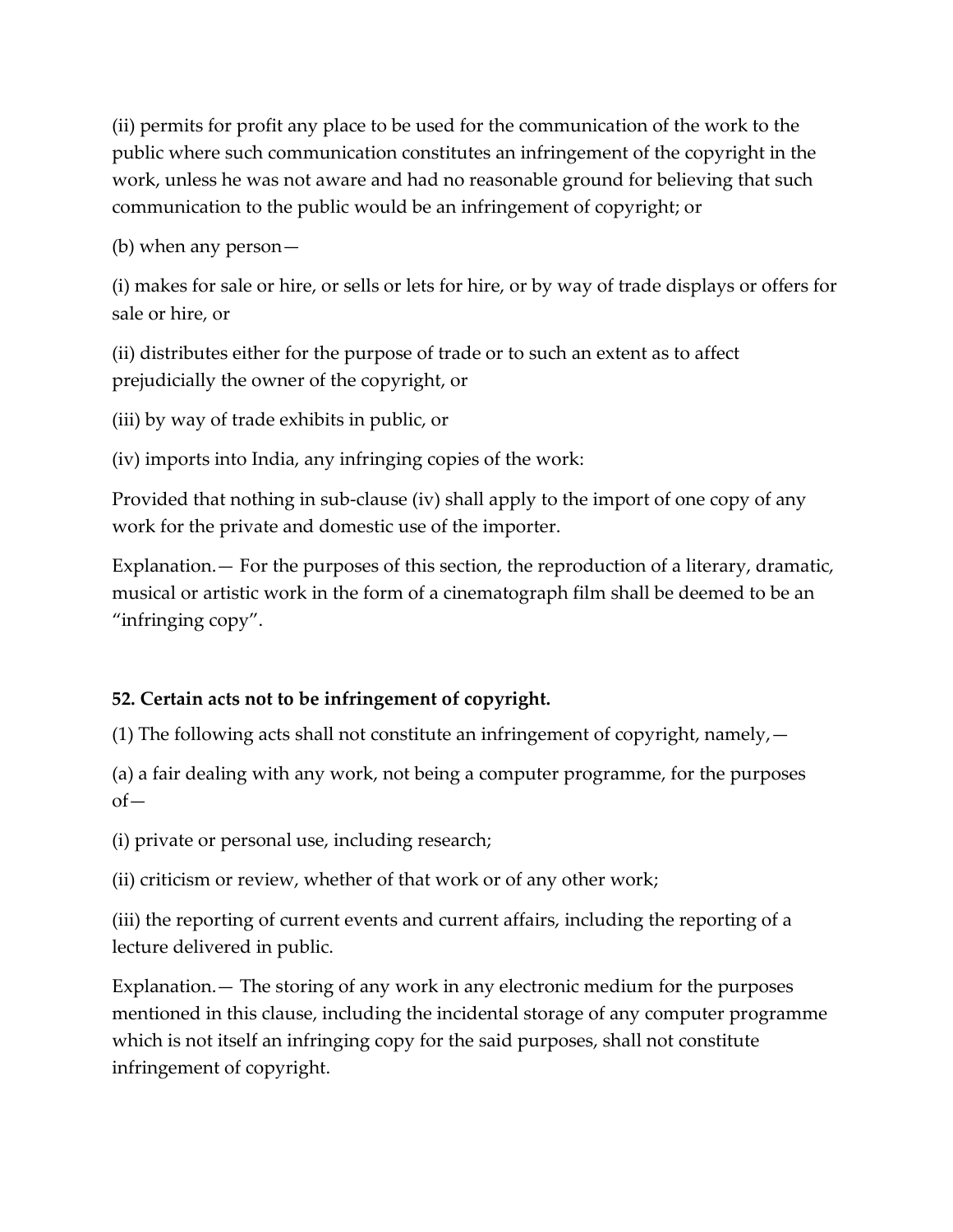(aa) the making of copies or adaptation of a computer programme by the lawful possessor of a copy of such computer programme, from such copy—

(i) in order to utilise the computer programme for the purpose for which it was supplied; or

(ii) to make back-up copies purely as a temporary protection against loss, destruction or damage in order only to utilise the computer programme for the purpose for which it was supplied;

(ab) the doing of any act necessary to obtain information essential for operating interoperability of an independently created computer programme with other programmes by a lawful possessor of a computer programme provided that such information is not otherwise readily available;

(ac) the observation, study or test of functioning of the computer programme in order to determine the ideas and principles which underline any elements of the programme while performing such acts necessary for the functions for which the computer programme was supplied;

(ad) the making of copies or adaptation of the computer programme from a personally legally obtained copy for non-commercial personal use;

(b) the transient or incidental storage of a work or performance purely in the technical process of electronic transmission or communication to the public;

(c) transient or incidental storage of a work or performance for the purpose of providing electronic links, access or integration, where such links, access or integration has not been expressly prohibited by the right holder, unless the person responsible is aware or has reasonable grounds for believing that such storage is of an infringing copy:

Provided that if the person responsible for the storage of the copy has received a written complaint from the owner of copyright in the work, complaining that such transient or incidental storage is an infringement, such person responsible for the storage shall refrain from facilitating such access for a period of twenty-one days or till he receives an order from the competent court refraining from facilitation access and in case no such order is received before the expiry of such period of twenty-one days, he may continue to provide the facility of such access;

(d) the reproduction of any work for the purpose of a judicial proceeding or for the purpose of a report of a judicial proceeding;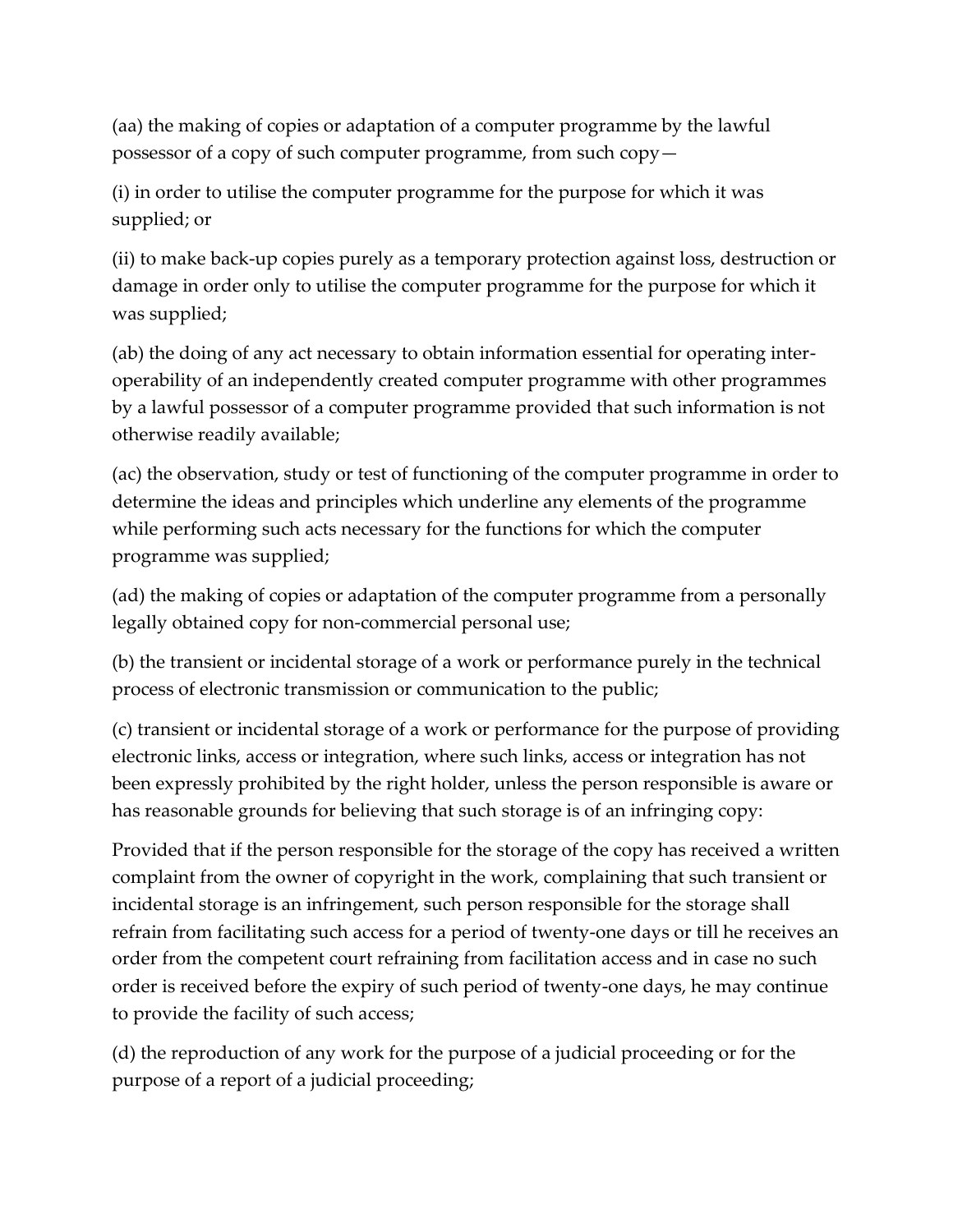(e) the reproduction or publication of any work prepared by the Secretariat of a Legislature or, where the legislature consists of two Houses, by the Secretariat of either House of the Legislature, exclusively for the use of the members of that Legislature;

(f) the reproduction of any work in a certified copy made or supplied in accordance with any law for the time being in force;

(g) the reading or recitation in public of reasonable extracts from a published literacy or dramatic work;

(h) the publication in a collection, mainly composed of non-copyright matter, bona fide intended for instructional use, and so described in the title and in any advertisement issued by or on behalf of the publisher, of short passages from published literary or dramatic works, not themselves published for such use in which copyright subsists:

Provided that not more than two such passages from works by the same author are published by the same publisher during any period of five years.

Explanation.— In the case of a work of joint authorship, references in this clause to passages from works shall include references to passages from works by any one or more of the authors of those passages or by any one or more of those authors in collaboration with any other person;

- (i) the reproduction of any work—
- (i) by a teacher or a pupil in the course of instruction; or
- (ii) as part of the question to be answered in an examination; or
- (iii) in answers to such questions;

(j) the performance, in the course of the activities of an educational institution, of a literary, dramatic or musical work by the staff and students of the institution, or of a cinematograph film or a sound recording if the audience is limited to such staff and students, the parents and guardians of the students and persons connected with the activities of the institution or the communication to such an audience of a cinematograph film or sound recording;

(k) the causing of a recording to be heard in public by utilising it,  $-$ 

(i) in an enclosed room or hall meant for the common use of residents in any residential premises (not being a hotel or similar commercial establishment) as part of the amenities provided exclusively or mainly for residents therein; or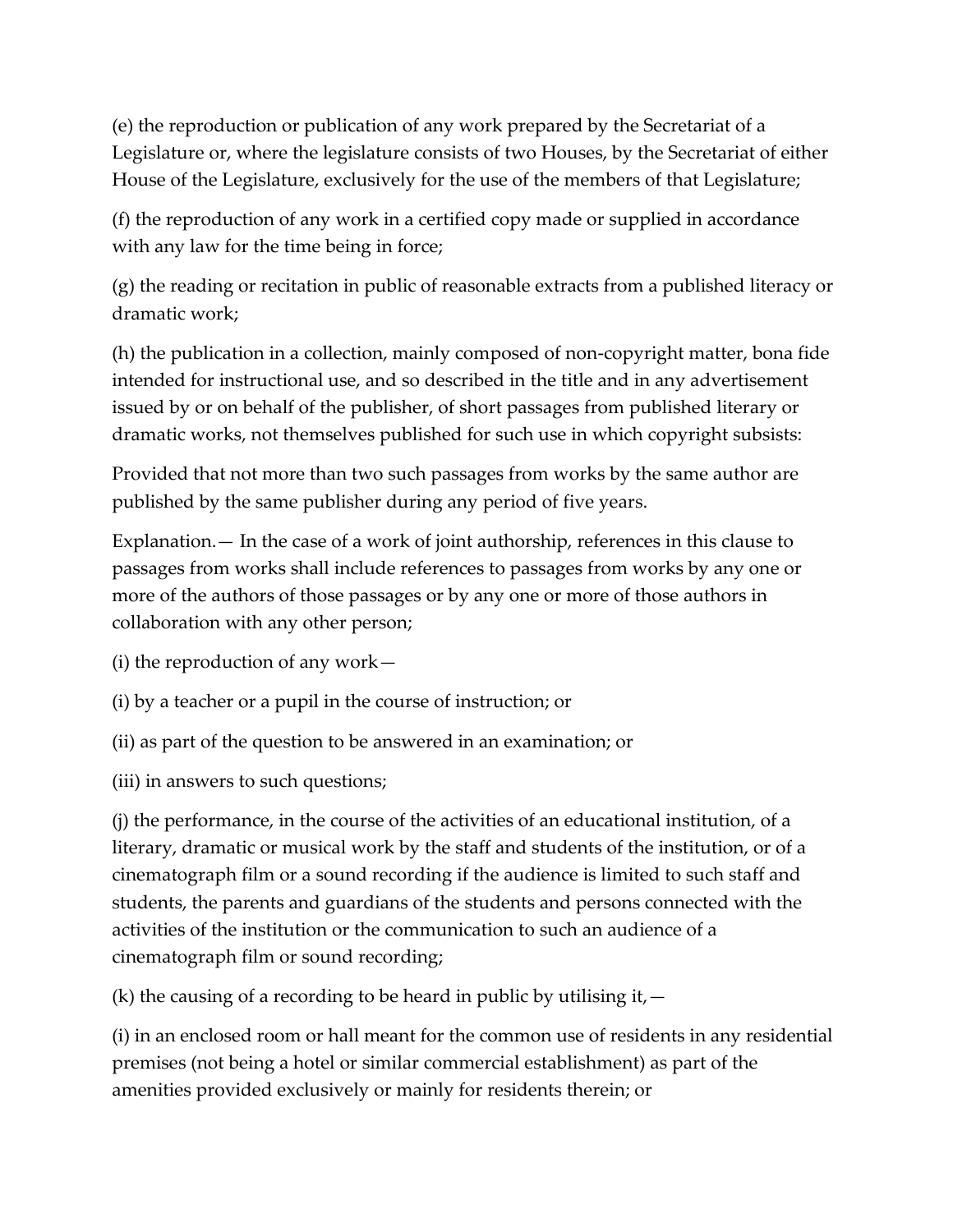(ii) as part of the activities of a club or similar organisation which is not established or conducted for profit;

(l) the performance of a literary, dramatic or musical work by an amateur club or society, if the performance is given to a non-paying audience, or for the benefit of a religious institution;

(m) the reproduction in a newspaper, magazine or other periodical of an article on current economic, political, social or religious topics, unless the author of such article has expressly reserved to himself the right of such reproduction;

(n) the storing of a work in any medium by electronic means by a non-commercial public library, for preservation if the library already possesses a non-digital copy of the work;

(o) the making of not more than three copies of a book (including a pamphlet, sheet of music, map, chart or plan) by or under the direction of the person in charge of a noncommercial public library for the use of the library if such book is not available for sale in India;

(p) the reproduction, for the purpose of research or private study or with a view to publication, of an unpublished literary, dramatic or musical work kept in a library, museum or other institution to which the public has access:

Provided that where the identity of the author of any such work or, in the case of a work of joint authorship, of any of the authors is known to the library, museum or other institution, as the case may be, the provisions of this clause shall apply only if such reproduction is made at a time more than sixty years from the date of the death of the author or, in the case of a work of joint authorship, from the death of the author whose identity is known or, if the identity of more authors than one is known from the death of such of those authors who dies last;

(q) the reproduction or publication of  $-$ 

(i) any matter which has been published in any Official Gazette except an Act of a Legislature;

(ii) any Act of a Legislature subject to the condition that such Act is reproduced or published together with any commentary thereon or any other 'original matter;

(iii) the report of any committee, commission, council, board or other like body appointed by the Government if such report has been laid on the Table of the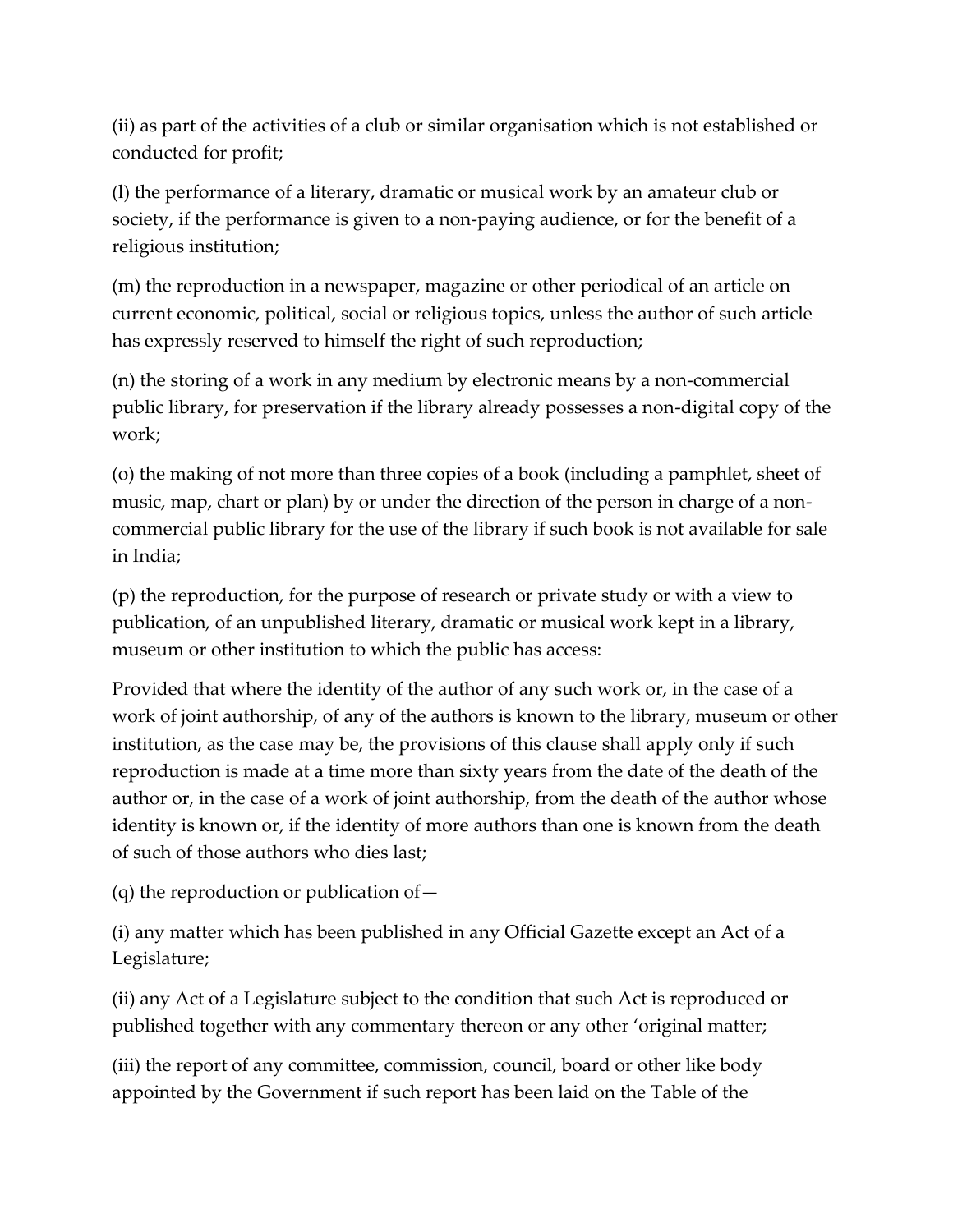Legislature, unless the reproduction or publication of such report is prohibited by the Government;

(iv) any judgment or order of a court, tribunal or other judicial authority, unless the reproduction or publication of such judgment or order is prohibited by the court, the tribunal or other judicial authority, as the case may be;

(r) the production or publication of a translation in any Indian language of an Act of a Legislature and of any rules or orders made thereunder—

(i) if no translation of such Act or rules or orders in that language has been previously been produced or published by the Government; or'

(ii) where a translation of such Act or rules or orders in that language has been produced or published by the Government, if the translation is not available for sale to the public:

Provided that such translation contains a statement at a prominent place to the effect that the translation has not been authorised or accepted as authentic by the Government;

(s) the making or publishing of a painting, drawing, engraving or photograph of a work of architecture or the display of a work of architecture;

(t) the making or publishing of a painting, drawing, engraving or photograph of a sculpture, or other artistic work falling under sub-clause (iii) of clause (c) of section 2, if such work is permanently situate in a public place or any premises to which the public has access;

(u) the inclusion in a cinematograph film of  $-$ 

(i) any artistic work permanently situate in a public place or any premises to which the public has access; or

(ii) any other artistic work, if such inclusion is only by way of background or is otherwise incidental to the principal matters represented in the film;

(v) the use by the author of an artistic work, where the author of such work is not the owner of the copyright therein, of any mould, cast, sketch, plan, model or study made by him for the purpose of the work:

Provided that he does not thereby repeat or imitate the main design of the work;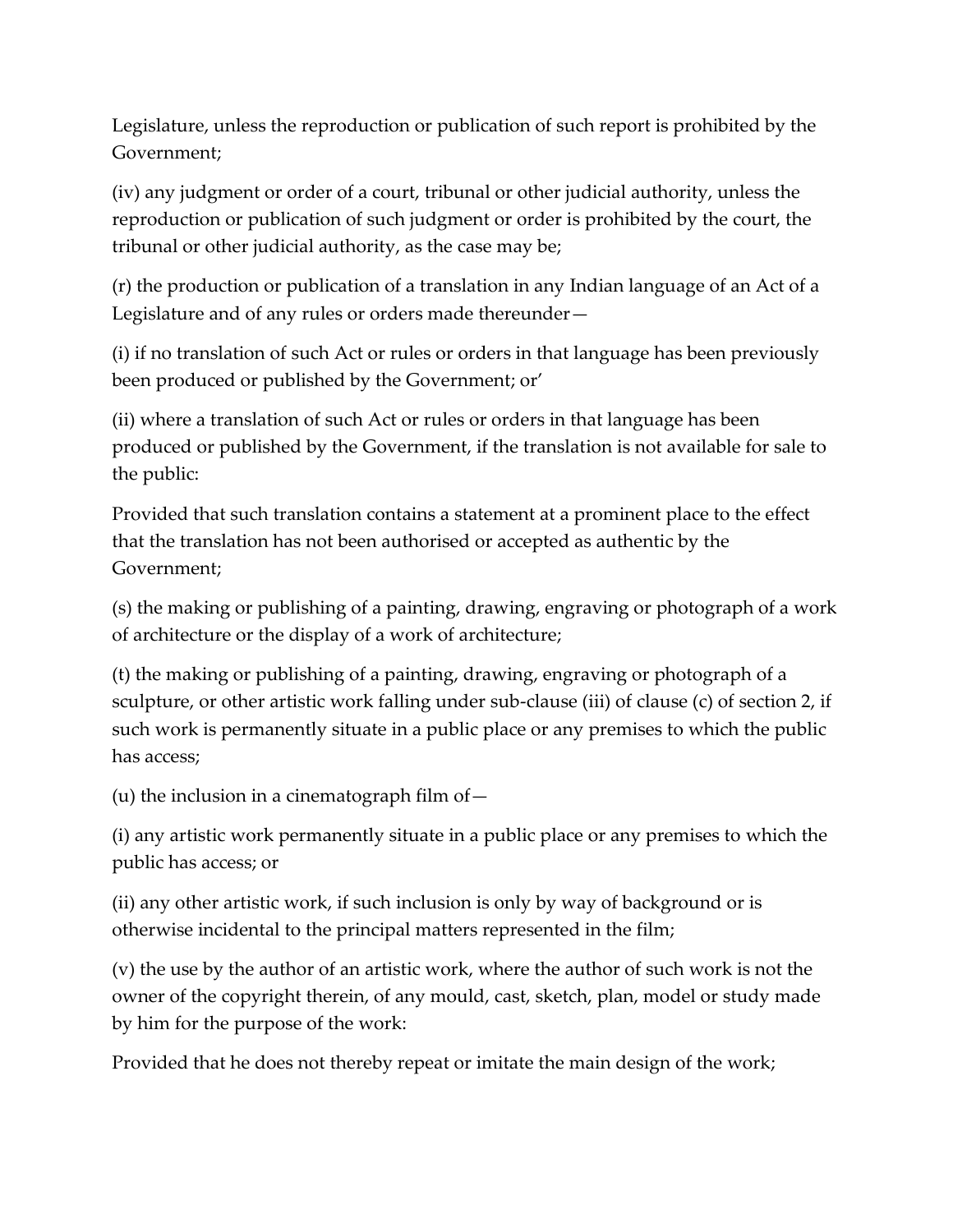(w) the making of a three-dimensional object from a two-dimensional artistic work, such as a technical drawing, for the purposes of industrial application of any purely functional part of a useful device;

(x) the reconstruction of a building or structure in accordance with the architectural drawings or plans by reference to which the building or structure was originally constructed:

Provided that the original construction was made with the consent or licence of the owner of the copyright in such drawings and plans;

(y) in relation to a literary, dramatic, artistic or musical work recorded or reproduced in any cinematograph film, the exhibition of such film after the expiration of the term of copyright therein:

Provided that the provisions of sub-clause (ii) of clause (a), sub-clause (i) of clause (b) and clauses (d), (f), (g), (m) and (p) shall not apply as respects any act unless that act is accompanied by an acknowledgment-

(i) identifying the work by its title or other description; and

(ii) unless the work is anonymous or the author of the work has previously agreed or required that no acknowledgment of his name should be made, also identifying the author;

(z) the making of an ephemeral recording, by a broadcasting organisation using its own facilities for its own broadcast by a broadcasting organisation of a work which it has the right to broadcast; and the retention of such recording for archival purposes on the ground of its exceptional documentary character;

(za) the performance of a literary, dramatic or musical work or the communication to the public of such work or of a sound recording in the course of any bona fide religious ceremony or an official ceremony held by the Central Government or the State Government or any local authority.

Explanation.— For the purpose of this clause, religious ceremony including a marriage procession and other social festivities associated with a marriage;

(zb) the adaptation, reproduction, issue of copies or communication to the public of any work in any accessible format,  $by-$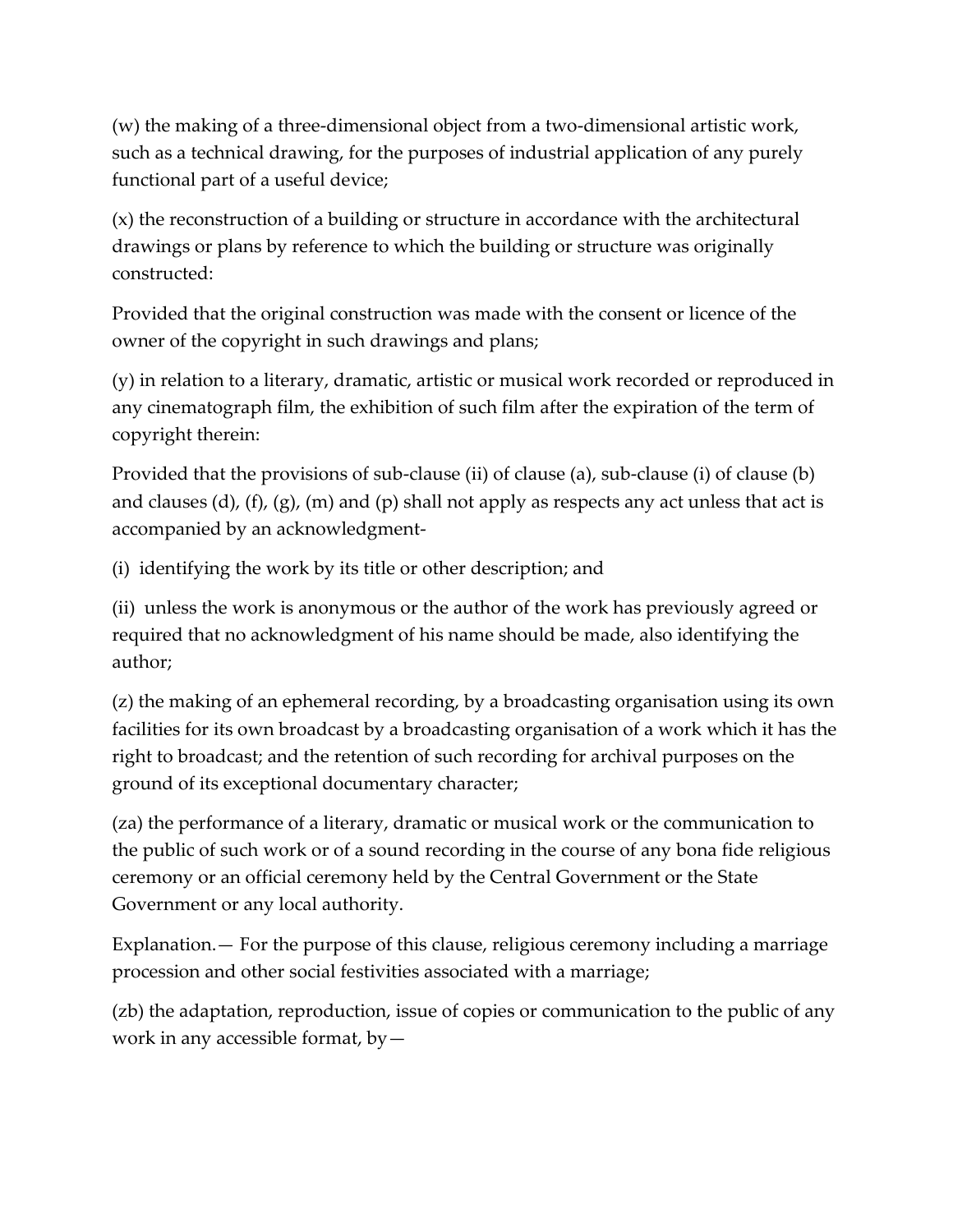(i) any person to facilitate persons with disability to access to works including sharing with any person with disability of such accessible format for private or personal use, educational purpose or research; or

(ii) any organisation working for the benefit of the persons with disabilities in case the normal format prevents the enjoyment of such works by such persons:

Provided that the copies of the works in such accessible format are made available to the persons with disabilities on a non-profit basis but to recover only the cost of production:

Provided further that the organisation shall ensure that the copies of works in such accessible format are used only by persons with disabilities and takes reasonable steps to prevent its entry into ordinary channels of business.

Explanation.— For the purposes of this sub-clause, "any organisation" includes an organisation registered under section 12A of the Income-tax Act, 1961 (43 of 1961) and working for the benefit of persons with disability or recognised under Chapter X of the Persons with Disabilities (Equal Opportunities, Protection of Rights and full Participation) Act, 1995 (1 of 1996) or receiving grants from the Government for facilitating access to persons with disabilities or an educational institution or library or archives recognised by the Government;

(zc) the importation of copies of any literary or artistic work, such as labels, company logos or promotional or explanatory material, that is purely incidental to other goods or products being imported lawfully.

(2) The provisions of sub-section (1) shall apply to the doing of any act in relation to the translation of a literary, dramatic or musical work or the adaptation of a literary, dramatic, musical or artistic work as they apply in relation to the work itself.

### **52A. Particulars to be included in sound recording and video films.**

(1) No person shall publish a sound recording in respect of any work unless the following particulars are displayed on the sound recording and on any container thereof, namely:—

(a) the name and address of the person who has made the sound recording;

(b) the name and address of the owner of the copyright in such work; and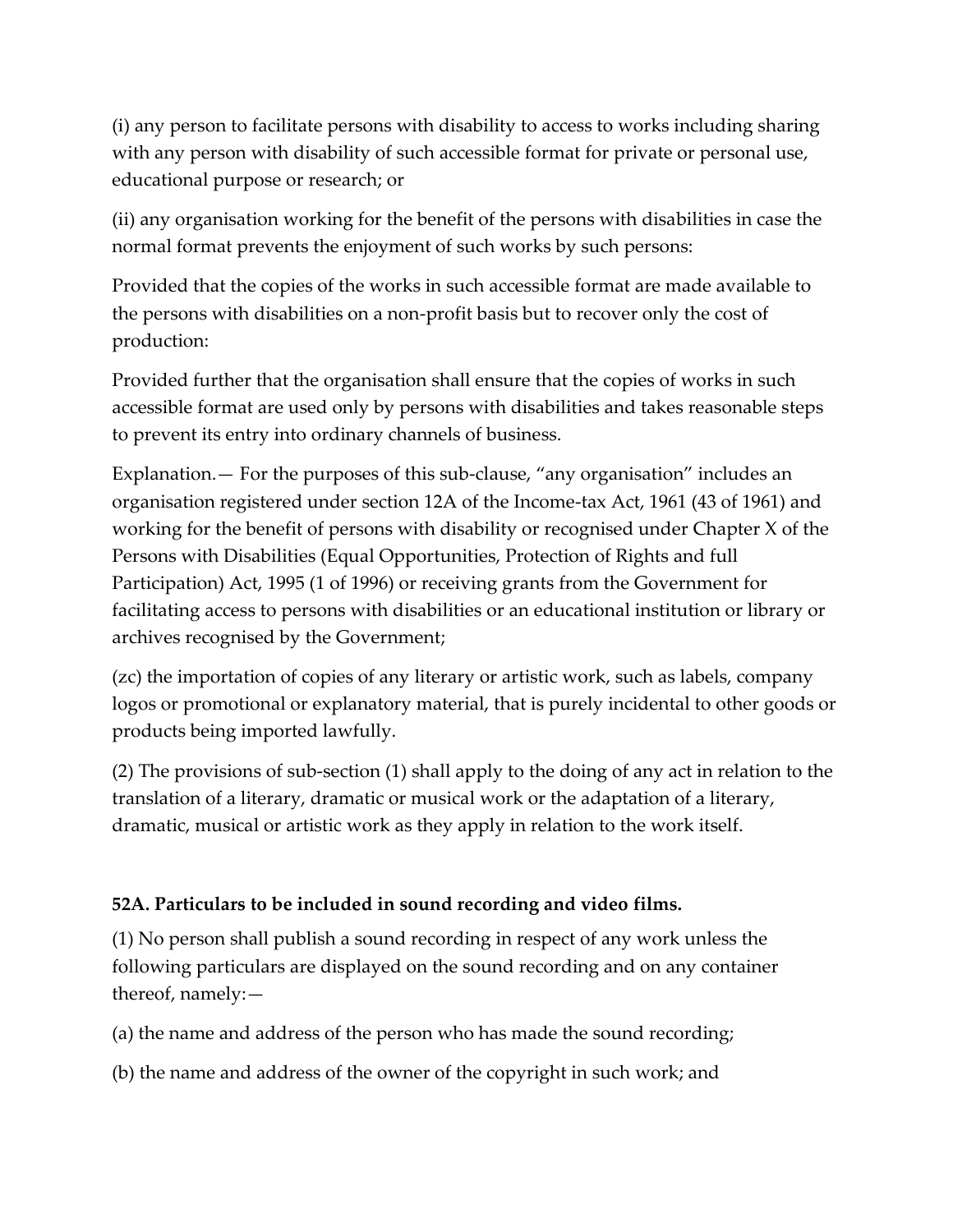(c) the year of its first publication.

(2) No person shall publish a video film in respect of any work unless the following particulars are displayed in the video film, when exhibited, and on the video cassette or other container thereof, namely:—

(a) if such work is a cinematograph film required to be certified for exhibition under the provisions of the Cinematograph Act, 1952 (37 of 1952), a copy of the certificate granted by the Board of Film Certification under section 5A of that Act in respect of such work;

(b) the name and address of the person who has made the video film and a declaration by him that he has obtained the necessary licence or consent from the owner of the copyright in such work for making such video film; and

(c) the name and address of the owner for the copyright in such work.

# **52B. Accounts and audit.**

[*Omitted by the Copyright Act, 2012 (27 of 2012), s. 33 (w.e.f. 21-6-2012)*.]

# **53. Importation of infringing copies.**

(1) The owner of any right conferred by this Act in respect of any work or any performance embodied in such work, or his duly authorised agent, may give notice in writing to the Commissioner of Customs, or to any other officer authorised in this behalf by the Central Board of Excise and Customs,—

(a) that he is the owner of the said right, with proof thereof; and

(b) that he requests the Commissioner for a period specified in the notice, which shall not exceed one year, to treat infringing copies of the work as prohibited goods, and that infringing copies of the work are expected to arrive in India at a time and a place specified in the notice.

(2) The Commissioner, after scrutiny of the evidence furnished by the owner of the right and on being satisfied may, subject to the provisions of sub-section (3), treat infringing copies of the work as prohibited goods that have been imported into India, excluding goods in transit:

Provided that the owner of the work deposits such amount as the Commissioner may require as security having regard to the likely expenses on demurrage, cost of storage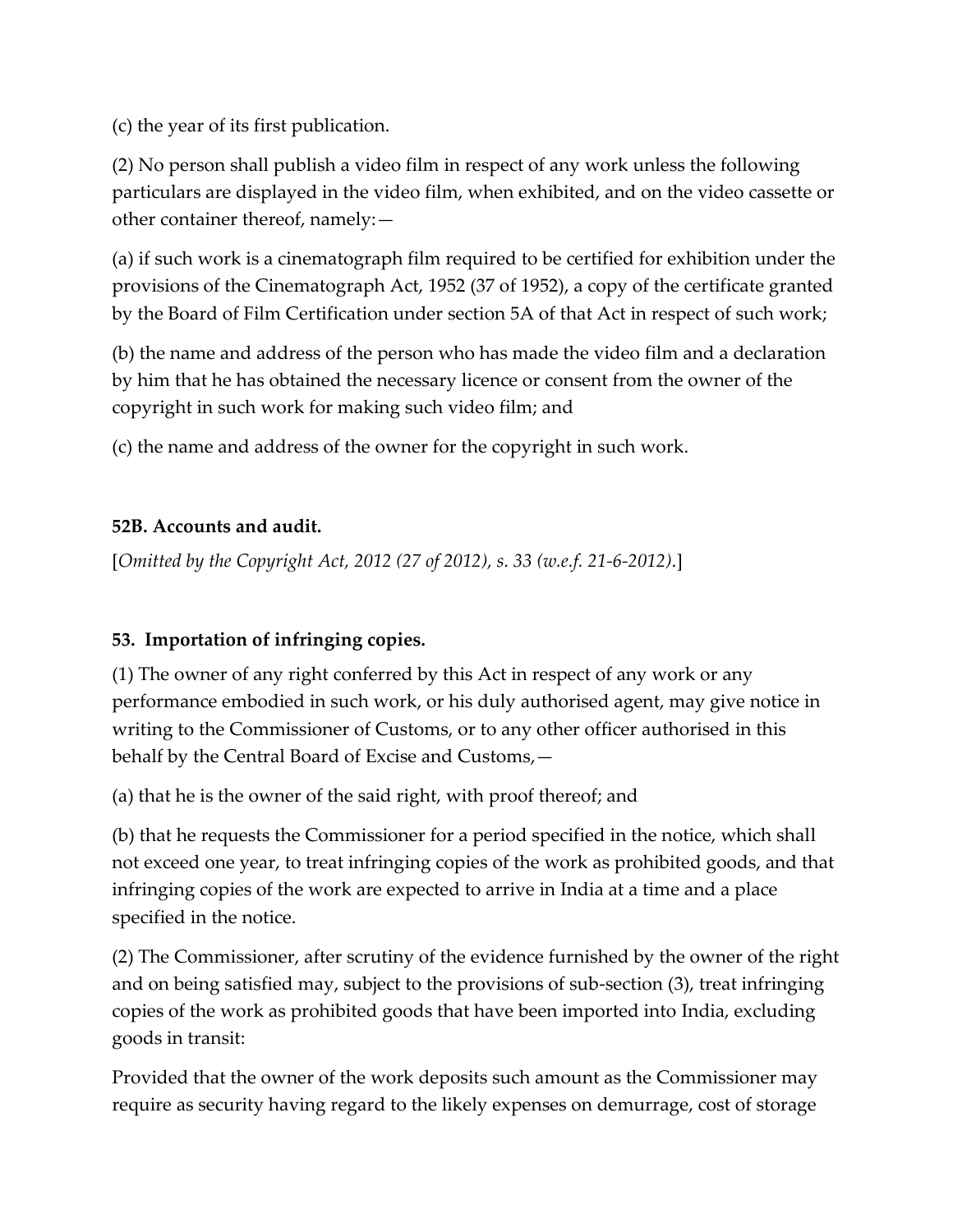and compensation to the importer in case it is found that the works are not infringing copies.

(3) When any goods treated as prohibited under sub-section (2) have been detained, the Customs Officer detaining them shall inform the importer as well as the person who gave notice under sub-section (1) of the detention of such goods within forty-eight hours of their detention.

(4) The Customs Officer shall release the goods, and they shall no longer be treated as prohibited goods, if the person who gave notice under sub-section (1) does not produce any order from a court having jurisdiction as to the temporary or permanent disposal of such goods within fourteen days from the date of their detention.

# **53A. Resale share right in original copies.**

(1) In the case of resale for a price exceeding ten thousand rupees, of the original copy of a painting, sculpture or drawing, or of the original manuscript of a literary or dramatic work or musical work, the author of such work if he was the first owner of rights under section 17 or his legal heirs shall, notwithstanding any assignment of copyright in such work, have a right to share in the resale price of such original copy or manuscript in accordance with the provisions of this section:

Provided that such right shall cease to exist on the expiration of the term of copyright in the work.

(2) The share referred to in sub-section (1) shall be such as the Commercial Court may fix $\cdot$ 

Provided that the Commercial Court may fix different shares for different classes of work:

Provided further that in no case shall the share exceed ten percent of the resale price.

(3) If any dispute arises regarding the right conferred by this section, it shall be referred to the Commercial Court whose decision shall be final.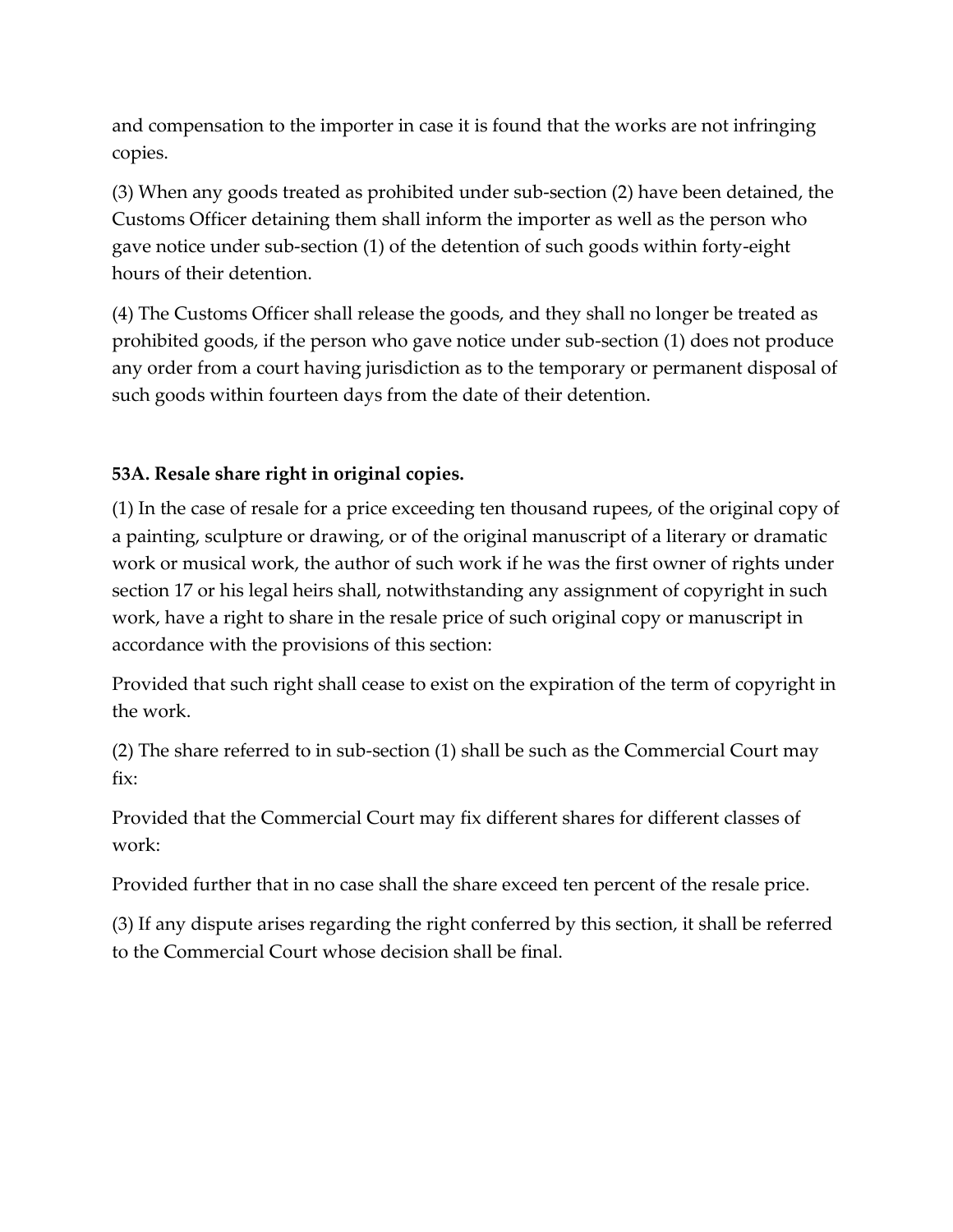# **CHAPTER 12 - CIVIL REMEDIES**

### **54. Definition.**

For the purposes of this Chapter, unless the context otherwise requires, the expression "owner of copyright" shall include—

(a) an exclusive licensee;

(b) in the case of an anonymous or pseudonymous literary, dramatic, musical or artistic work, the publisher of the work, until the identity of the author or, in the case of an anonymous work of joint authorship, or a work of joint authorship published under names all of which are pseudonyms, the identity of any of the authors, is disclosed publicly by the author and the publisher or is otherwise established to the satisfaction of the Commercial Court by that author or his legal representatives.

## **55. Civil remedies for infringement of copyright.**

(1) Where copyright in any work has been infringed, the owner of the copyright shall, except as otherwise provided by this Act, be entitled to all such remedies by way of injunction, damages, accounts and otherwise as are or may be conferred by law for the infringement of a right:

Provided that if the defendant proves that at the date of the infringement he was not aware and had no reasonable ground for believing that copyright subsisted in the work, the plaintiff shall not be entitled to any remedy other than an injunction in respect of the infringement and a decree for the whole or part of the profits made by the defendant by the sale of the infringing copies as the court may in the circumstances deem reasonable.

(2) Where, in the case of a literary, dramatic, musical or artistic work, or, subject to the provisions of sub-section (3) of section 13, a cinematograph film or sound recording, a name purporting to be that of the author, or the publisher, as the case may be, of that work, appears on copies of the work as published, or, in the case of an artistic work, appeared on the work when it was made, the person whose name so appears or appeared shall, in any proceeding in respect of infringement of copyright in such work, be presumed, unless the contrary is proved, to be the author or the publisher of the work, as the case may be.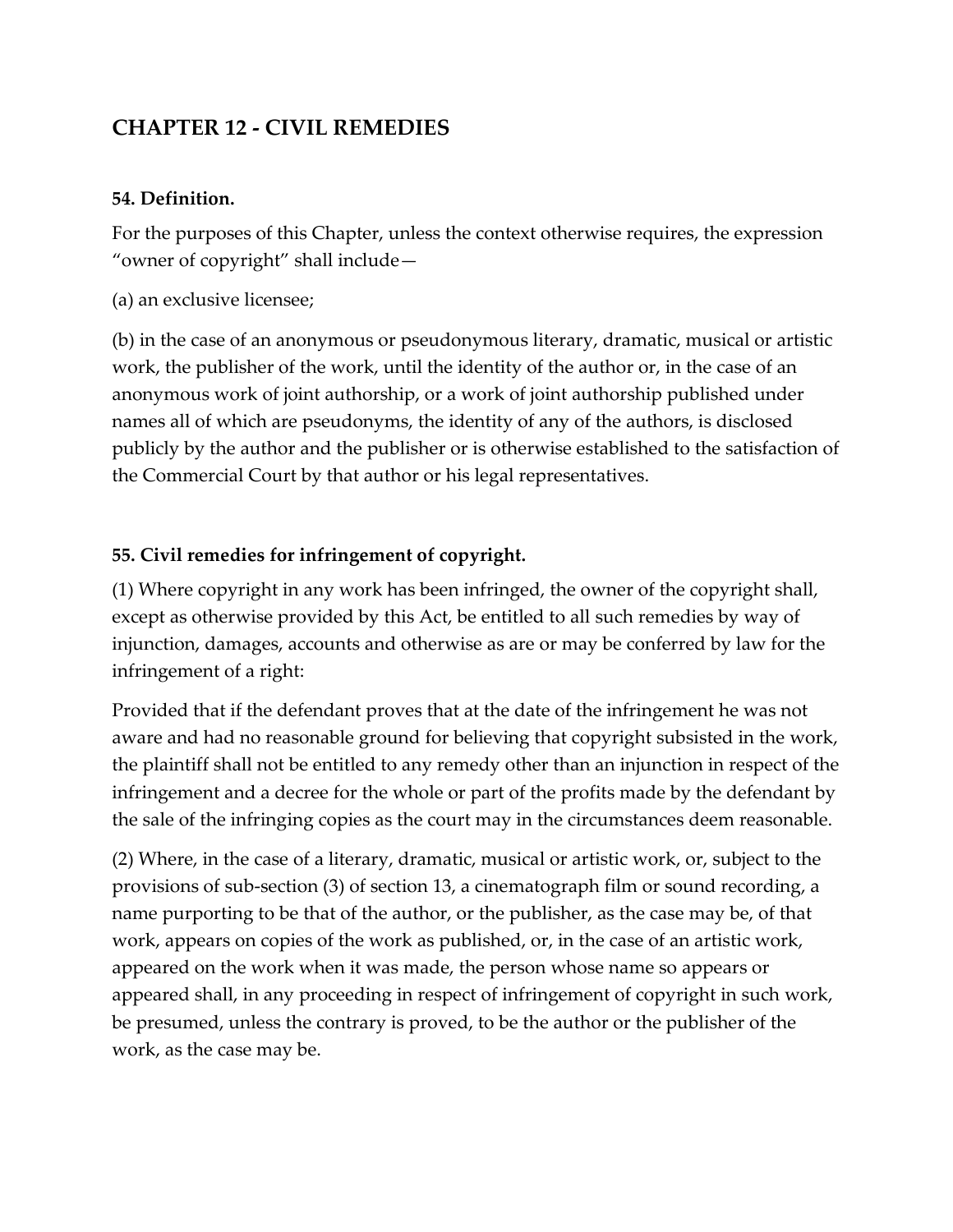(3) The costs of all parties in any proceedings in respect of the infringement of copyright shall be in the discretion of the court.

## **56. Protection of separate rights.**

Subject to the provisions of this Act, where the several rights comprising the copyright in any work are owned by different persons, the owner of any such right shall, to the extent of that right, be entitled to the remedies provided by this Act and may individually enforce such right by means of any suit, action or other proceeding without making the owner of any other right a party to such suit, action or proceeding.

# **57. Author's special rights.**

(1) Independently of the author's copyright and even after the assignment either wholly or partially of the said copyright, the author of a work shall have the right—

(a) to claim authorship of the work; and

(b) to restrain or claim damages in respect of any distortion, mutilation, modification or other act in relation to the said work if such distortion, mutilation, modification or other act would be prejudicial to his honour or reputation:

Provided that the author shall not have any right to restrain or claim damages in respect of any adaptation of a computer programme to which clause (aa) of sub-section (1) of section 52 applies.

Explanation.— Failure to display a work or to display it to the satisfaction of the author shall not be deemed to be an infringement of the rights conferred by this section.

(2) The right conferred upon an author of a work by sub-section (1), may be exercised by the legal representatives of the author.

### **58. Rights of owner against persons possessing or dealing with infringing copies.**

All infringing copies of any work in which copyright subsists, and all plates used or intended to be used for the production of such infringing copies, shall be deemed to be the property of the owner of the copyright, who accordingly may take proceedings for the recovery of possession thereof or in respect of the conversion thereof: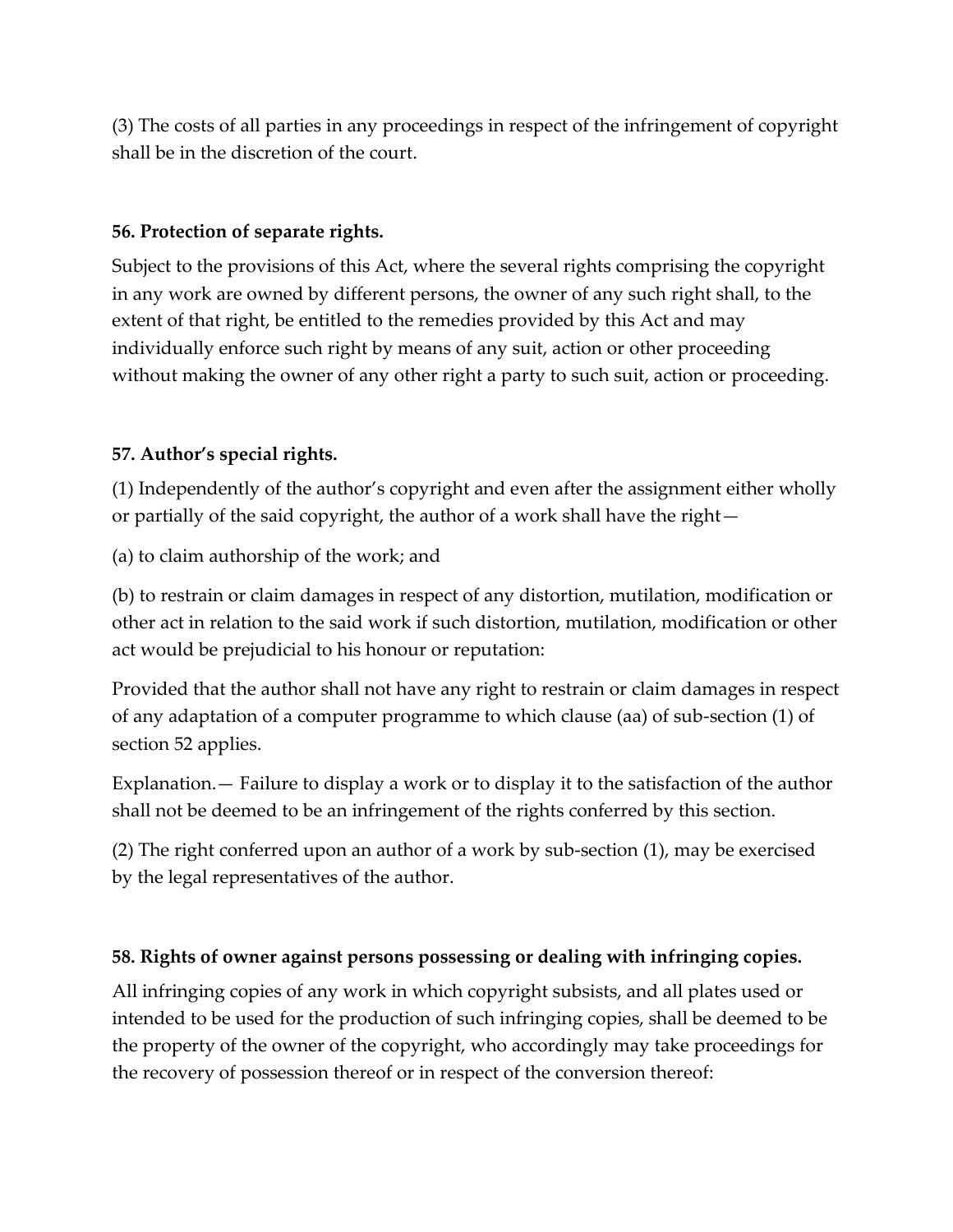Provided that the owner of the copyright shall not be entitled to any remedy in respect of the conversion of any infringing copies, if the opponent proves—

(a) that he was not aware and had no reasonable ground to believe that copyright subsisted in the work of which such copies are alleged to be infringing copies; or

(b) that he had reasonable grounds for believing that such copies or plates do not involve infringement of the copyright in any work.

## **59. Restriction on remedies in the case of works of architecture.**

(1) Notwithstanding anything contained in the Specific Relief Act, 1963 (47 of 1963), where the construction of a building or other structure which infringes or which, if completed, would infringe the copyright in some other work has been commenced, the owner of the copyright shall not be entitled to obtain an injunction to restrain the construction of such building or structure or to order its demolition.

(2) Nothing in Section 58 shall apply in respect of the construction of a building or other structure which infringes or which, if completed, would infringe the copyright in some other work.

# **60. Remedy in the case of groundless threat of legal proceedings.**

Where any person claiming to be the owner of copyright in any work, by circulars, advertisements or otherwise, threatens any other person with any legal proceedings or liability in respect of an alleged infringement of the copyright, any person aggrieved thereby may, notwithstanding anything contained in section 34 of the Specific Relief Act, 1963 (47 of 1963), institute a declaratory suit that the alleged infringement to which the threats related was not in fact an infringement of any legal rights of the person making such threats and may in any such suit—

- (a) obtain an injunction against the continuance of such threats; and
- (b) recover such damages, if any, as he has sustained by reason of such threats:

Provided that this section shall not apply if the person making such threats, with due diligence, commences and prosecutes an action for infringement of the copyright claimed by him.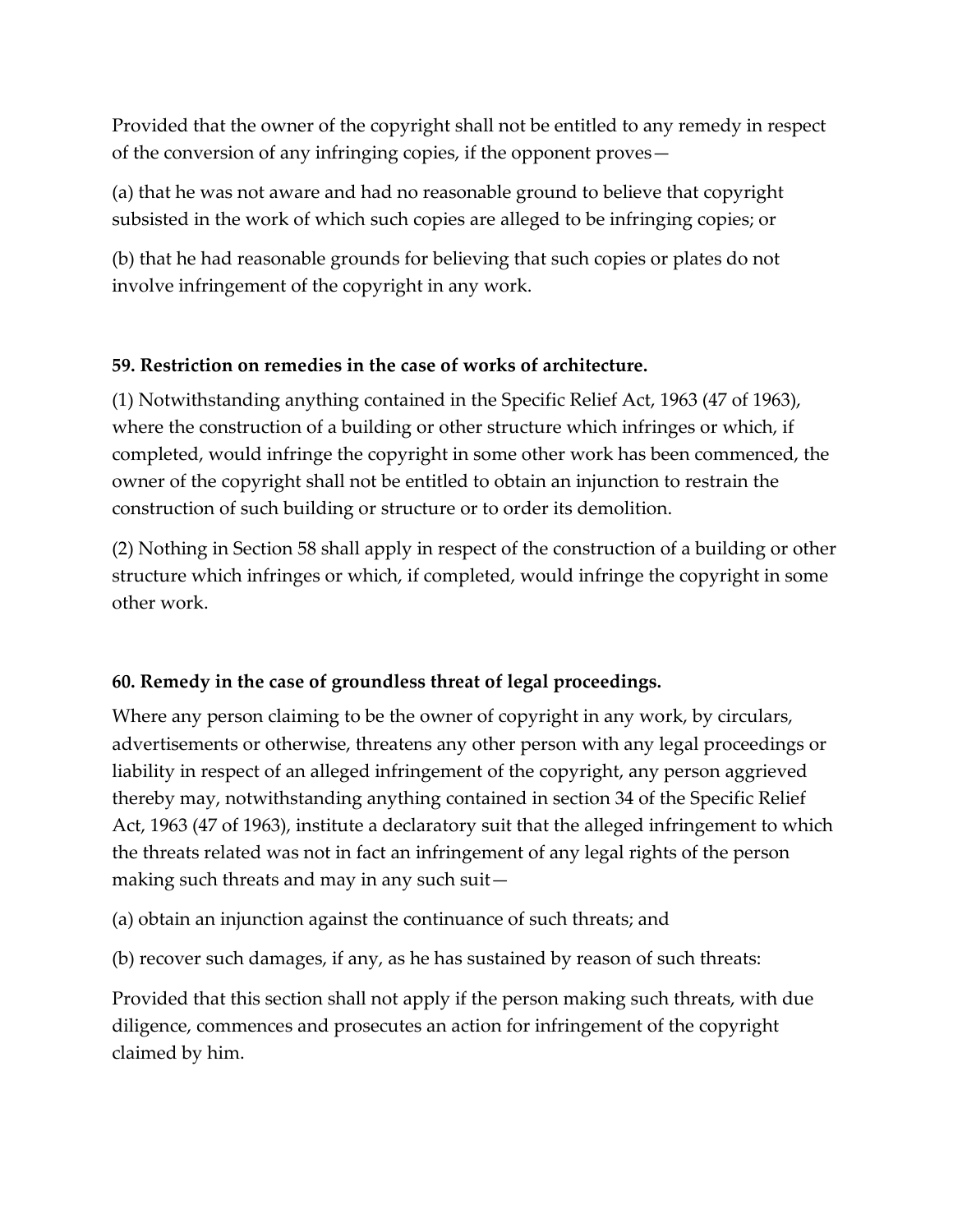# **61. Owner of copyright to be party to the proceeding.**

(1) In every civil suit or other proceeding regarding infringement of copyright instituted by an exclusive licensee, the owner of the copyright shall, unless the court otherwise directs, be made a defendant and where such owner is made a defendant, he shall have the right to dispute the claim of the exclusive licensee.

(2) Where any civil suit or other proceeding regarding infringement of copyright instituted by an exclusive licensee is successful, no fresh suit or other proceeding in respect of the same cause of action shall lie at the instance of the owner of the copyright.

# **62. Jurisdiction of court over matters arising under this Chapter.**

(1) Every suit or other civil proceeding arising under this Chapter in respect of the infringement of copyright in any work or the infringement of any other right conferred by this Act shall be instituted in the district court having jurisdiction.

(2) For the purpose of sub-section (1), a "district court having jurisdiction" shall, notwithstanding anything contained in the Code of Civil Procedure, 1908 (5 of 1908), or any other law for the time being in force, include a district court within the local limits of whose jurisdiction, at the time of the institution of the suit or other proceeding, the person instituting the suit or other proceeding or, where there are more than one such persons, any of them actually and voluntarily resides or carries on business or personally works for gain.

# **CHAPTER 13 - OFFENCES**

# **63. Offence of infringement of copyright or other rights conferred by this act.**

Any person who knowingly infringes or abets the infringement of—

(a) the copyright in a work, or

(b) any other right conferred by this Act except the right conferred by section 53A, shall be punishable with imprisonment for a term which shall not be less than six months but which may extend to three years and with fine which shall not be less than fifty thousand rupees but which may extend to two lakh rupees: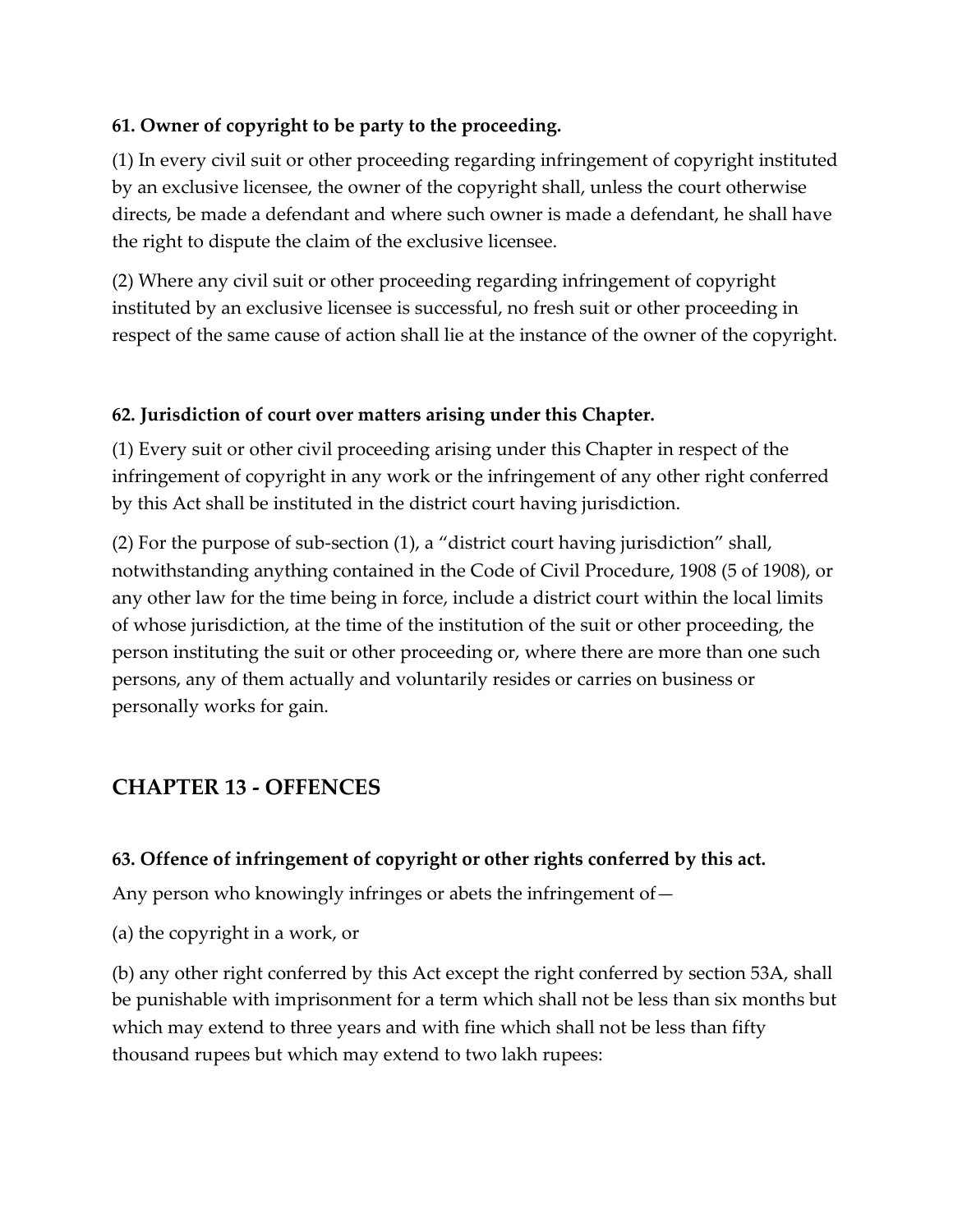Provided that where the infringement has not been made for gain in the course of trade or business the court may, for adequate and special reasons to be mentioned in the judgment, impose a sentence of imprisonment for a term of less than six months or a fine of less than fifty thousand rupees.

Explanation.— Construction of a building or other structure which infringes or which, if completed, would infringe the copyright in some other work shall not be an offence under this section.

# **63A. Enhanced penalty on second and subsequent convictions.**

Whoever having already been convicted of an offence under section 63 is again convicted of any such offence shall be punishable for the second and for every subsequent offence, with imprisonment for a term which shall not be less than one year but which may extend to three years and with fine which shall not be less than one lakh rupees but which may extend to two lakh rupees:

Provided that where the infringement has not been made for gain in the course of trade or business the court may, for adequate and special reasons to be mentioned in the judgment, impose a sentence of imprisonment for a term of less than one year or a fine of less than one lakh rupees:

Provided further that for the purposes of this section, no cognizance shall be taken of any conviction made before the commencement of the Copyright (Amendment) Act, 1984 (65 of 1984).

# **63B. Knowing use of infringing copy of computer programme to be an offence.**

Any person who knowingly makes use on a computer of an infringing copy of a computer programme shall be punishable with imprisonment for a term which shall not be less than seven days but which may extend to three years and with fine which shall not be less than fifty thousand rupees but which may extend to two lakh rupees:

Provided that where the computer programme has not been used for gain or in the course of trade or business, the Court may, for adequate and special reasons to be mentioned in the judgment, not impose any sentence of imprisonment and may impose a fine which may extend to fifty thousand rupees.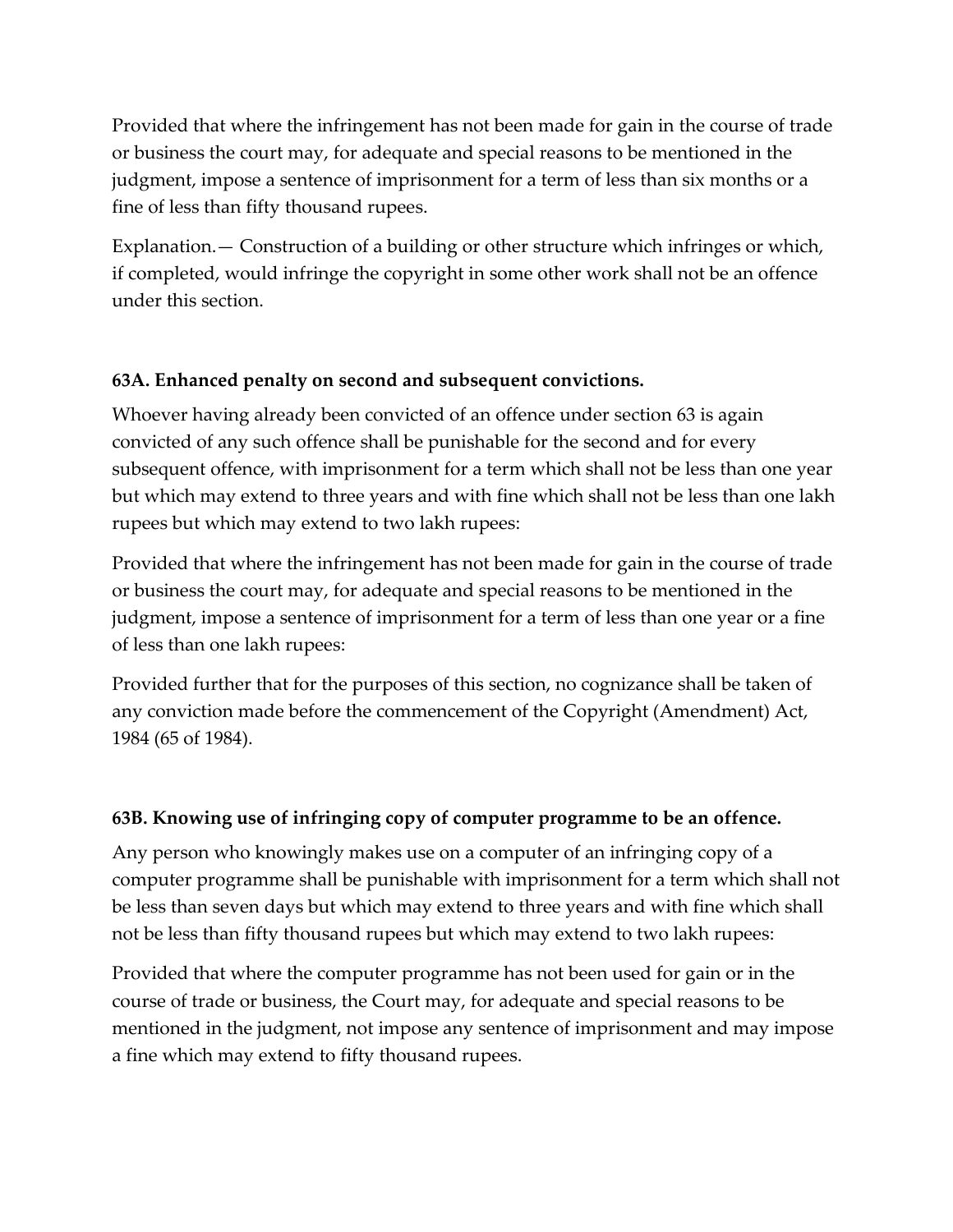# **64. Power of police to seize infringing copies.**

(1) Any police officer, not below the rank of a sub- inspector, may, if he is satisfied that an offence under section 63 in respect of the infringement of copyright in any work has been, is being, or is likely to be, committed, seize without warrant, all copies of the work, and all plates used for the purposes of making infringing copies of the work, wherever found, and all copies and plates so seized shall, as soon as practicable be produced before a Magistrate.

(2) Any person having an interest in any copies of a work, or plates seized under subsection (1) may, within fifteen days of such seizure, make an application to the Magistrate for such copies , or plates being restored to him and the Magistrate, after hearing the applicant and the complainant and making such further inquiry as may be necessary, shall make such order on the application as he may deem fit.

# **65. Possession of plates for purpose of making infringing copies.**

Any person who knowingly makes, or has in his possession, any plate for the purpose of making infringing copies of any work in which copyright subsists shall be punishable with imprisonment which may extend to two years and shall also be liable to fine.

# **65A. Protection of technological measures.**

(1) Any person who circumvents an effective technological measure applied for the purpose of protecting any of the rights conferred by this Act, with the intention of infringing such rights, shall be punishable with imprisonment which may extend to two years and shall also be liable to fine.

(2) Nothing in sub-section (1) shall prevent any person from,—

(a) doing anything referred to therein for a purpose not expressly prohibited by this Act:

Provided that any person facilitating circumvention by another person of a technological measure for such a purpose shall maintain a complete record of such other person including his name, address and all relevant particulars necessary to identify him and the purpose for which he has been facilitated; or

(b) doing anything necessary to conduct encryption research using a lawfully obtained encrypted copy; or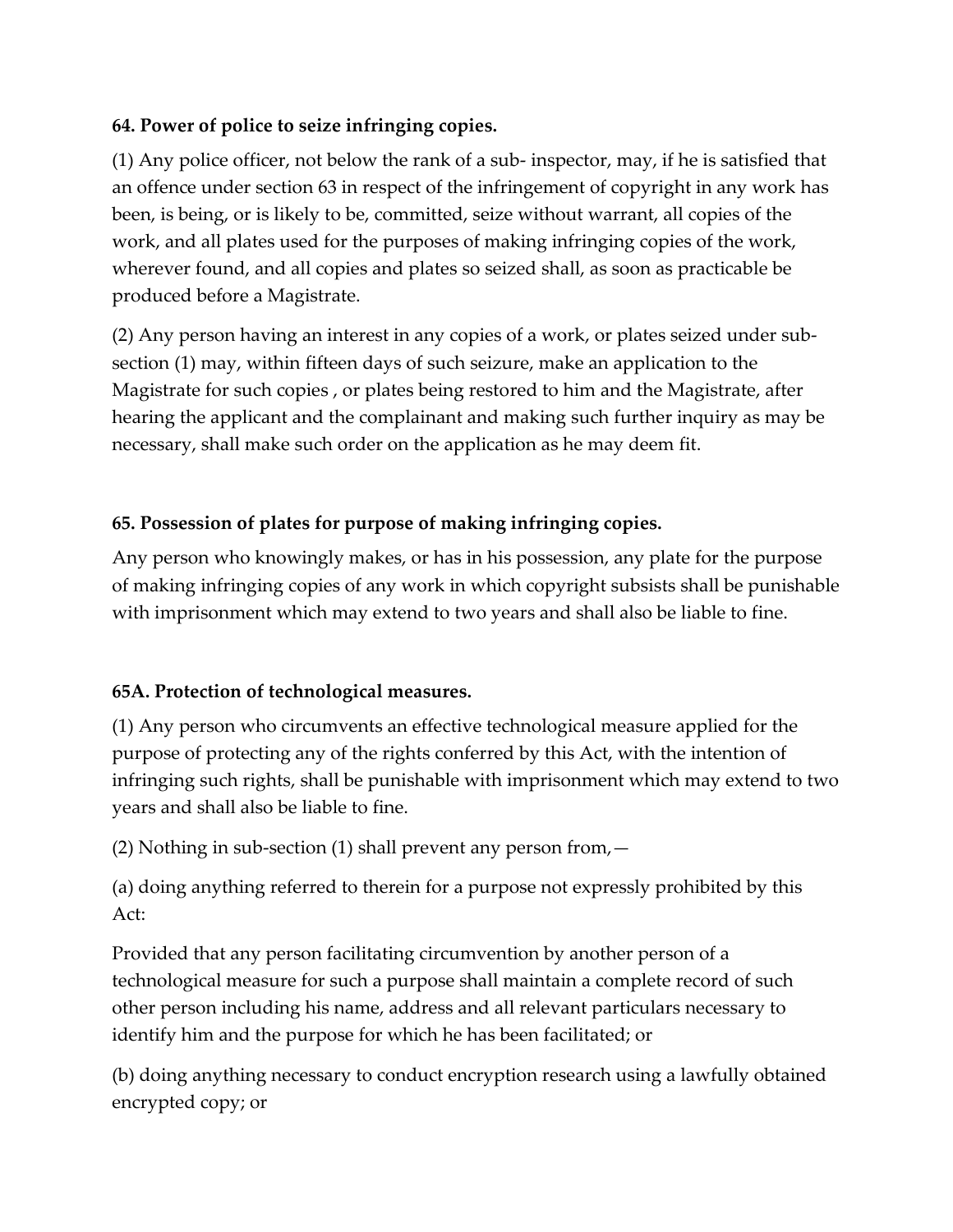(c) conducting any lawful investigation; or

(d) doing anything necessary for the purpose of testing the security of a computer system or a computer network with the authorisation of its owner; or

(e) operator; or

(f) doing anything necessary to circumvent technological measures intended for identification or surveillance of a user; or

(g) taking measures necessary in the interest of national security.

## **65B. Protection of rights management information.**

Any person, who knowingly, —

(i) removes or alters any rights management information without authority, or

(ii) distributes, imports for distribution, broadcasts or communicates to the public, without authority, copies of any work, or performance knowing that electronic rights management information has been removed or altered without authority, shall be punishable with imprisonment which may extend to two years and shall also be liable to fine:

Provided that if the rights management information has been tampered with in any work, the owner of copyright in such work may also avail of civil remedies provided under Chapter XII against the persons indulging in such acts.

# **66. Disposal of infringing copies or plates for purpose of making infringing copies.**

The Court trying any offence under this Act may, whether the alleged offender is convicted or not, order that all copies of the work or all plates in the possession of the alleged offender, which appear to it to be infringing copies, or plates for the purpose of making infringing copies, be delivered up to the owner of the copyright or may make such order as it may deem fit regarding the disposal of such copies or plates.

# **67. Penalty for making false entries in register, etc., for producing or tendering false entries.**

Any person who,—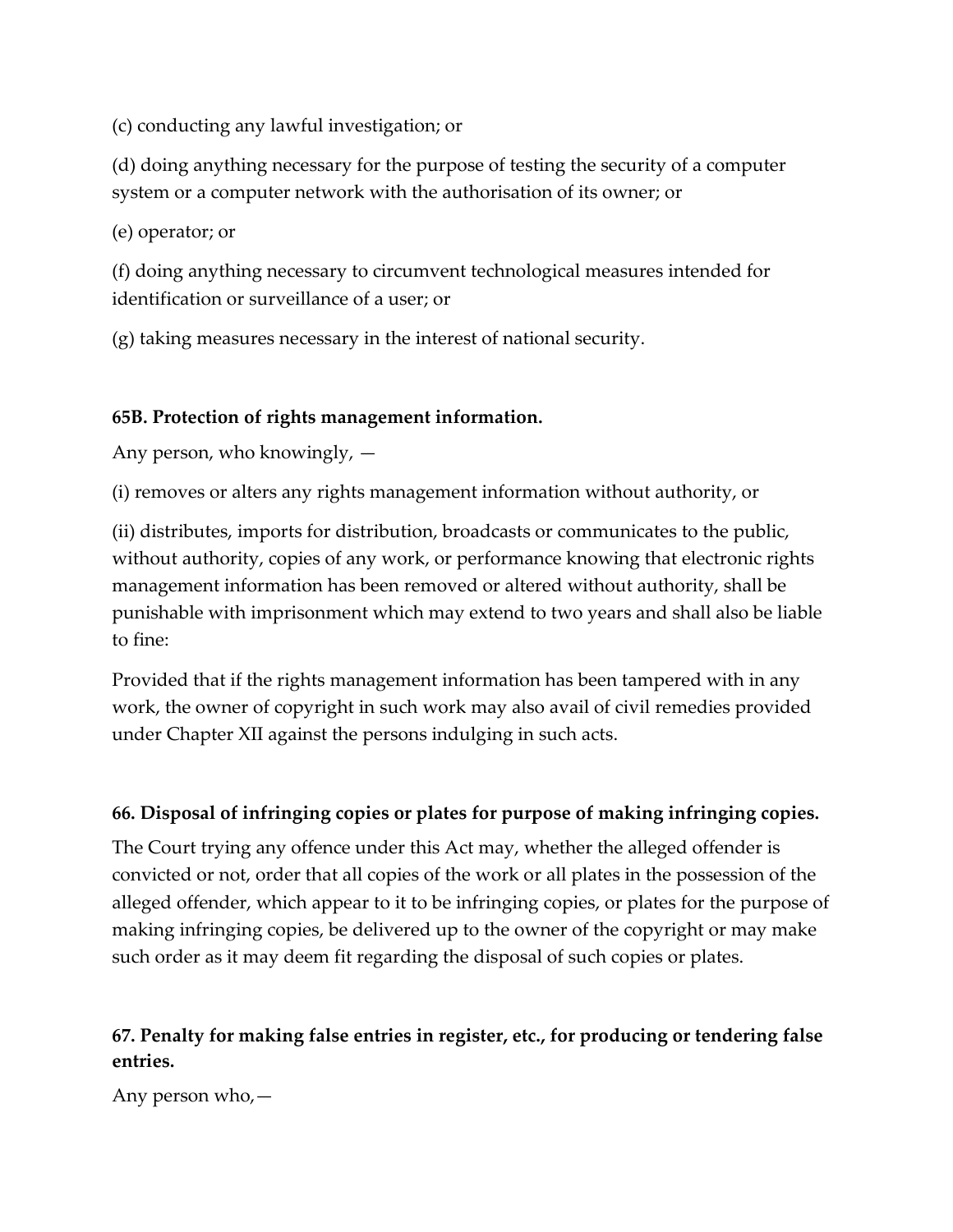(a) makes or causes to be made a false entry in the Register of Copyrights kept under this Act, or

(b) makes or causes to be made a writing falsely purporting to be a copy of any entry in such register, or

(c) produces or tenders or causes to be produced or tendered as evidence any such entry or writing, knowing the same to be false, shall be punishable with imprisonment which may extend to one year, or with fine, or with both.

## **68. Penalty for making false statements for the purpose of deceiving or influencing any authority or officer.**

Any person who,—

(a) with a view to deceiving any authority or officer in the execution of the provisions of this Act, or

(b) with a view to procuring or influencing the doing or omission of anything in relation to this Act or any matter thereunder, makes a false statement or representation knowing the same to be false, shall be punishable with imprisonment which may extend to one year, or with fine, or with both.

### **68A. Penalty for contravention of section 52A.**

Any person who publishes a sound recording or a video film in contravention of the provisions of section 52A shall be punishable with imprisonment which may extend to three years and shall also be liable to fine.

### **69. Offences by companies.**

(1) Where any offence under this Act has been committed by a company, every person who at the time the offence was committed was in charge of, and was responsible to the company for, the conduct of the business of the company, as well as the company shall be deemed to be guilty of such offence and shall be liable to be proceeded against and punished accordingly: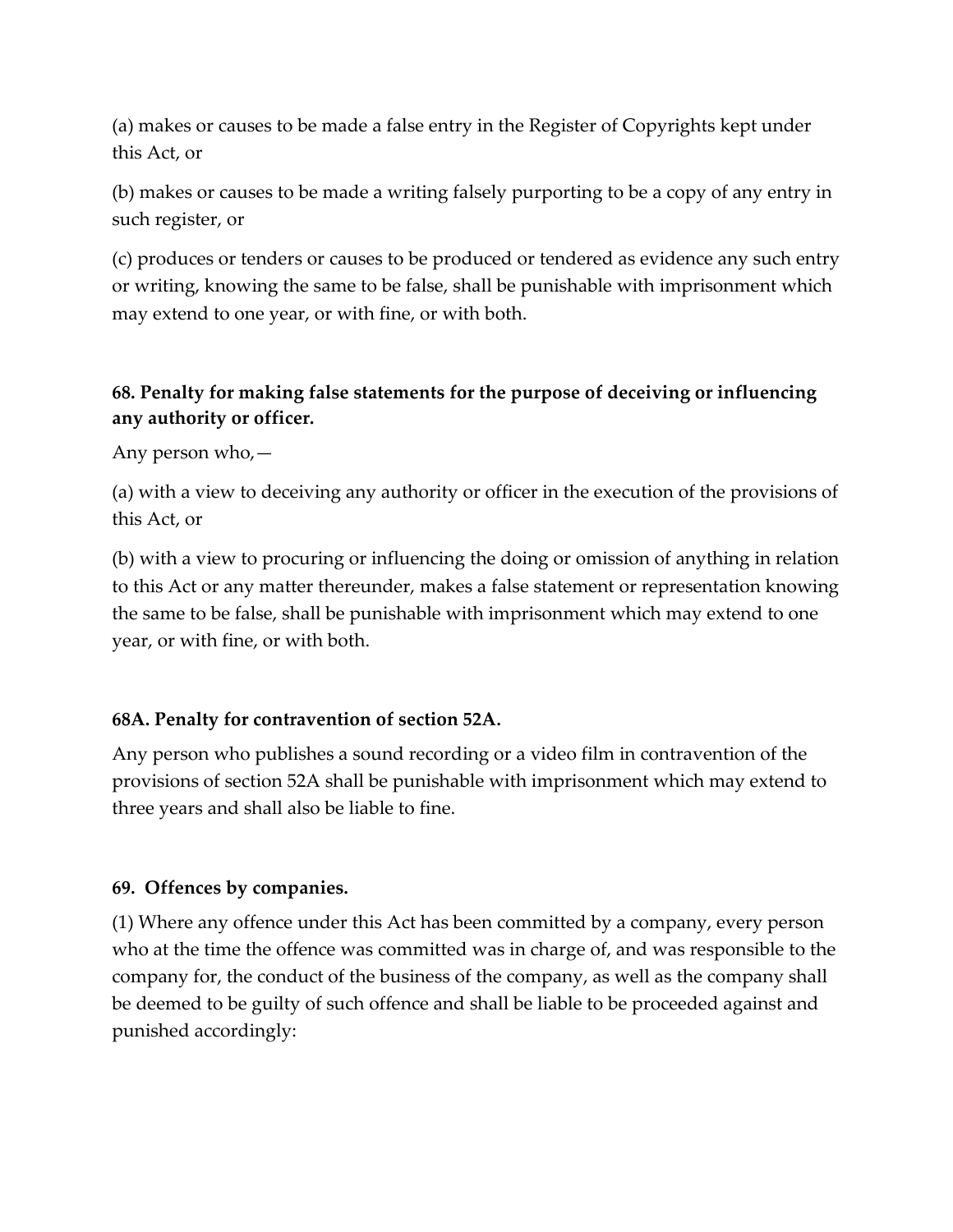Provided that nothing contained in this sub-section shall render any person liable to any punishment, if he proves that the offence was committed without his knowledge or that he exercised all due diligence to prevent the commission of such offence.

(2) Notwithstanding anything contained in sub-section (1), where an offence under this Act has been committed by a company, and it is proved that the offence was committed with the consent or connivance of, or is attributable to any negligence on the part of, any director, manager, secretary or other officer of the company, such director, manager, secretary or other officer shall also be deemed to be guilty of that offence and shall be liable to be proceeded against and punished accordingly.

Explanation.— For the purposes of this section—

(a) "company" means any body corporate and includes a firm or other association of persons; and

(b) "director", in relation to a firm means a partner in the firm.

#### **70. Cognizance of offences.**

No Court inferior to that of a Metropolitan Magistrate or a Judicial Magistrate of the first class shall try any offence under this Act.

### **CHAPTER 14 - APPEALS**

#### **71. Appeals against certain orders of magistrate.**

Any person aggrieved by an order made under sub- section (2) of section 64 or section 66 may, within thirty days of the date of such order, appeal to the Court to which appeals from the court making the order ordinarily lie, and such appellate court may direct that execution of the order be stayed pending disposal of the appeal.

#### **72. Appeals against orders of Registrar of Copyrights.**

(1) Any person aggrieved by any final decision or order of the Registrar of Copyrights may, within three months from the date of the order or decision, appeal to the High Court.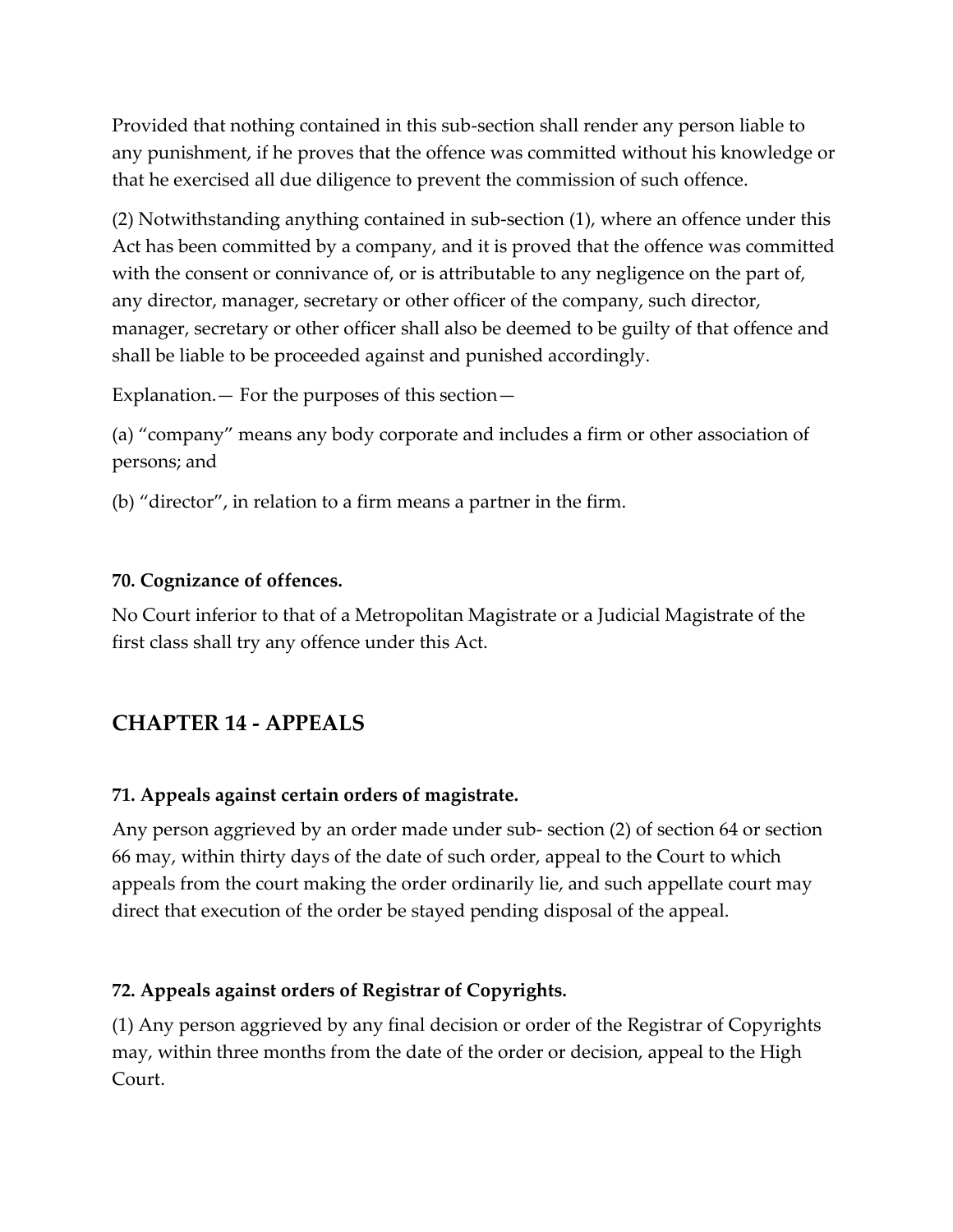(2) Every such appeal shall be heard by a single Judge of the High Court:

Provided that any such Judge may, if he so thinks fit, refer the appeal at any stage of the proceeding to a Bench of the High Court.

(3) Where an appeal is heard by a single Judge, a further appeal shall lie to a Bench of the High Court within three months from the date of decision or order of the single Judge.

(4) In calculating the period of three months provided for an appeal under this section, the time taken in granting a certified copy of the order or record of the decision appealed against shall be excluded.

# **73. Procedure for appeals.**

The High Court may make rules consistent with this Act as to the procedure to be followed in respect of appeals made to it under section 72.

# **CHAPTER 15 - MISCELLANEOUS**

# **74. Registrar of Copyrights to possess certain powers of civil courts.**

The Registrar of Copyrights shall have the powers of a civil court when trying a suit under the Code of Civil Procedure, 1908 (5 of 1908), in respect of the following matters, namely, —

- (a) summoning and enforcing the attendance of any person and examining him on oath;
- (b) requiring the discovery and production of any document;
- (c) receiving evidence on affidavits;
- (d) issuing commissions for the examination of witnesses or documents;
- (e) requisitioning any public record or copy thereof from any court or office;
- (f) any other matter which may be prescribed.

Explanation.— For the purpose of enforcing the attendance of witnesses, the local limits of the jurisdiction of the Registrar of Copyrights, as the case may be, shall be the limits of the territory of India.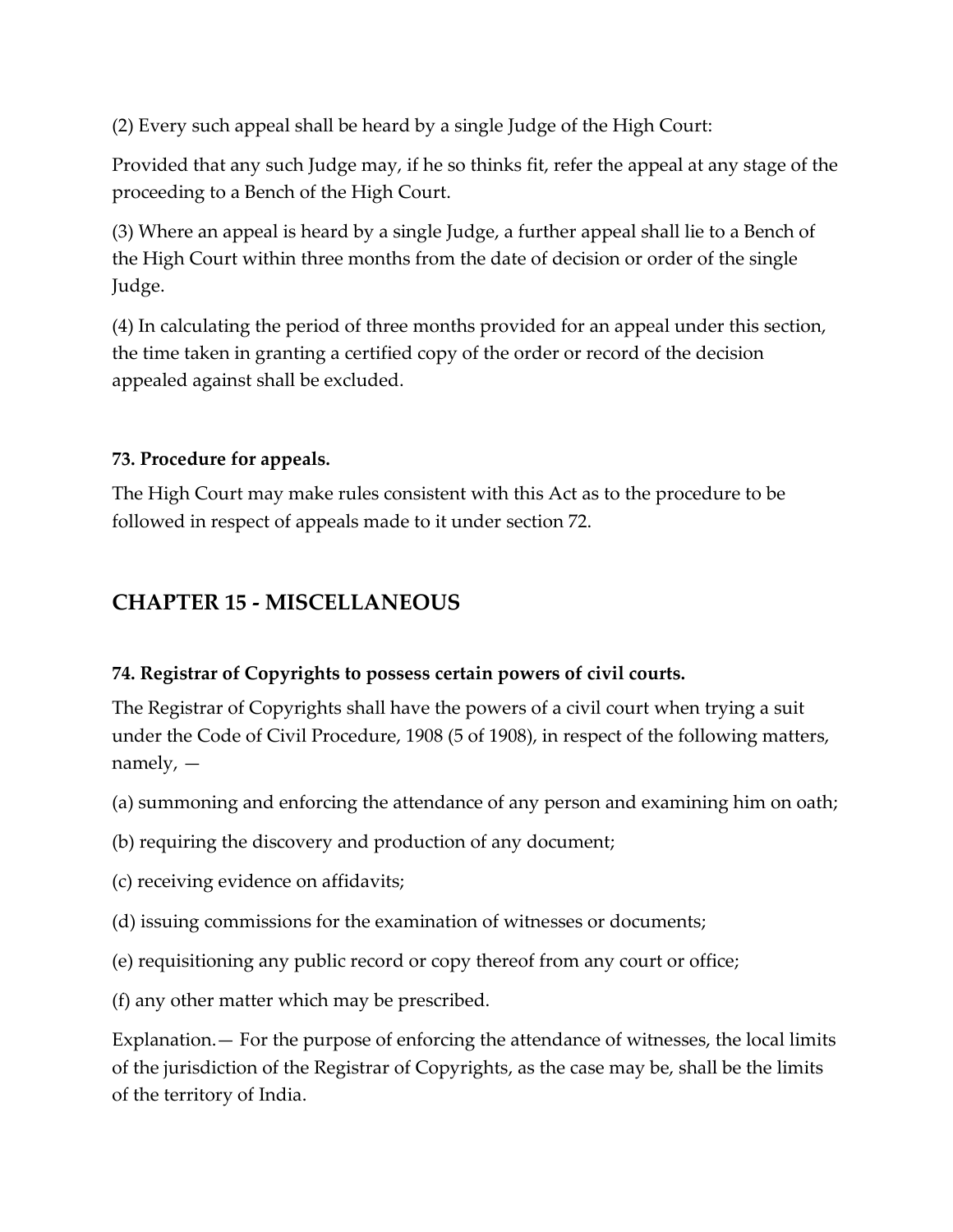# **75. Orders for payment of money passed by Registrar of Copyrights to be executable as a decree.**

Every order made by the Registrar of Copyrights under this Act for the payment of any money or by the High Court in any appeal against any such order, on a certificate issued by the Registrar of Copyrights, the Registrar of the High Court, as the case may be, be deemed to be a decree of a civil court and shall be executable in the same manner as a decree of such court.

### **76. Protection of action taken in good faith.**

No suit or other legal proceeding shall lie against any person in respect of anything which is in good faith done or intended to be done in pursuance of this Act.

# **77. Certain persons to be public servants.**

Every officer appointed under this Act shall be deemed to be a public servant within the meaning of section 21 of the Indian Penal Code (45 of 1860).

# **78. Power to make rules.**

(1) The Central Government may, by notification in the Official Gazette, make rules for carrying out the purposes of this Act.

(2) In particular, and without prejudice to the generality of the foregoing power, the Central Government may make rules to provide for all or any of the following matters, namely:—

(b) the form of complaints and applications to be made, and the licences to be granted, under this Act;

(c) the procedure to be followed in connection with any proceeding before the Registrar of Copyrights;

(cA) [Omitted by the Tribunals Reforms (Rationalisation and Conditions of Service) Ordinance, 2021.];

(cB) the manner in which a person making sound recording may give prior notice of his intention to make sound recording under sub-section (2) of section 31C;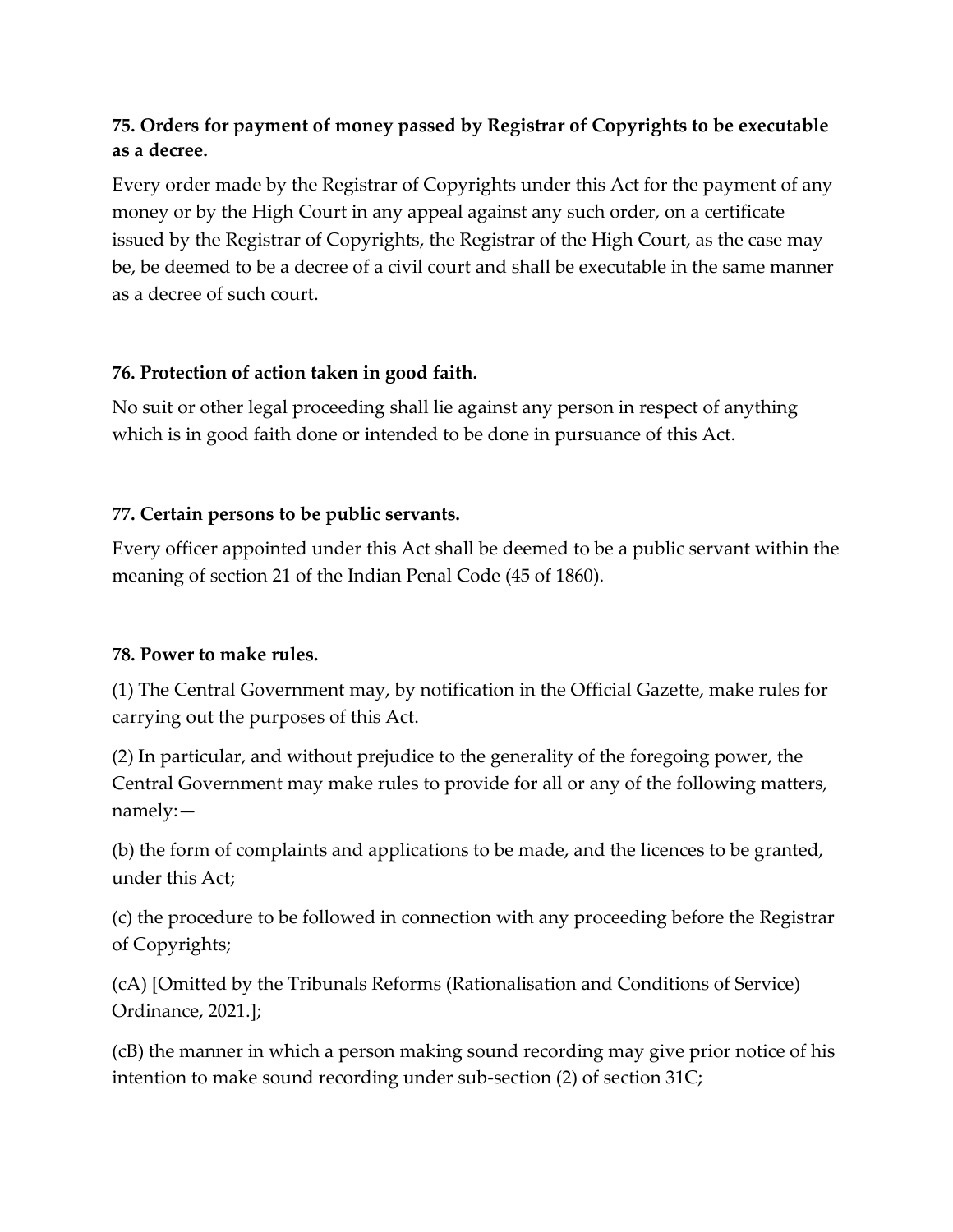(cC) the register and books of account and the details of existing stock which a person making sound recording may maintain under sub-section (5) of section 31C;

(cD) the manner in which prior notice may be given by a broadcasting organisation under sub-section (2) of section 31D;

(cE) the reports and accounts which may be maintained under clause (a), and the inspection of records and books of account which may be made under clause (b) or subsection (7) of section 31D;

(ca) the conditions for submission of application under sub-section (2) of section 33;

(cb) the conditions subject to which a copyright society may be registered under subsection (3) of section 33;

(cc) the inquiry for cancellation of registration under sub-section (4) of section 33;

(ccA) the manner in which a copyright society may publish its Tariff Scheme under subsection (1) of section 33A;

(ccB) [*Omitted by the Tribunals Reforms (Rationalisation and Conditions of Service) Ordinance, 2021*.];

(ccC) the form of application for renewal of registration of a copyright society and the fee which may accompany such application under sub-section (3A) of section 33;

(cd) the conditions subject to which the copyright society may accept authorisation under clause (a) of sub-section (1) of section 34 and the conditions subject to which owners or rights have right to withdraw such authorisation under clause (d) of that subsection;

(ce) the conditions subject to which a copyright society may issue licences, collect fees and distribute such fees amongst owners of rights under sub-section (3) of section 34;

(cf) the manner in which the approval of the owners of rights regarding collection and distribution of fees, approval for utilisation of any amount collected as fees and to provide to such owners information concerning activities in relation to the administration of their rights under sub-section (1) of section 35;

(cg) the returns to be filed by copyright societies to the Registrar of Copyrights under sub-section (1) of section 36;

(d) the manner of determining any royalties payable under this Act, and the security to be taken for the payment of such royalties;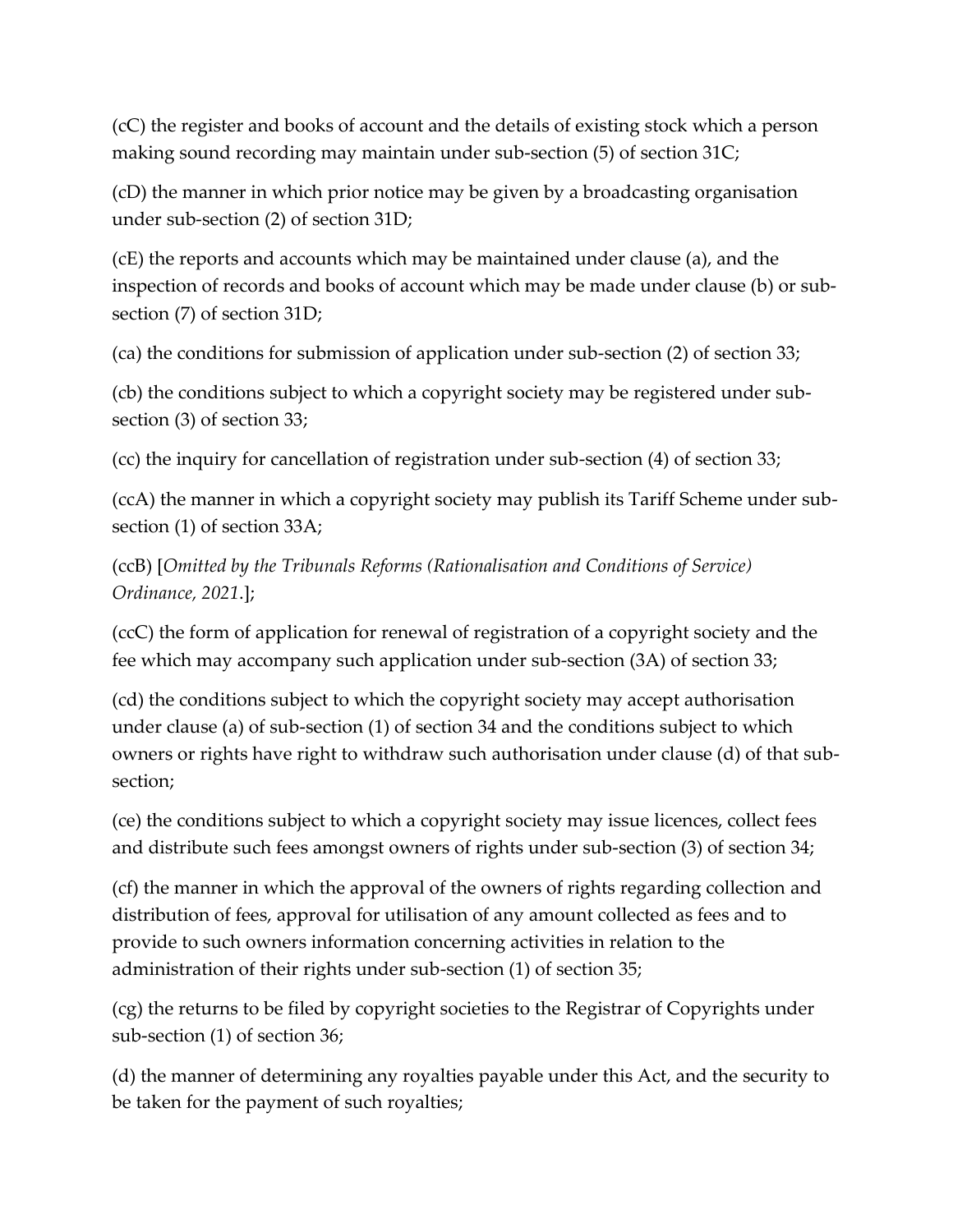(da) the manner of payment of royalty under clause (j) of sub-section (1) of section 52;

(e) the form of Register of Copyrights to be kept under this Act and the particulars to be entered therein;

(f) the matters in respect of which the Registrar of Copyrights shall have powers of a civil court;

(g) the fees which may be payable under this Act;

(h) the regulation of business of the Copyright Office and of all things by this Act placed under the direction or control of the Registrar of Copyrights.

(3) Every rule made under this section shall be laid, as soon as may be after it is made, before each House of Parliament, while it is in session, for a total period of thirty days which may be comprised in one session or in two or more successive sessions, and if, before the expiry of the session immediately following the session or the successive sessions aforesaid, both Houses agree in making any modification in the rule or both Houses agree that the rule should not be made, the rule shall thereafter have effect only in such modified form or be of no effect, as the case may be; so, however, that any such modification or annulment shall be without prejudice to the validity of anything previously done under that rule.

# **79. Repeals, savings and transitional provisions.**

(1) The Indian Copyright Act, 1914 (3 of 1914), and the Copyright Act of 1911 passed by the Parliament of the United Kingdom as modified in its application to India by the Indian Copyright Act, 1914 are hereby repealed.

(2) Where any person has, before the commencement of this Act, taken any action whereby he has incurred any expenditure or liabilities in connection with the reproduction or performance of any work in a manner which at the time was lawful or for the purpose of or with a view to the reproduction or performance of a work at a time when such reproduction or performance would, but for the coming into force of this Act, have been lawful, nothing in this section shall diminish or prejudice any rights or interests arising from or in connection with such action which are subsisting and valuable at the said date, unless the person who, by virtue of this Act, becomes entitled to restrain such reproduction or performance agrees to pay such compensation as, failing agreement, may be determined by the Appellate Board.